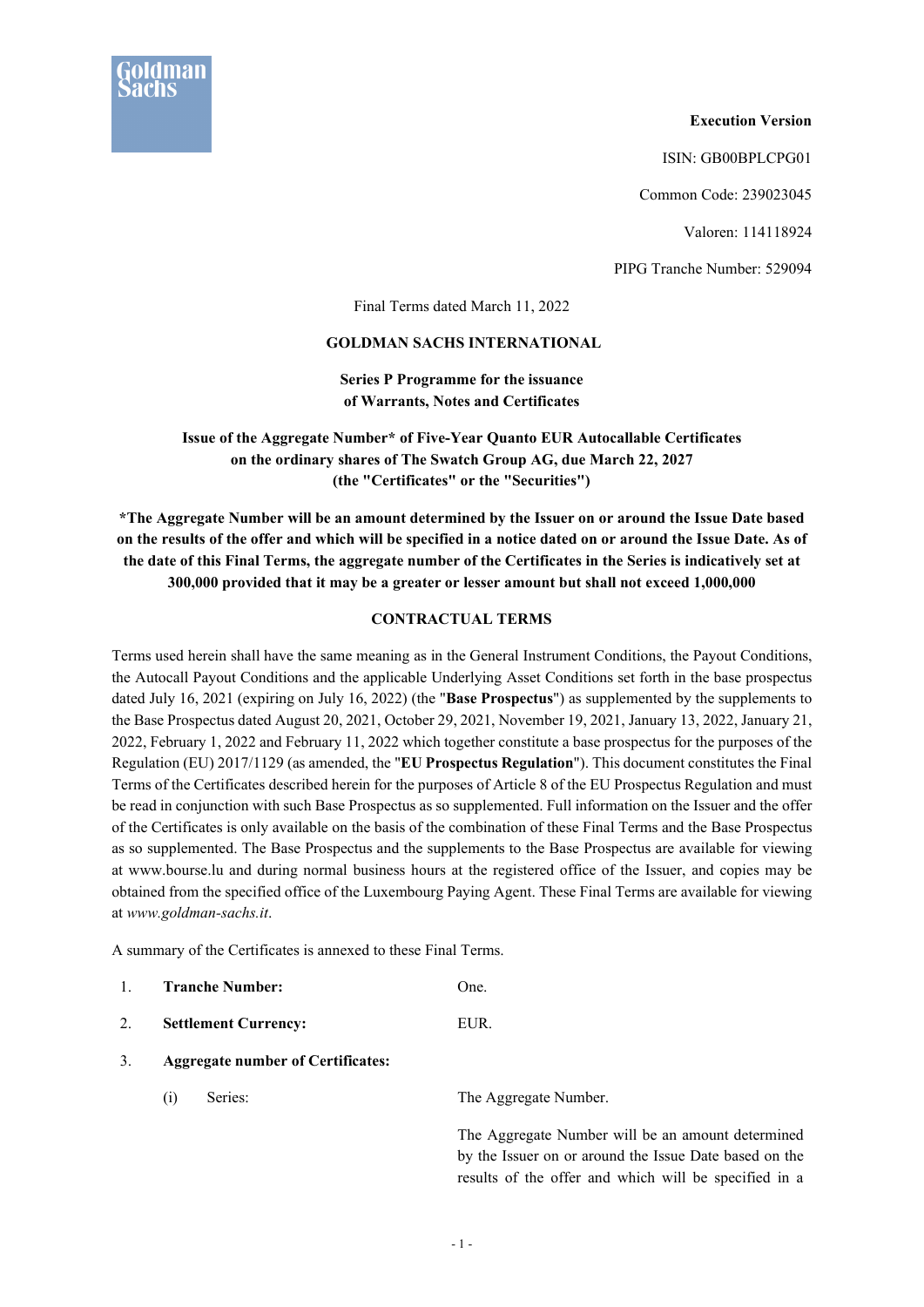notice dated on or around the Issue Date. As of the date of this Final Terms, the aggregate number of the Certificates in the Series is indicatively set at 300,000 provided that it may be a greater or lesser amount but shall not exceed 1,000,000.

(ii) Tranche: The Aggregate Number.

The Aggregate Number will be an amount determined by the Issuer on or around the Issue Date based on the results of the offer and which will be specified in a notice dated on or around the Issue Date. As of the date of this Final Terms, the aggregate number of the Certificates in the Series is indicatively set at 300,000 provided that it may be a greater or lesser amount but shall not exceed 1,000,000.

|    | (iii)               | Trading in Nominal:                                                                                            | Not Applicable.                            |
|----|---------------------|----------------------------------------------------------------------------------------------------------------|--------------------------------------------|
|    | (iv)                | Non-standard Securities Format:                                                                                | Not Applicable.                            |
|    | (v)                 | Nominal Amount:                                                                                                | Not Applicable.                            |
| 4. |                     | <b>Issue Price:</b>                                                                                            | EUR 100 per Certificate.                   |
| 5. |                     | <b>Calculation Amount:</b>                                                                                     | <b>EUR 100.</b>                            |
| 6. |                     | <b>Issue Date:</b>                                                                                             | March 22, 2022.                            |
| 7. |                     | <b>Maturity Date:</b>                                                                                          | Scheduled Maturity Date is March 22, 2027. |
|    | Strike Date:<br>(i) |                                                                                                                | Not Applicable.                            |
|    | (ii)                | Determination<br>Relevant<br>Date<br>(General Instrument Condition 2(a)):                                      | Final Reference Date.                      |
|    | (iii)               | Scheduled Determination Date:                                                                                  | Not Applicable.                            |
|    | (iv)                | First<br>Maturity<br>Specific<br>Date<br>Adjustment:                                                           | Not Applicable.                            |
|    | (v)                 | Second<br>Maturity<br>Date<br>Specific<br>Adjustment:                                                          | Applicable.                                |
|    |                     | Specified Day(s)<br>for the<br>of<br>"Second<br>purposes<br>Maturity<br>Specific<br>Date<br>Adjustment":       | Five Business Days.                        |
|    |                     | Maturity Date Business Day<br>Convention for the purposes<br>of "Second Maturity Date<br>Specific Adjustment": | Following Business Day Convention.         |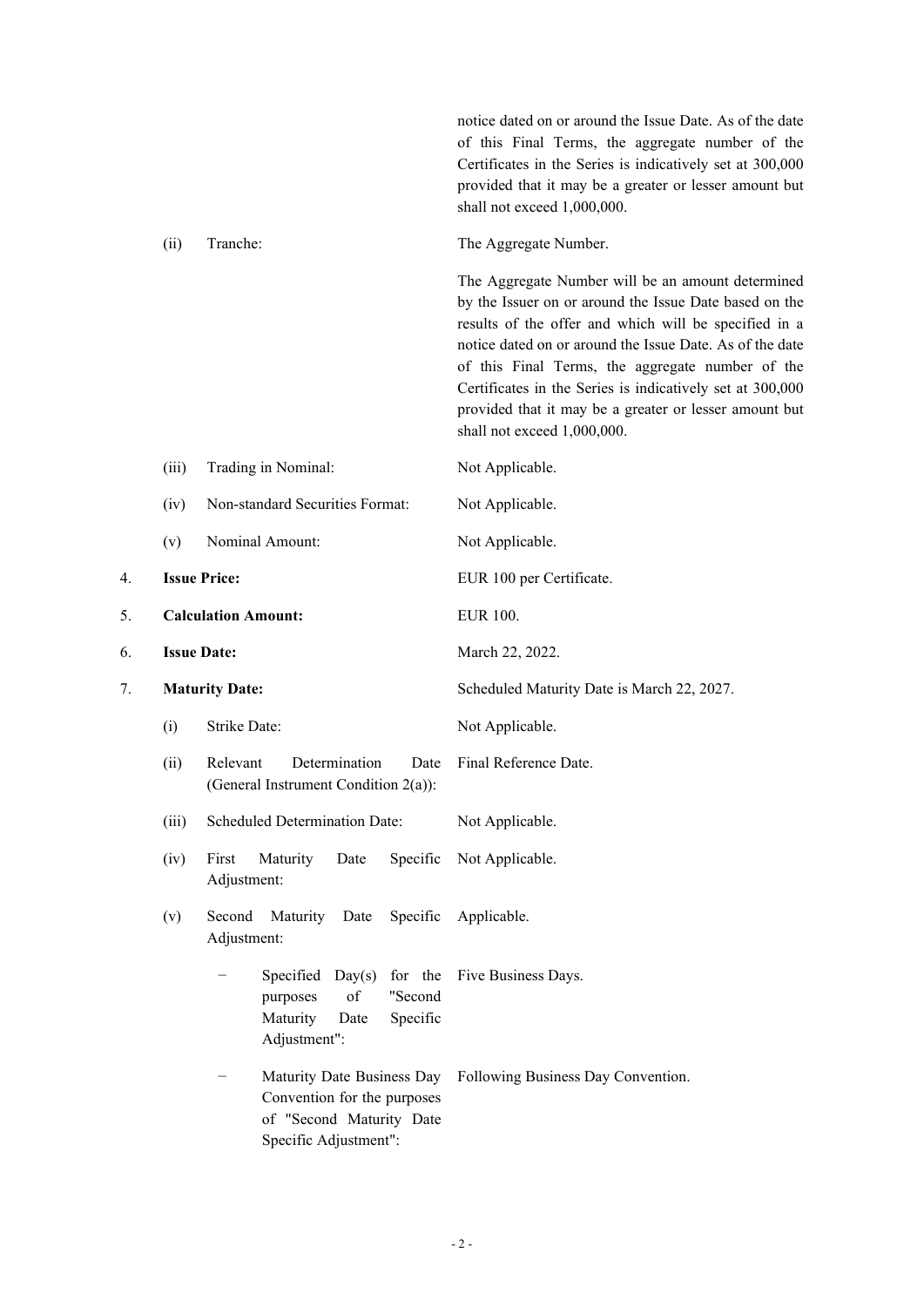|     | (vi)                        | <b>Business Day Adjustment:</b>                                                      | Not Applicable.                                                                       |
|-----|-----------------------------|--------------------------------------------------------------------------------------|---------------------------------------------------------------------------------------|
|     | (vii)                       | American Style Adjustment:                                                           | Not Applicable.                                                                       |
|     | (viii)                      | Maturity Date Roll on Payment Date<br>Adjustment:                                    | Not Applicable.                                                                       |
| 8.  | <b>Underlying Asset(s):</b> |                                                                                      | The Share (as defined below).                                                         |
|     |                             | <b>VALUATION PROVISIONS</b>                                                          |                                                                                       |
| 9.  |                             | <b>Valuation Date(s):</b>                                                            | March 14, 2023, March 14, 2024, March 14, 2025,<br>March 16, 2026 and March 15, 2027. |
|     |                             | Final Reference Date:                                                                | The Valuation Date scheduled to fall on March 15, 2027.                               |
| 10. |                             | <b>Entry Level Observation Dates:</b>                                                | Not Applicable.                                                                       |
| 11. |                             | <b>Initial Valuation Date(s):</b>                                                    | March 21, 2022.                                                                       |
| 12. |                             | Averaging:                                                                           | Not Applicable.                                                                       |
| 13. |                             | <b>Asset Initial Price:</b>                                                          | In respect of the Underlying Asset, the Initial Closing<br>Price.                     |
| 14. |                             | <b>Adjusted Asset Final Reference Date:</b>                                          | Not Applicable.                                                                       |
| 15. |                             | <b>Adjusted Asset Initial Reference Date:</b>                                        | Not Applicable.                                                                       |
| 16. |                             | <b>FX (Final) Valuation Date:</b>                                                    | Not Applicable.                                                                       |
| 17. |                             | <b>FX (Initial) Valuation Date:</b>                                                  | Not Applicable.                                                                       |
| 18. |                             | <b>Final FX Valuation Date:</b>                                                      | Not Applicable.                                                                       |
| 19. |                             | <b>Initial FX Valuation Date:</b>                                                    | Not Applicable.                                                                       |
|     |                             | <b>COUPON PAYOUT CONDITIONS</b>                                                      |                                                                                       |
| 20. |                             | <b>Coupon Payout Conditions:</b>                                                     | Not Applicable.                                                                       |
| 21. |                             | <b>Interest Basis:</b>                                                               | Not Applicable.                                                                       |
| 22. |                             | <b>Interest Commencement Date:</b>                                                   | Not Applicable.                                                                       |
| 23. | Fixed                       | Rate<br><b>Conditions</b><br><b>Instrument</b><br>(General Instrument Condition 13): | Not Applicable.                                                                       |
| 24. |                             | BRL FX Conditions (Coupon Payout Not Applicable.<br>Condition $1.1(c)$ :             |                                                                                       |
| 25. |                             | <b>FX Security Conditions (Coupon Payout</b><br>Condition $1.1(d)$ :                 | Not Applicable.                                                                       |
| 26. |                             | Floating Rate Instrument Conditions<br>(General Instrument Condition 14):            | Not Applicable.                                                                       |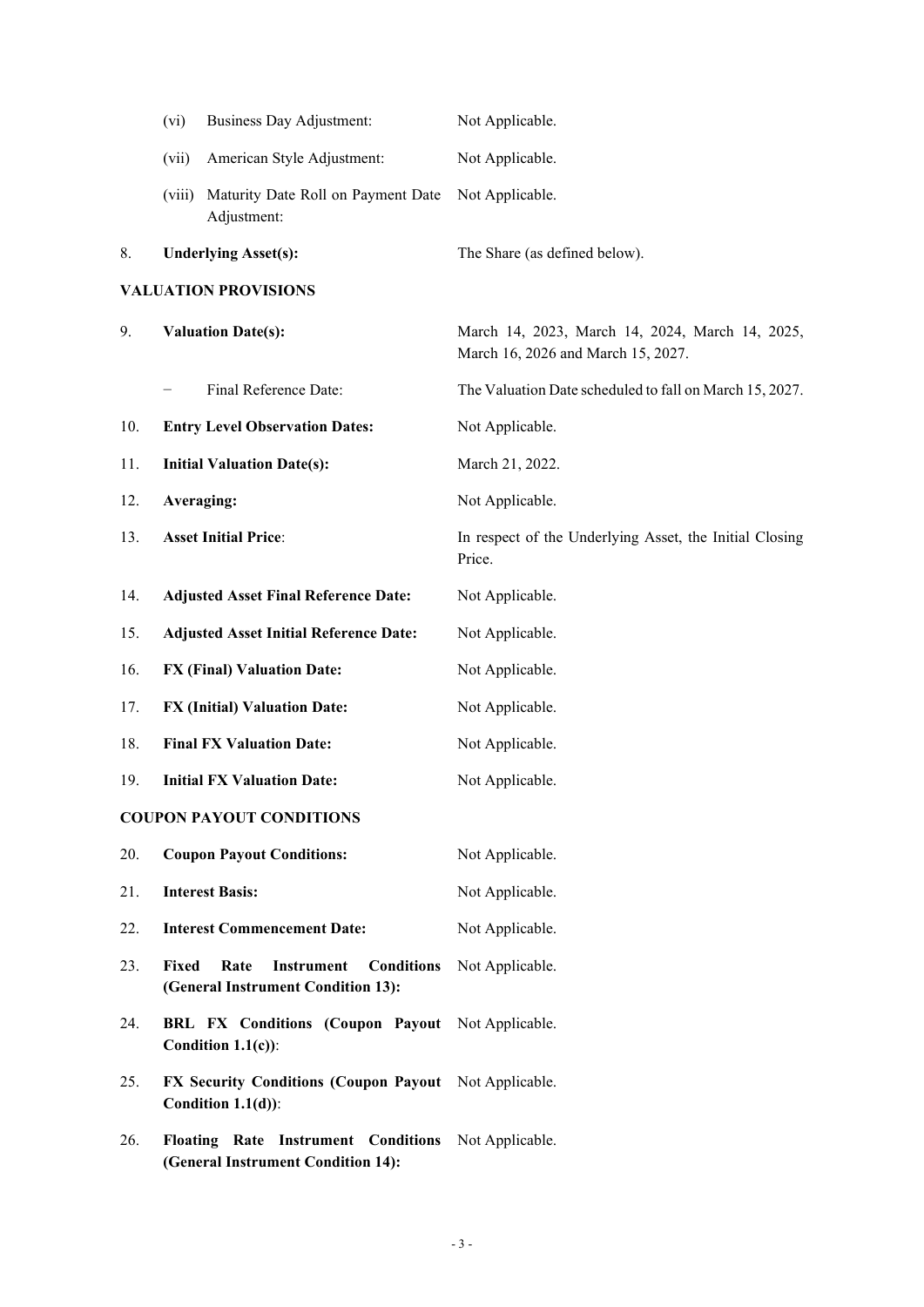- 27. **Change of Interest Basis (General**  Not Applicable. **Instrument Condition 15):**
- 28. **Alternative Fixed Coupon Amount**  Not Applicable. **(Coupon Payout Condition 1.1):**
- 29. **Lock-In Coupon Amount (Coupon Payout**  Not Applicable. **Condition 1.1(f)):**
- 30. **Conditional Coupon (Coupon Payout**  Not Applicable. **Condition 1.3):**
- 31. **Range Accrual Coupon (Coupon Payout**  Not Applicable. **Condition 1.4):**
- 32. **Performance Coupon (Coupon Payout**  Not Applicable. **Condition 1.5):**
- 33. **Dual Currency Coupon (Coupon Payout**  Not Applicable. **Condition 1.6):**
- 34. **Dropback Security (Coupon Payout**  Not Applicable. **Condition 1.7):**

# **AUTOCALL PAYOUT CONDITIONS**

35. **Automatic Early Exercise (General**  Applicable. **Instrument Condition 17):** 

|     | (i)                                                                                                                                                                                                   | Applicable Date(s):                                                                                                                                        | Each Autocall Observation Date.                                                                         |
|-----|-------------------------------------------------------------------------------------------------------------------------------------------------------------------------------------------------------|------------------------------------------------------------------------------------------------------------------------------------------------------------|---------------------------------------------------------------------------------------------------------|
|     | Automatic Early Exercise Date(s):<br>(ii)<br>First Automatic Early Exercise<br>(a)<br>Date Specific Adjustment:<br>(b)<br>Automatic<br>Second<br>Early<br>Exercise<br>Specific<br>Date<br>Adjustment: |                                                                                                                                                            | Each date set forth in the Autocall Table in the column<br>entitled "Automatic Early Exercise Date".    |
|     |                                                                                                                                                                                                       |                                                                                                                                                            | Not Applicable.                                                                                         |
|     |                                                                                                                                                                                                       |                                                                                                                                                            | Applicable.                                                                                             |
|     |                                                                                                                                                                                                       | Automatic<br>Early Exercise<br>Specified<br>for the<br>Day(s)<br>of<br>"Second<br>purposes<br>Automatic<br>Early<br>Exercise<br>Date Specific Adjustment": | Five Business Days.                                                                                     |
|     | Relevant<br>Automatic<br>Early<br>-<br><b>Exercise Determination Date:</b>                                                                                                                            |                                                                                                                                                            | The Applicable Date corresponding to such Scheduled<br>Automatic Early Exercise Date.                   |
|     | (iii)                                                                                                                                                                                                 | Automatic Early Exercise Amount(s):                                                                                                                        | In respect of each Applicable Date, the Autocall Event<br>Amount corresponding to such Applicable Date. |
| 36. | <b>Autocall Payout Conditions:</b>                                                                                                                                                                    |                                                                                                                                                            | Applicable.                                                                                             |
|     |                                                                                                                                                                                                       |                                                                                                                                                            |                                                                                                         |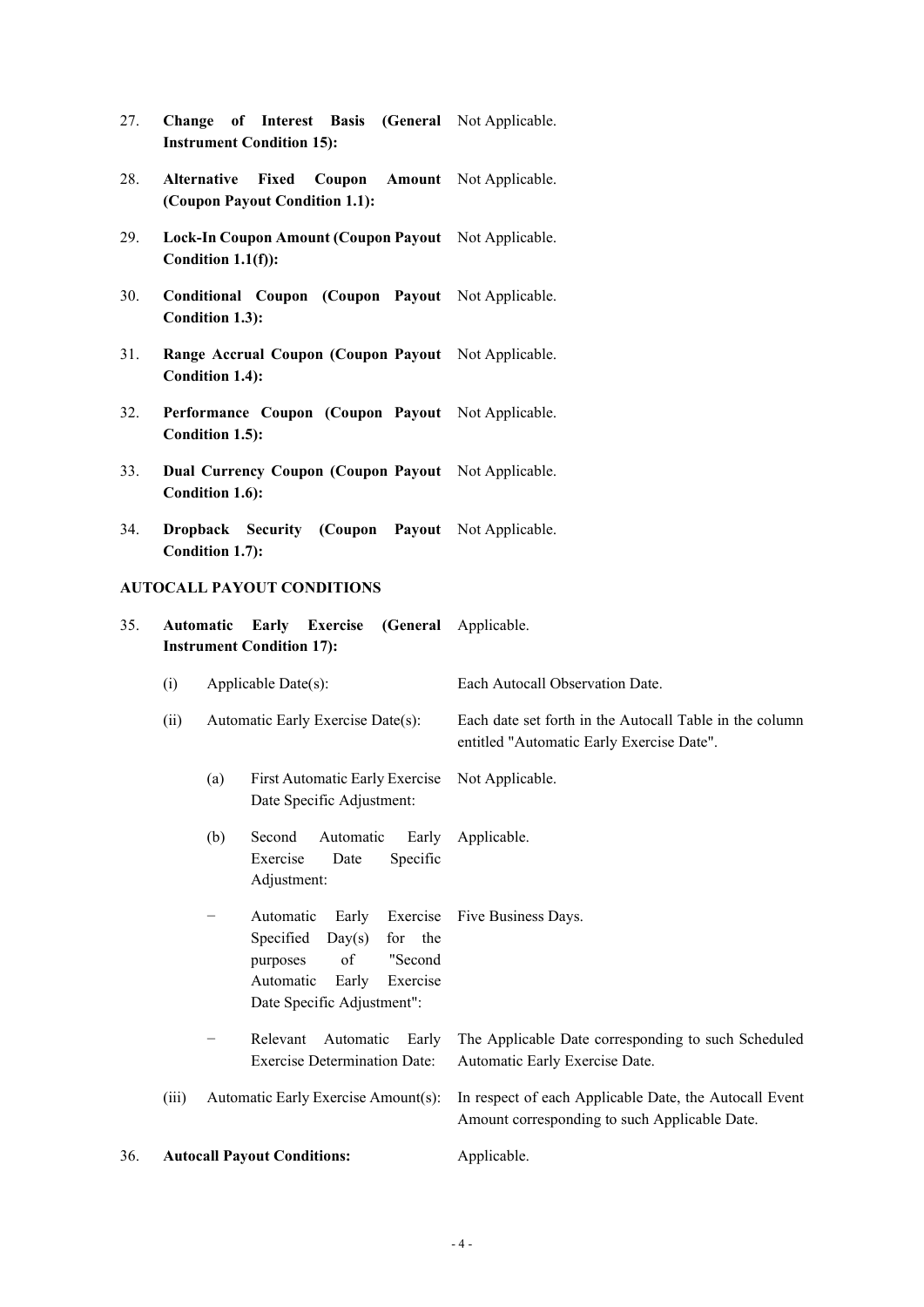| (i)    | <b>Autocall Event:</b>                                | Applicable, for the purposes of the definition of<br>"Autocall Event" in the Autocall Payout Conditions,<br>Autocall Reference Value greater than or equal to the<br>Autocall Level is applicable in respect of each Autocall<br>Observation Date.                               |
|--------|-------------------------------------------------------|----------------------------------------------------------------------------------------------------------------------------------------------------------------------------------------------------------------------------------------------------------------------------------|
|        | No Coupon Amount payable<br>following Autocall Event: | Not Applicable.                                                                                                                                                                                                                                                                  |
| (ii)   | Daily Autocall Event Amount:                          | Not Applicable.                                                                                                                                                                                                                                                                  |
| (iii)  | Autocall Reference Value:                             | Autocall Closing Price.                                                                                                                                                                                                                                                          |
| (iv)   | Autocall Level:                                       | In respect of each Autocall Observation Date and the<br>Underlying Asset, the percentage of the Asset Initial<br>Price of such Underlying Asset set forth in the Autocall<br>Table in the column "Autocall Level" in the row<br>corresponding to such Autocall Observation Date. |
| (v)    | <b>TARN</b> Amount:                                   | Not Applicable.                                                                                                                                                                                                                                                                  |
| (vi)   | Autocall Observation Date:                            | Each date set forth in the Autocall Table in the column<br>entitled "Autocall Observation Date".                                                                                                                                                                                 |
| (vii)  | Autocall Observation Period:                          | Not Applicable.                                                                                                                                                                                                                                                                  |
| (viii) | <b>Autocall Event Amount:</b>                         | In respect of each Autocall Observation Date, the<br>amount set forth in the Autocall Table in the column<br>"Autocall Event Amount" in the row corresponding to<br>such Autocall Observation Date.                                                                              |
| (ix)   | Simultaneous Autocall Conditions:                     | Not Applicable.                                                                                                                                                                                                                                                                  |

(x) Autocall Observation Period (Per Not Applicable. AOD):

| <b>AUTOCALL TABLE</b>                                        |                                         |                                                       |                                 |  |  |
|--------------------------------------------------------------|-----------------------------------------|-------------------------------------------------------|---------------------------------|--|--|
| <b>Autocall Observation Date</b>                             | <b>Automatic Early Exercise</b><br>Date | <b>Autocall Level</b>                                 | <b>Autocall Event</b><br>Amount |  |  |
| The Valuation Date<br>scheduled to fall on March<br>14, 2023 | March 21, 2023                          | 100 per cent. $(100\%)$ of<br>the Asset Initial Price | EUR 109.05                      |  |  |
| The Valuation Date<br>scheduled to fall on March<br>14, 2024 | March 21, 2024                          | 100 per cent. $(100\%)$ of<br>the Asset Initial Price | EUR 118.10                      |  |  |
| The Valuation Date<br>scheduled to fall on March<br>14, 2025 | March 21, 2025                          | 100 per cent. $(100\%)$ of<br>the Asset Initial Price | EUR 127.15                      |  |  |
| The Valuation Date<br>scheduled to fall on March<br>16, 2026 | March 23, 2026                          | 100 per cent. $(100\%)$ of<br>the Asset Initial Price | EUR 136.20                      |  |  |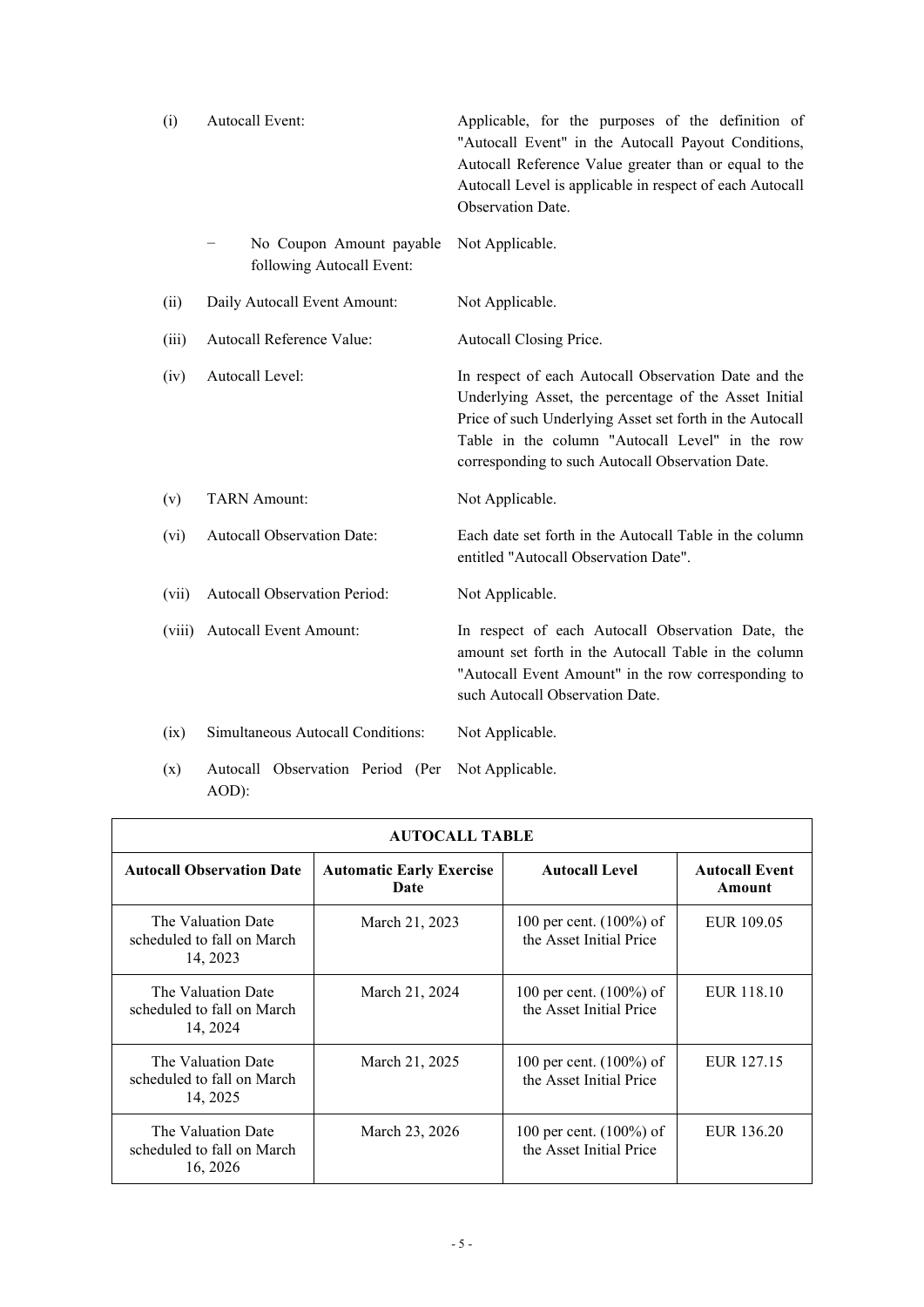# **SETTLEMENT AMOUNT AND PAYOUT CONDITIONS**

| 37. | Settlement: |                                                                                    | Cash Settlement is applicable. |
|-----|-------------|------------------------------------------------------------------------------------|--------------------------------|
| 38. | $1.1$ :     | <b>Single Limb Payout (Payout Condition</b>                                        | Not Applicable.                |
| 39. | $1.2)$ :    | <b>Multiple Limb Payout (Payout Condition</b>                                      | Applicable.                    |
|     | (i)         | Trigger Event (Payout Condition Applicable.<br>$1.2(a)(i))$ :                      |                                |
|     |             | Trigger Payout 1:<br>(a)                                                           | Applicable.                    |
|     |             | Trigger Percentage:                                                                | 145.25 per cent. (145.25%).    |
|     |             | Trigger Payout 2:<br>(b)                                                           | Not Applicable.                |
|     |             | (c)<br>Trigger Payout 3:                                                           | Not Applicable.                |
|     |             | (d)<br>Trigger Cap:                                                                | Not Applicable.                |
|     |             | Trigger Floor:<br>(e)                                                              | Not Applicable.                |
|     | (ii)        | Condition<br>(Payout<br><b>Payout</b><br>$\blacksquare$<br>$1.2(b)(i)(A))$ :       | Applicable.                    |
|     |             | <b>Redemption Percentage:</b>                                                      | 100 per cent. (100%).          |
|     | (iii)       | Condition<br>(Payout<br>Payout<br>$\mathbf{2}$<br>$1.2(b)(i)(B))$ :                | Not Applicable.                |
|     | (iv)        | Condition<br>(Payout<br>Payout<br>$\overline{\mathbf{3}}$<br>$1.2(b)(i)(C))$ :     | Not Applicable.                |
|     | (v)         | Condition<br>Payout<br>(Payout<br>$\overline{\mathbf{4}}$<br>$1.2(b)(i)(D))$ :     | Not Applicable.                |
|     | (vi)        | (Payout Condition Not Applicable.<br>Payout<br>5 <sup>5</sup><br>$1.2(b)(i)(E))$ : |                                |
|     | (vii)       | Condition<br>Payout<br>(Payout<br>6<br>$1.2(b)(i)(F)$ :                            | Not Applicable.                |
|     | (viii)      | Condition<br>Payout<br>(Payout<br>7<br>$1.2(b)(i)(G)$ :                            | Not Applicable.                |
|     | (ix)        | Condition<br>Payout<br>(Payout<br>8<br>$1.2(b)(i)(H))$ :                           | Not Applicable.                |
|     | (x)         | (Payout<br>Condition<br>Payout<br>9<br>$1.2(b)(i)(I))$ :                           | Not Applicable.                |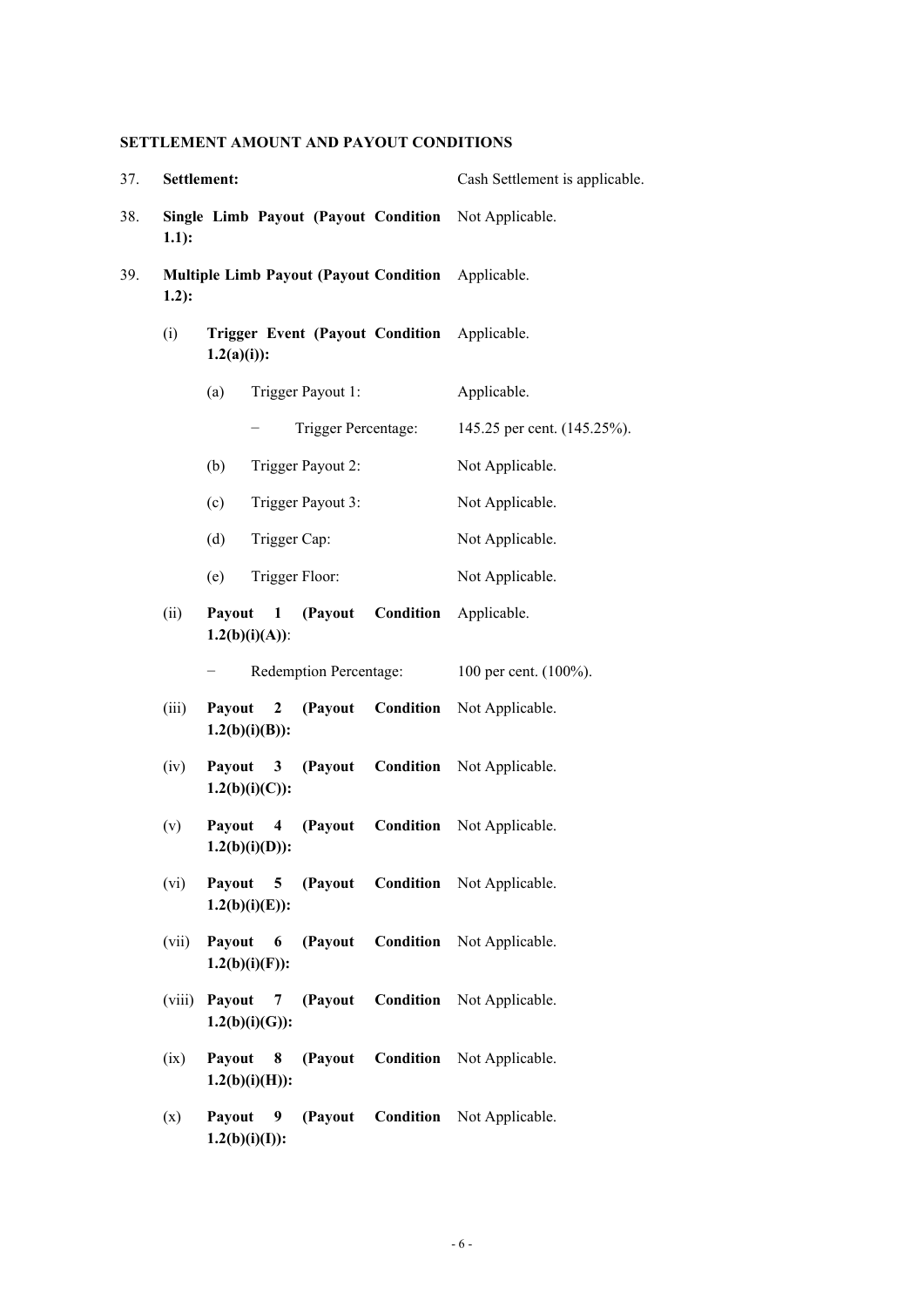| $(x_i)$ | Payout | <b>10</b><br>(Payout<br>$1.2(b)(i)(J))$ :                               | <b>Condition</b> Not Applicable.                                                                |
|---------|--------|-------------------------------------------------------------------------|-------------------------------------------------------------------------------------------------|
| (xii)   | Payout | 11<br>(Payout<br>Condition<br>$1.2(b)(i)(K))$ :                         | Not Applicable.                                                                                 |
| (xiii)  |        | Payout 12<br>(Payout<br>$1.2(b)(i)(L))$ :                               | <b>Condition</b> Not Applicable.                                                                |
| (xiv)   | Payout | <b>13</b><br>(Payout<br>$1.2(b)(i)(M))$ :                               | Condition Not Applicable.                                                                       |
| (xv)    |        | <b>Downside Cash Settlement (Payout)</b><br>Condition $1.2(c)(i)(A))$ : | Applicable, for the purpose of Payout Condition<br>$1.2(c)(i)(A)$ , Single Asset is applicable. |
|         | (a)    | Minimum Percentage:                                                     | Not Applicable.                                                                                 |
|         | (b)    | Final Value:                                                            | Final Closing Price.                                                                            |
|         | (c)    | Initial Value:                                                          | 100 per cent. (100%) of the Initial Closing Price.                                              |
|         | (d)    | Downside Cap:                                                           | Not Applicable.                                                                                 |
|         | (e)    | Downside Floor:                                                         | Not Applicable.                                                                                 |
|         | (f)    | Final/Initial (FX):                                                     | Not Applicable.                                                                                 |
|         | (g)    | Asset FX:                                                               | Not Applicable.                                                                                 |
|         | (h)    | Buffer Level:                                                           | Not Applicable.                                                                                 |
|         | (i)    | Reference Price (Final):                                                | For the purpose of Payout Condition $1.2(c)(i)(A)$ , Not<br>Applicable.                         |
|         | (j)    | Reference Price (Initial):                                              | For the purpose of Payout Condition $1.2(c)(i)(A)$ , Not<br>Applicable.                         |
|         | (k)    | Perf:                                                                   | For the purpose of Payout Condition $1.2(c)(i)(A)$ , Not<br>Applicable.                         |
|         | (1)    | Strike:                                                                 | For the purpose of Payout Condition $1.2(c)(i)(A)$ , Not<br>Applicable.                         |
|         | (m)    | Participation:                                                          | For the purpose of Payout Condition $1.2(c)(i)(A)$ , Not<br>Applicable.                         |
|         | (n)    | FXR:                                                                    | For the purpose of Payout Condition $1.2(c)(i)(A)$ , Not<br>Applicable.                         |
|         | (o)    | Reference<br>Value<br>(Final<br>Value):                                 | Not Applicable.                                                                                 |
|         | (p)    | Reference<br>Value<br>(Initial)<br>Value):                              | Not Applicable.                                                                                 |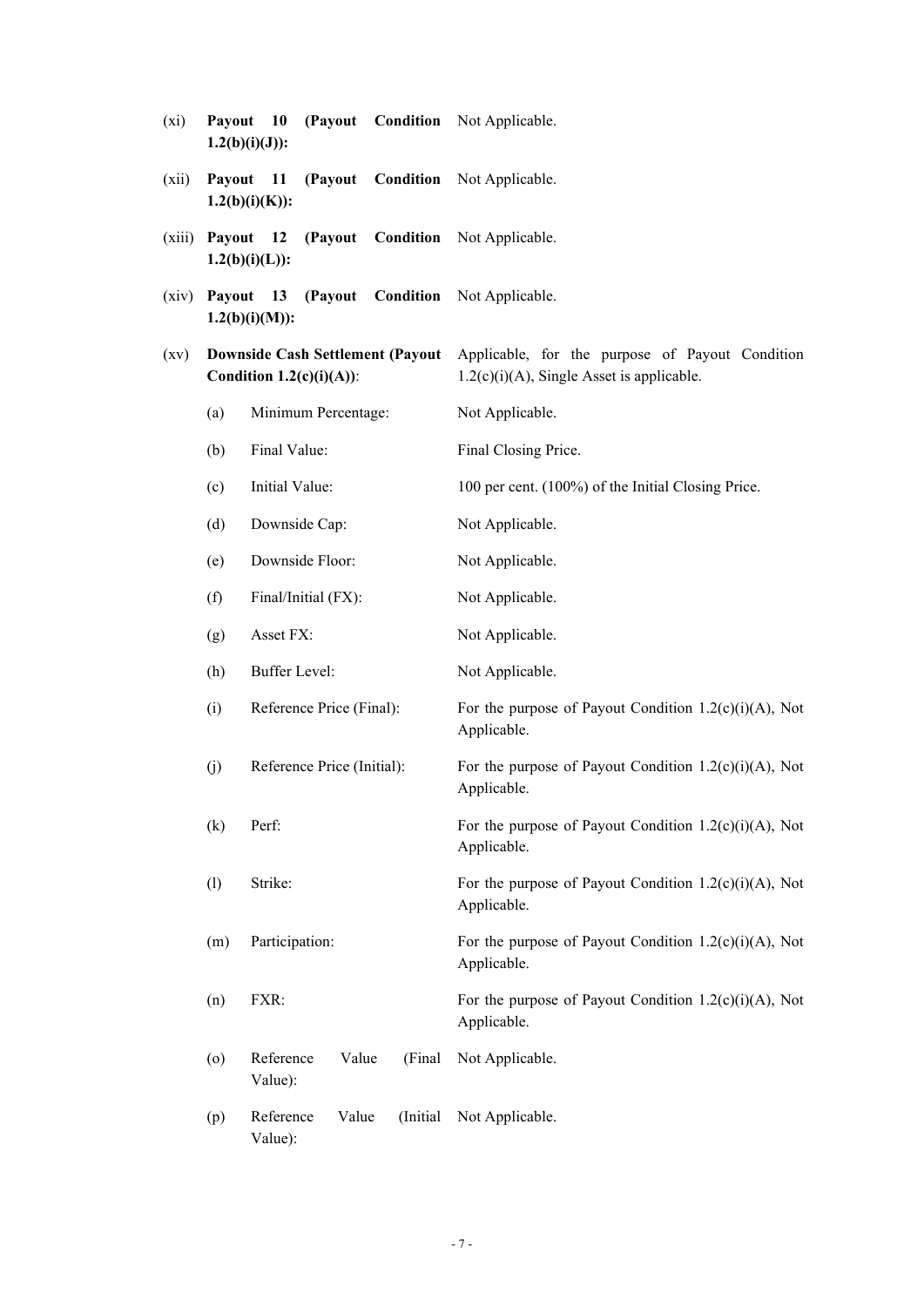|     | Physical Settlement Not Applicable.<br>(xvi) <b>Downside</b><br>(Payout Condition 1.2(c)(ii)): |                                                                                                                                                                      |
|-----|------------------------------------------------------------------------------------------------|----------------------------------------------------------------------------------------------------------------------------------------------------------------------|
| 40. | <b>Dual Currency Payout (Payout Condition</b><br>$1.4)$ :                                      | Not Applicable.                                                                                                                                                      |
| 41. | <b>Warrants Payout (Payout Condition 1.3):</b>                                                 | Not Applicable.                                                                                                                                                      |
| 42. | <b>Portfolio Payout (Payout Condition 1.5):</b>                                                | Not Applicable.                                                                                                                                                      |
| 43. | One-Delta<br><b>Open-Ended</b><br>Optional<br>Redemption Payout (Payout Condition<br>$1.6$ :   | Not Applicable.                                                                                                                                                      |
| 44. | <b>Dispersion</b><br>Lock-In<br><b>Basket</b><br>(Payout Condition 1.7):                       | Payout Not Applicable.                                                                                                                                               |
| 45. | <b>Barrier</b><br><b>Conditions</b><br>Event<br>(Payout<br><b>Condition 2):</b>                | Applicable.                                                                                                                                                          |
|     | <b>Barrier Event:</b><br>(i)                                                                   | Applicable, for the purposes of the definition of "Barrier<br>Event" in the Payout Conditions, Barrier Reference<br>Value less than the Barrier Level is applicable. |
|     | Barrier Reference Value:<br>(ii)                                                               | Barrier Closing Price is applicable.                                                                                                                                 |
|     | Barrier Level:<br>(iii)                                                                        | 70 per cent. (70%) of the Asset Initial Price.                                                                                                                       |
|     | Barrier Level 1:<br>(a)                                                                        | Not Applicable.                                                                                                                                                      |
|     | (b)<br>Barrier Level 2:                                                                        | Not Applicable.                                                                                                                                                      |
|     | Barrier Observation Period:<br>(iv)                                                            | Not Applicable.                                                                                                                                                      |
|     | Lock-In Event Condition:<br>(v)                                                                | Not Applicable.                                                                                                                                                      |
|     | Star Event:<br>(vi)                                                                            | Not Applicable.                                                                                                                                                      |
| 46. | (Payout<br><b>Trigger</b><br>Event<br><b>Conditions</b><br><b>Condition 3):</b>                | Applicable.                                                                                                                                                          |
|     | Trigger Event:<br>(i)                                                                          | Applicable, for the purposes of the definition of "Trigger<br>Event" in the Payout Conditions, Trigger Reference<br>Value less than the Trigger Level is applicable. |
|     | Trigger Reference Value:<br>(ii)                                                               | Trigger Closing Price.                                                                                                                                               |
|     | Trigger Level:<br>(iii)                                                                        | 100 per cent. (100%) of the Asset Initial Price.                                                                                                                     |
|     | (iv)<br>Trigger Observation Period:                                                            | Not Applicable.                                                                                                                                                      |
| 47. | <b>Currency Conversion:</b>                                                                    | Not Applicable.                                                                                                                                                      |
| 48. | <b>Physical Settlement (General Instrument)</b><br>Condition 9(e)):                            | Not Applicable.                                                                                                                                                      |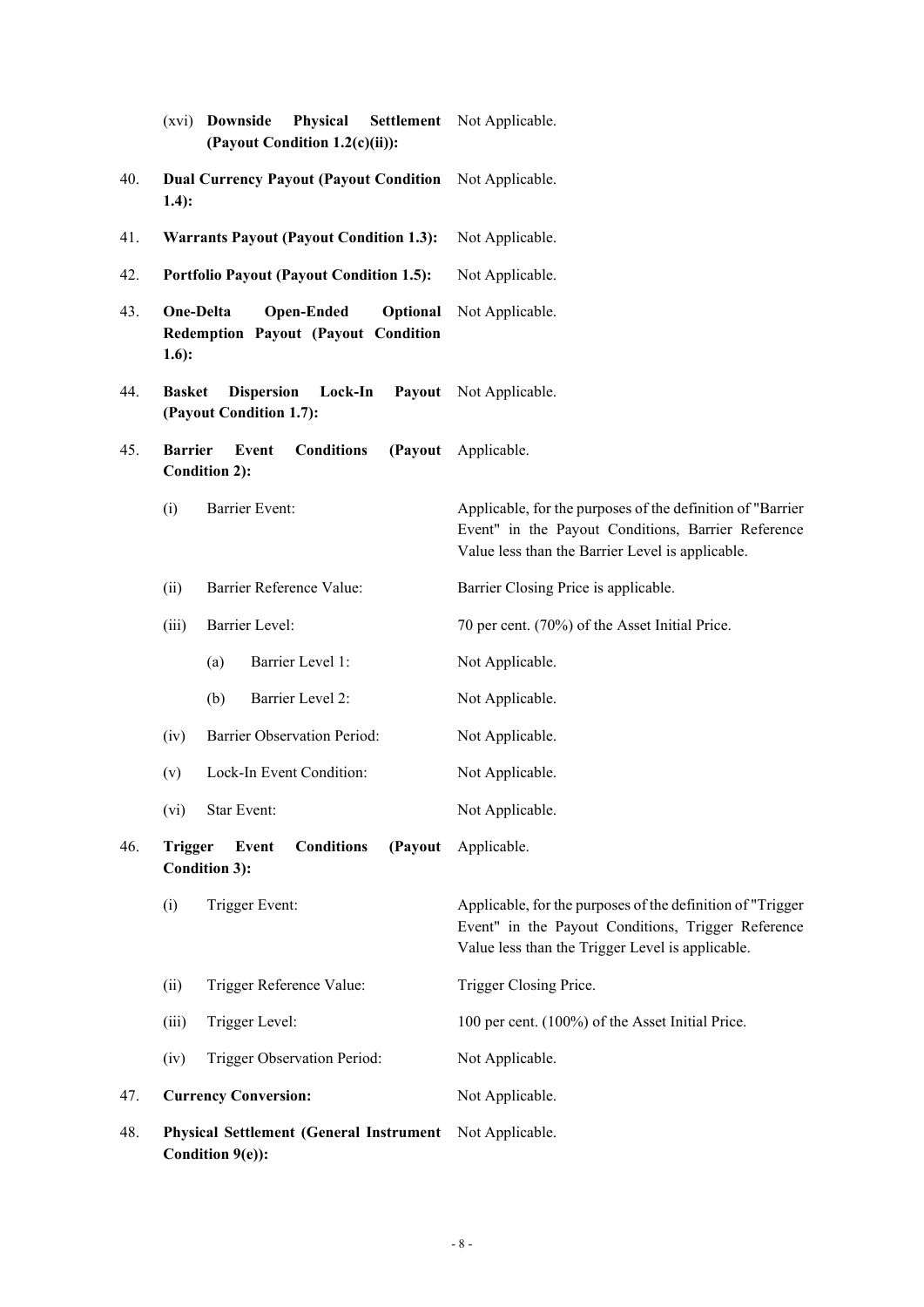| 49. | Non-scheduled<br>Early<br>Amount:                                                 | Repayment Fair Market Value.                                                                                                                                                         |
|-----|-----------------------------------------------------------------------------------|--------------------------------------------------------------------------------------------------------------------------------------------------------------------------------------|
|     | Adjusted for Issuer Expenses Applicable.<br>and Costs:                            |                                                                                                                                                                                      |
|     | <b>EXERCISE PROVISIONS</b>                                                        |                                                                                                                                                                                      |
| 50. | <b>Exercise Style of Certificates (General</b><br><b>Instrument Condition 9):</b> | The Certificates are European Style Instruments.<br>General Instrument Condition 9(b) is applicable.                                                                                 |
| 51. | <b>Exercise Period:</b>                                                           | Not Applicable.                                                                                                                                                                      |
| 52. | <b>Specified Exercise Dates:</b>                                                  | Not Applicable.                                                                                                                                                                      |
| 53. | <b>Expiration Date:</b>                                                           | If:                                                                                                                                                                                  |
|     |                                                                                   | (i)<br>an Automatic Early Exercise Event does not<br>occur on any Applicable Date, the Final<br>Reference Date; or                                                                   |
|     |                                                                                   | (ii)<br>an Automatic Early Exercise Event occurs on<br>any Applicable Date, such Applicable Date.                                                                                    |
|     | Expiration Date is Business<br>Day Adjusted:                                      | Not Applicable.                                                                                                                                                                      |
| 54. | Redemption at the option of the Issuer<br>(General Instrument Condition 18):      | Not Applicable.                                                                                                                                                                      |
| 55. | <b>Automatic Exercise (General Instrument</b><br>Condition 9(i)):                 | The Certificates are Automatic Exercise Instruments –<br>General Instrument Condition 9(i) is applicable, save<br>that General Instrument Condition $9(i)(ii)$ is not<br>applicable. |
| 56. | Minimum Exercise Number (General<br><b>Instrument Condition 12(a)):</b>           | Not Applicable.                                                                                                                                                                      |
| 57. | Permitted Multiple (General Instrument<br>Condition 12(a)):                       | Not Applicable.                                                                                                                                                                      |
| 58. | <b>Maximum Exercise Number:</b>                                                   | Not Applicable.                                                                                                                                                                      |
| 59. | <b>Strike Price:</b>                                                              | Not Applicable.                                                                                                                                                                      |
| 60. | <b>Closing Value:</b>                                                             | Not Applicable.                                                                                                                                                                      |
|     |                                                                                   |                                                                                                                                                                                      |

# **SHARE LINKED INSTRUMENT / INDEX LINKED INSTRUMENT / COMMODITY LINKED INSTRUMENT / FX LINKED INSTRUMENT / INFLATION LINKED INSTRUMENT / FUND LINKED INSTRUMENT / MULTI-ASSET BASKET LINKED INSTRUMENT**

61. **Type of Certificates:** The Certificates are Share Linked Instruments – the Share Linked Conditions are applicable

## **UNDERLYING ASSET TABLE**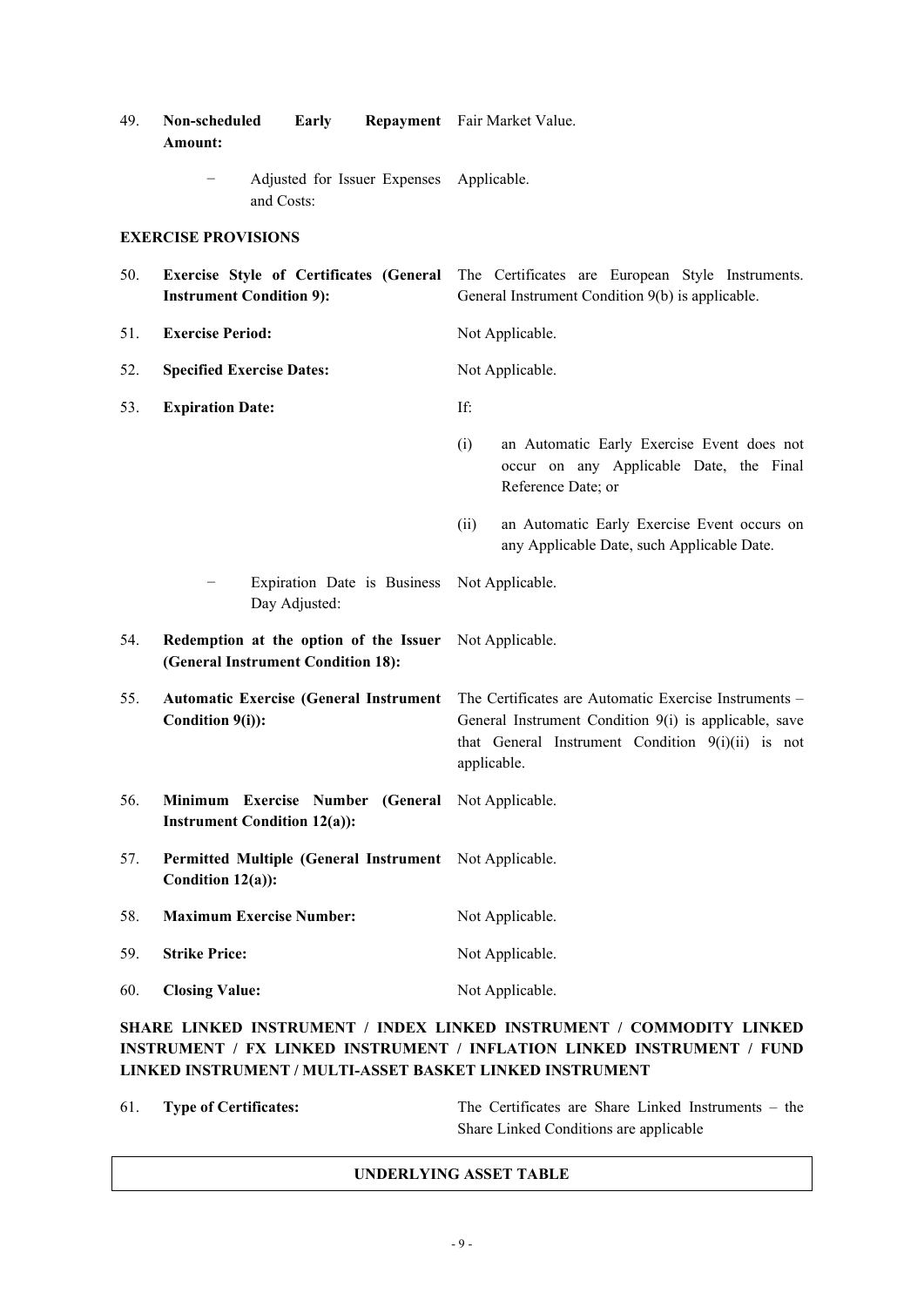| <b>Underlying Asset</b> |                                                                                                                                                       |                                                                                                                                                         |                                           | <b>Bloomberg / Reuters</b>                 | <b>ISIN</b>                                                                                   | Exchange              |
|-------------------------|-------------------------------------------------------------------------------------------------------------------------------------------------------|---------------------------------------------------------------------------------------------------------------------------------------------------------|-------------------------------------------|--------------------------------------------|-----------------------------------------------------------------------------------------------|-----------------------|
|                         |                                                                                                                                                       | The ordinary shares of<br>The Swatch Group AG                                                                                                           |                                           | UHR SE <equity>/<br/><b>UHR.S</b></equity> | CH0012255151                                                                                  | SIX Swiss Exchange AG |
| 62.                     | <b>Share Linked Instruments:</b>                                                                                                                      |                                                                                                                                                         |                                           |                                            | Applicable.                                                                                   |                       |
|                         | (i)                                                                                                                                                   | Multi-Asset Basket:                                                                                                                                     |                                           | Single Share or Share Basket or            | Single Share.                                                                                 |                       |
|                         | (ii)                                                                                                                                                  | Name of Share(s):                                                                                                                                       |                                           |                                            | As specified in the column entitled "Underlying Asset"<br>in the Underlying Asset Table.      |                       |
|                         | (iii)                                                                                                                                                 | Exchange(s):                                                                                                                                            |                                           |                                            | As specified in the column entitled "Exchange" in the<br>Underlying Asset Table.              |                       |
|                         | (iv)                                                                                                                                                  | Related Exchange(s):                                                                                                                                    |                                           |                                            | All Exchanges.                                                                                |                       |
|                         | (v)                                                                                                                                                   | Options Exchange:                                                                                                                                       |                                           |                                            | Related Exchange.                                                                             |                       |
|                         | (vi)                                                                                                                                                  | Valuation Time:                                                                                                                                         |                                           |                                            | Default Valuation Time.                                                                       |                       |
|                         | (vii)                                                                                                                                                 | Single Share and Reference Dates -<br>Consequences of Disrupted Days:                                                                                   |                                           |                                            | Applicable in respect of each Reference Date - as<br>specified in Share Linked Condition 1.1. |                       |
|                         | Maximum Days of Disruption:<br>(a)                                                                                                                    |                                                                                                                                                         | As specified in Share Linked Condition 7. |                                            |                                                                                               |                       |
|                         |                                                                                                                                                       | (b)<br>No Adjustment:                                                                                                                                   |                                           | Not Applicable.                            |                                                                                               |                       |
|                         | (viii)                                                                                                                                                | Share<br>Single<br>Averaging<br>and<br>Reference Dates - Consequences of<br>Disrupted Days:                                                             |                                           | Not Applicable.                            |                                                                                               |                       |
|                         | (ix)                                                                                                                                                  | Share Basket and Reference Dates -<br><b>Basket</b><br>Valuation<br>(Individual<br>Scheduled<br>Trading<br>Day<br>and<br>Individual Disrupted Day):     |                                           | Not Applicable.                            |                                                                                               |                       |
|                         | (x)                                                                                                                                                   | Share<br><b>Basket</b><br>and<br>Averaging<br>Reference Dates - Basket Valuation<br>(Individual Scheduled Trading Day<br>and Individual Disrupted Day): |                                           | Not Applicable.                            |                                                                                               |                       |
|                         | $(x_i)$                                                                                                                                               | Share Basket and Reference Dates -<br><b>Basket</b><br>Valuation<br>(Common<br>Scheduled<br>Trading<br>Day<br>but<br>Individual Disrupted Day):         |                                           | Not Applicable.                            |                                                                                               |                       |
|                         | Share<br>Basket<br>(xii)<br>Averaging<br>and<br>Reference Dates - Basket Valuation<br>(Common Scheduled Trading Day<br>but Individual Disrupted Day): |                                                                                                                                                         |                                           |                                            | Not Applicable.                                                                               |                       |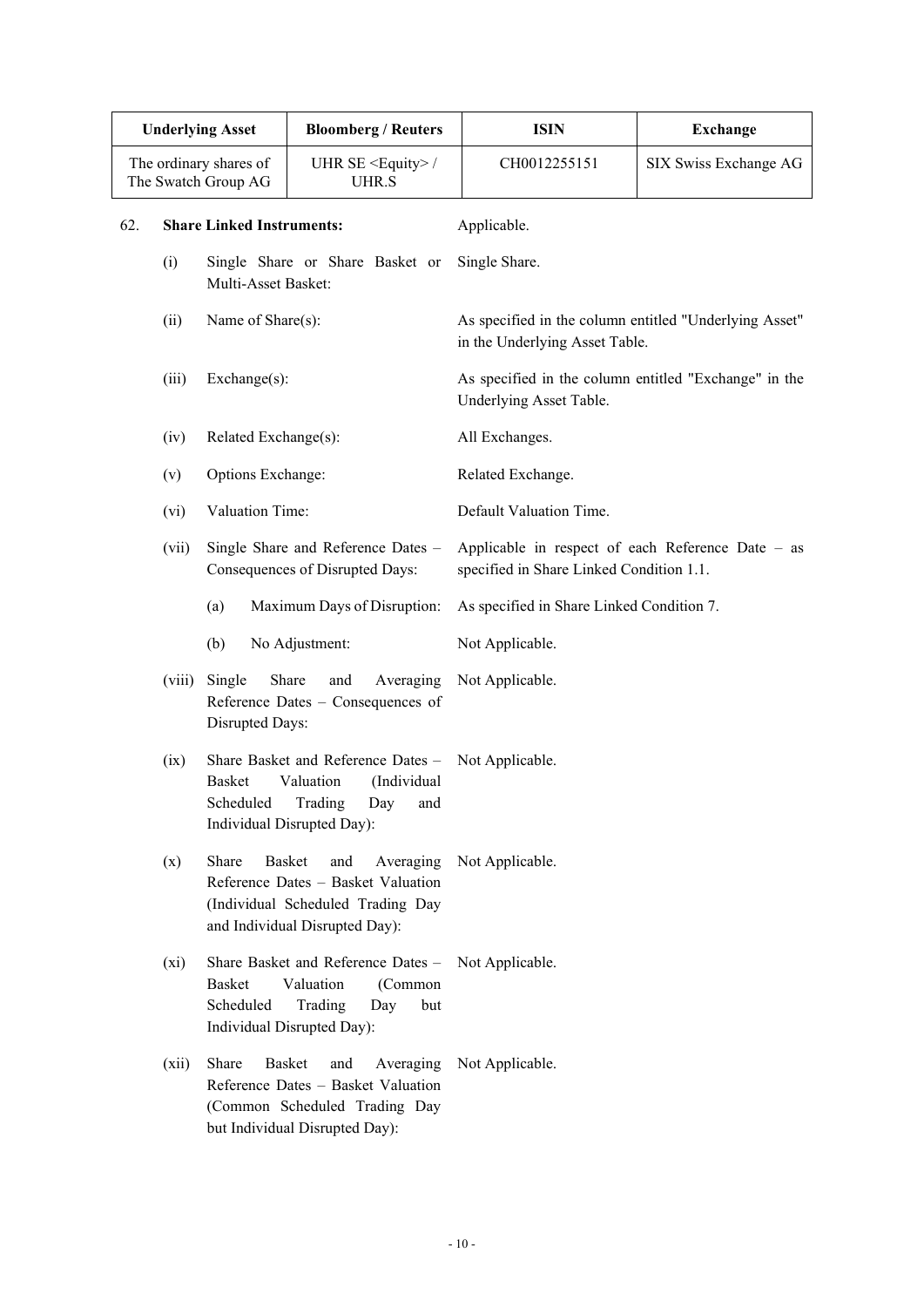|     | Share Basket and Reference Dates - Not Applicable.<br>(xiii)<br>Valuation<br>Basket<br>(Common<br>Scheduled Trading Day and Common<br>Disrupted Day): |                                                                                      |
|-----|-------------------------------------------------------------------------------------------------------------------------------------------------------|--------------------------------------------------------------------------------------|
|     | Share<br>Basket<br>and<br>Averaging<br>(xiv)<br>Reference Dates - Basket Valuation<br>(Common Scheduled Trading Day<br>and Common Disrupted Day):     | Not Applicable.                                                                      |
|     | <b>Fallback Valuation Date:</b><br>(xv)                                                                                                               | Not Applicable.                                                                      |
|     | (xvi) Change in Law:                                                                                                                                  | Applicable.                                                                          |
|     | (xvii) Extraordinary<br>Share<br>Event<br>$\overline{\phantom{m}}$<br>Substitution:                                                                   | Applicable.                                                                          |
|     | (xviii) Correction of Share Price:                                                                                                                    | Applicable.                                                                          |
|     | (xix) Correction Cut-off Date:                                                                                                                        | Default Correction Cut-off Date is applicable in respect<br>of: each Reference Date. |
|     | Depositary Receipts Provisions:<br>(xx)                                                                                                               | Not Applicable.                                                                      |
|     | (xxi) Closing<br>Share<br>Price<br>(Italian<br>Reference Price):                                                                                      | Not Applicable to any Underlying Asset.                                              |
| 63. | <b>Index Linked Instruments:</b>                                                                                                                      | Not Applicable.                                                                      |
| 64. | <b>Commodity Linked Instruments (Single Not Applicable.</b><br><b>Commodity or Commodity Basket):</b>                                                 |                                                                                      |
| 65. | <b>Commodity Linked Instruments (Single)</b><br><b>Commodity Index or Commodity Index</b><br><b>Basket):</b>                                          | Not Applicable.                                                                      |
| 66. | <b>FX Linked Instruments:</b>                                                                                                                         | Not Applicable.                                                                      |
| 67. | <b>Inflation Linked Instruments:</b>                                                                                                                  | Not Applicable.                                                                      |
| 68. | <b>Fund-Linked Instruments:</b>                                                                                                                       | Not Applicable.                                                                      |
| 69. | <b>Multi-Asset Basket Linked Instruments:</b>                                                                                                         | Not Applicable.                                                                      |

# **GENERAL PROVISIONS APPLICABLE TO THE CERTIFICATES**

| 70. |                                                                          |                     | <b>FX Disruption Event/CNY FX Disruption</b> FX Disruption Event is applicable to the Instruments – |  |  |
|-----|--------------------------------------------------------------------------|---------------------|-----------------------------------------------------------------------------------------------------|--|--|
|     |                                                                          |                     | <b>Event/Currency Conversion Disruption</b> General Instrument Condition 16 and FX Linked           |  |  |
|     | <b>Event (General Instrument Condition 16):</b> Condition 4 shall apply. |                     |                                                                                                     |  |  |
|     |                                                                          |                     |                                                                                                     |  |  |
|     | (i)                                                                      | Base Currency:      | Settlement Currency.                                                                                |  |  |
|     | (ii)                                                                     | Reference Currency: | USD.                                                                                                |  |  |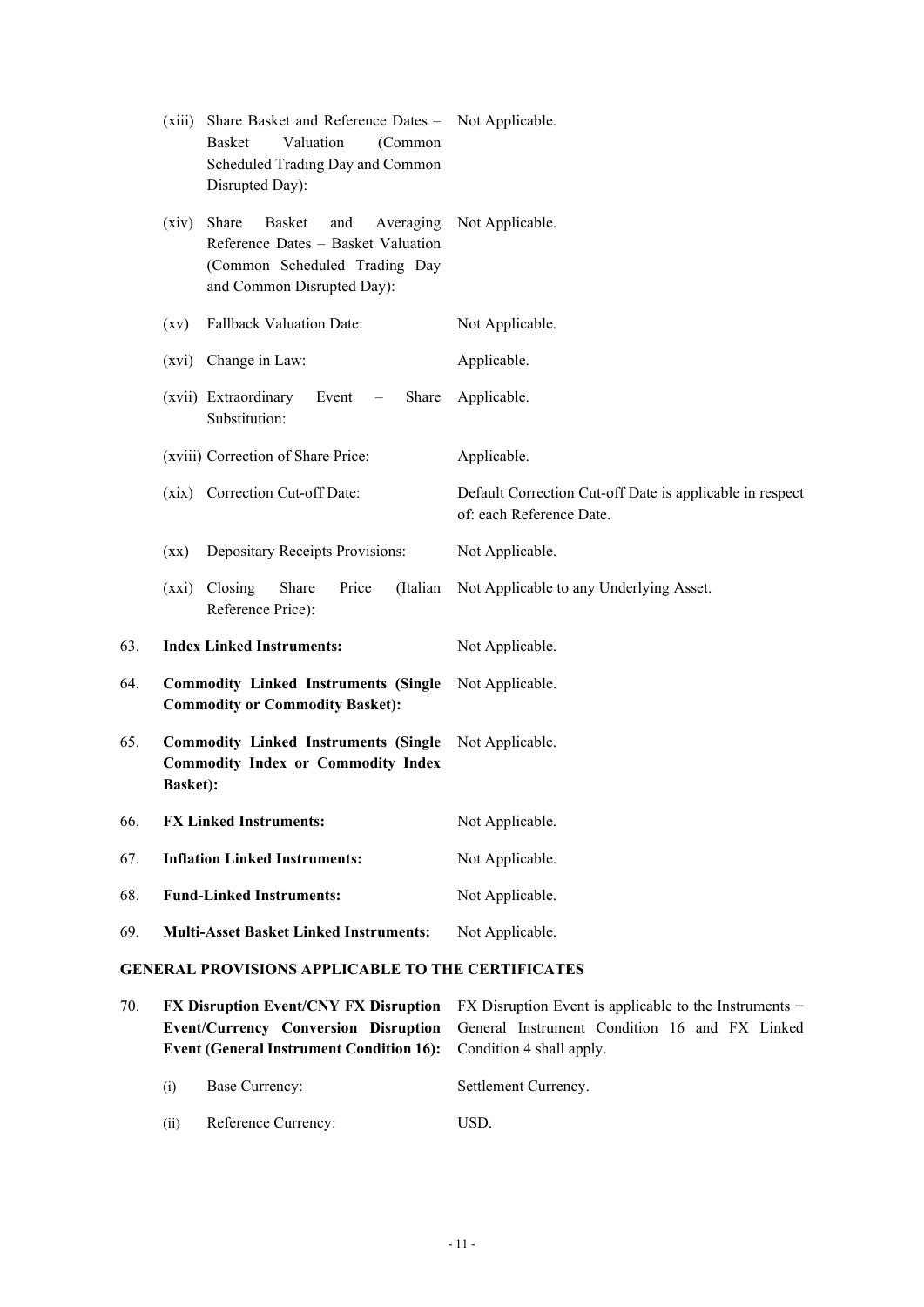| Reference Country:<br>(iii) |                                   |                      | The United States of America, the United Kingdom and<br>the Euro-zone.            |                                                                       |  |  |
|-----------------------------|-----------------------------------|----------------------|-----------------------------------------------------------------------------------|-----------------------------------------------------------------------|--|--|
|                             | CNY Financial Centre(s):<br>(iv)  |                      |                                                                                   | Not Applicable.                                                       |  |  |
|                             | USD/CNY Exchange Rate:<br>(v)     |                      |                                                                                   | Not Applicable.                                                       |  |  |
|                             | (vi)                              | Currency<br>Country: | Conversion<br>Reference                                                           | Not Applicable.                                                       |  |  |
|                             | (vii)                             |                      | USD/Affected Currency FX Rate:                                                    | As specified in FX Linked Condition 4.                                |  |  |
|                             |                                   | (a)                  | Affected Currency:                                                                | Settlement Currency.                                                  |  |  |
|                             |                                   | (b)                  | (General<br>Date<br>Instrument<br>Condition $2(a)$ :                              | FX Disruption Event Cut-off Default FX Disruption Event Cut-off Date. |  |  |
|                             |                                   | (c)                  | Adjusted Affected Payment<br>(General<br>Date<br>Instrument<br>Condition $2(a)$ : | Default Adjusted Affected Payment Date.                               |  |  |
|                             |                                   | (d)                  | (General<br>Date<br>Instrument<br>Condition $2(a)$ :                              | Affected Payment Cut-off Default Affected Payment Cut-off Date.       |  |  |
|                             |                                   | (e)                  | USD/Affected Currency FX<br>Rate Fixing Price Sponsor<br>Determination:           | Applicable.                                                           |  |  |
|                             |                                   | (f)                  | Fixing Price Sponsor:                                                             | Refinitiv Benchmark Services Limited.                                 |  |  |
|                             |                                   | (g)                  | Valuation Time:                                                                   | At or around 4:00 p.m., London time.                                  |  |  |
|                             | (viii)                            |                      | Trade Date:                                                                       | Not Applicable.                                                       |  |  |
| 71.                         | $27)$ :                           |                      | <b>Rounding (General Instrument Condition</b>                                     |                                                                       |  |  |
|                             | (i)                               |                      | Non-Default Rounding - calculation Not Applicable.<br>values and percentages:     |                                                                       |  |  |
|                             | (ii)                              |                      | Non-Default Rounding $-$ amounts<br>due and payable:                              | Not Applicable.                                                       |  |  |
|                             | (iii)                             |                      | Other Rounding Convention:                                                        | Not Applicable.                                                       |  |  |
| 72.                         |                                   |                      | <b>Additional Business Centre(s):</b>                                             | Not Applicable.                                                       |  |  |
| 73.                         |                                   |                      | <b>Principal Financial Centre:</b>                                                | Not Applicable.                                                       |  |  |
| 74.                         | <b>Form of Certificates:</b>      |                      |                                                                                   | Euroclear/Clearstream Instruments.                                    |  |  |
| 75.                         | <b>Representation of Holders:</b> |                      |                                                                                   | Not Applicable.                                                       |  |  |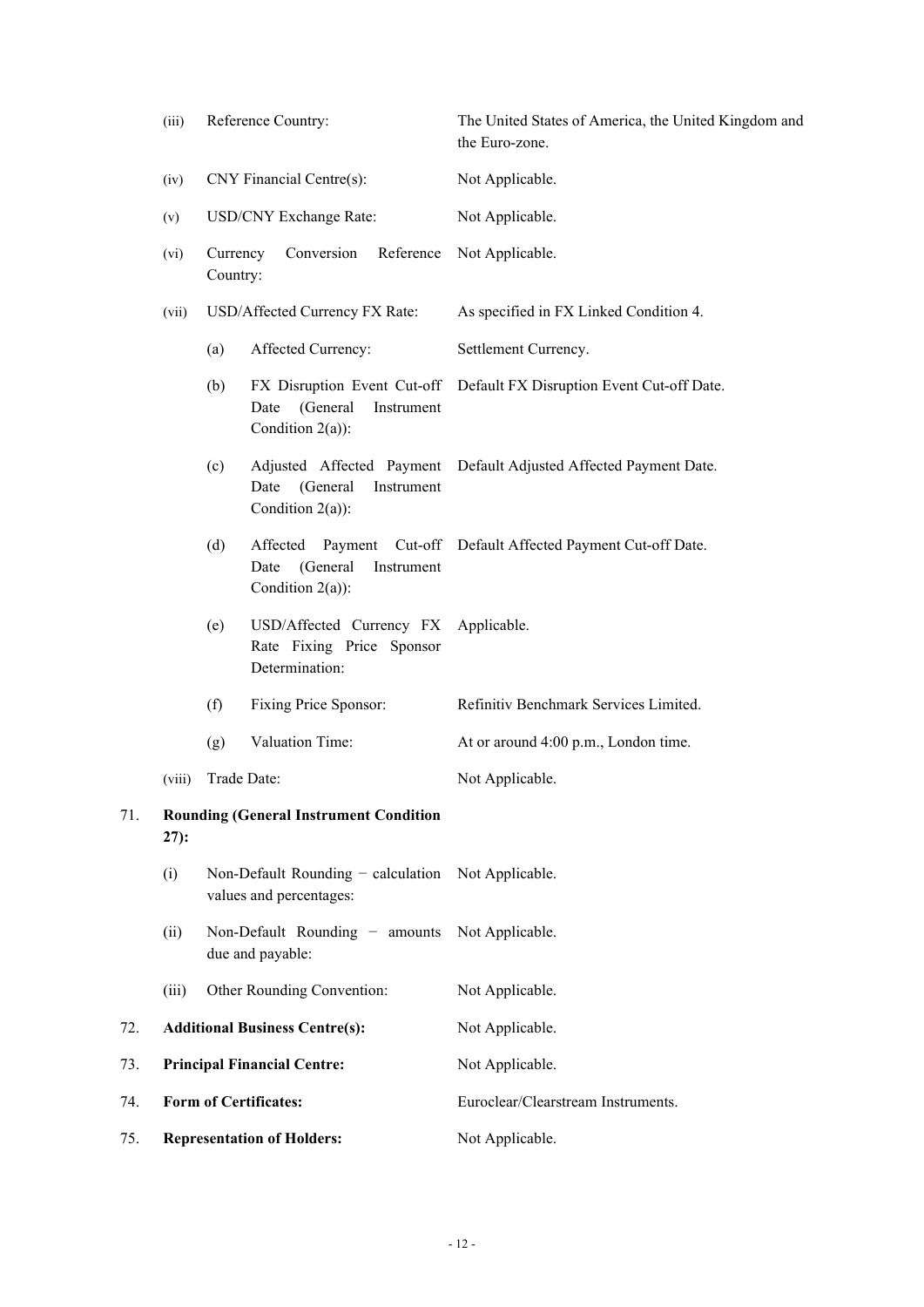| 76. |                                                                                             | Identification information of Holders in Not Applicable.<br>relation to French Law Instruments<br>(General Instrument Condition 3(d)): |                                                                                                                                                                                                                                                                                                                                                                                                                         |  |  |
|-----|---------------------------------------------------------------------------------------------|----------------------------------------------------------------------------------------------------------------------------------------|-------------------------------------------------------------------------------------------------------------------------------------------------------------------------------------------------------------------------------------------------------------------------------------------------------------------------------------------------------------------------------------------------------------------------|--|--|
| 77. |                                                                                             | Minimum Trading Number (General One Certificate.<br><b>Instrument Condition 5(c)):</b>                                                 |                                                                                                                                                                                                                                                                                                                                                                                                                         |  |  |
| 78. |                                                                                             | Permitted Trading Multiple (General One Certificate.<br><b>Instrument Condition 5(c)):</b>                                             |                                                                                                                                                                                                                                                                                                                                                                                                                         |  |  |
| 79. | Calculation Agent (General Instrument Goldman Sachs International.<br><b>Condition 22):</b> |                                                                                                                                        |                                                                                                                                                                                                                                                                                                                                                                                                                         |  |  |
| 80. |                                                                                             | <b>Governing law:</b>                                                                                                                  | English law.                                                                                                                                                                                                                                                                                                                                                                                                            |  |  |
|     | <b>DISTRIBUTION</b>                                                                         |                                                                                                                                        |                                                                                                                                                                                                                                                                                                                                                                                                                         |  |  |
| 81. |                                                                                             | <b>Method of distribution:</b>                                                                                                         | Non-syndicated.                                                                                                                                                                                                                                                                                                                                                                                                         |  |  |
|     | (i)                                                                                         | If syndicated, names and addresses of Not Applicable.<br>placers<br>underwriting<br>and<br>commitments:                                |                                                                                                                                                                                                                                                                                                                                                                                                                         |  |  |
|     | (ii)                                                                                        | Date of Subscription Agreement:                                                                                                        | Not Applicable.                                                                                                                                                                                                                                                                                                                                                                                                         |  |  |
|     | (iii)                                                                                       | If non-syndicated, name and address<br>of Dealer:                                                                                      | Goldman Sachs International (GSI) (including its<br>licensed branches) shall act as Dealer and purchase all<br>Securities from the Issuer, provided that Goldman Sachs<br>Bank Europe SE may act as Dealer in respect of some<br>or all of the Securities acquired by it from GSI.                                                                                                                                      |  |  |
| 82. |                                                                                             | Non-exempt Offer:                                                                                                                      | An offer of the Certificates may be made by the placers<br>other than pursuant to Article 1(4) of the EU Prospectus<br>Regulation in the Republic of Italy (the "Public Offer<br>Jurisdiction") during the period commencing on (and<br>including) March 11, 2022 and ending on (and<br>including) March 17, 2022 (the "Offer Period"). See<br>further paragraph entitled "Terms and Conditions of the<br>Offer" below. |  |  |
| 83. | (i)                                                                                         | <b>Prohibition of Sales to EEA Retail</b><br><b>Investors:</b>                                                                         | Not Applicable.                                                                                                                                                                                                                                                                                                                                                                                                         |  |  |
|     | (ii)                                                                                        | Prohibition of Sales to UK Retail Not Applicable.<br><b>Investors:</b>                                                                 |                                                                                                                                                                                                                                                                                                                                                                                                                         |  |  |
| 84. |                                                                                             | Prohibition of Offer to Private Clients in<br>Switzerland:                                                                             | Applicable.                                                                                                                                                                                                                                                                                                                                                                                                             |  |  |
| 85. |                                                                                             | Swiss withdrawal right pursuant to article Not Applicable.<br>63 para 5 FinSO:                                                         |                                                                                                                                                                                                                                                                                                                                                                                                                         |  |  |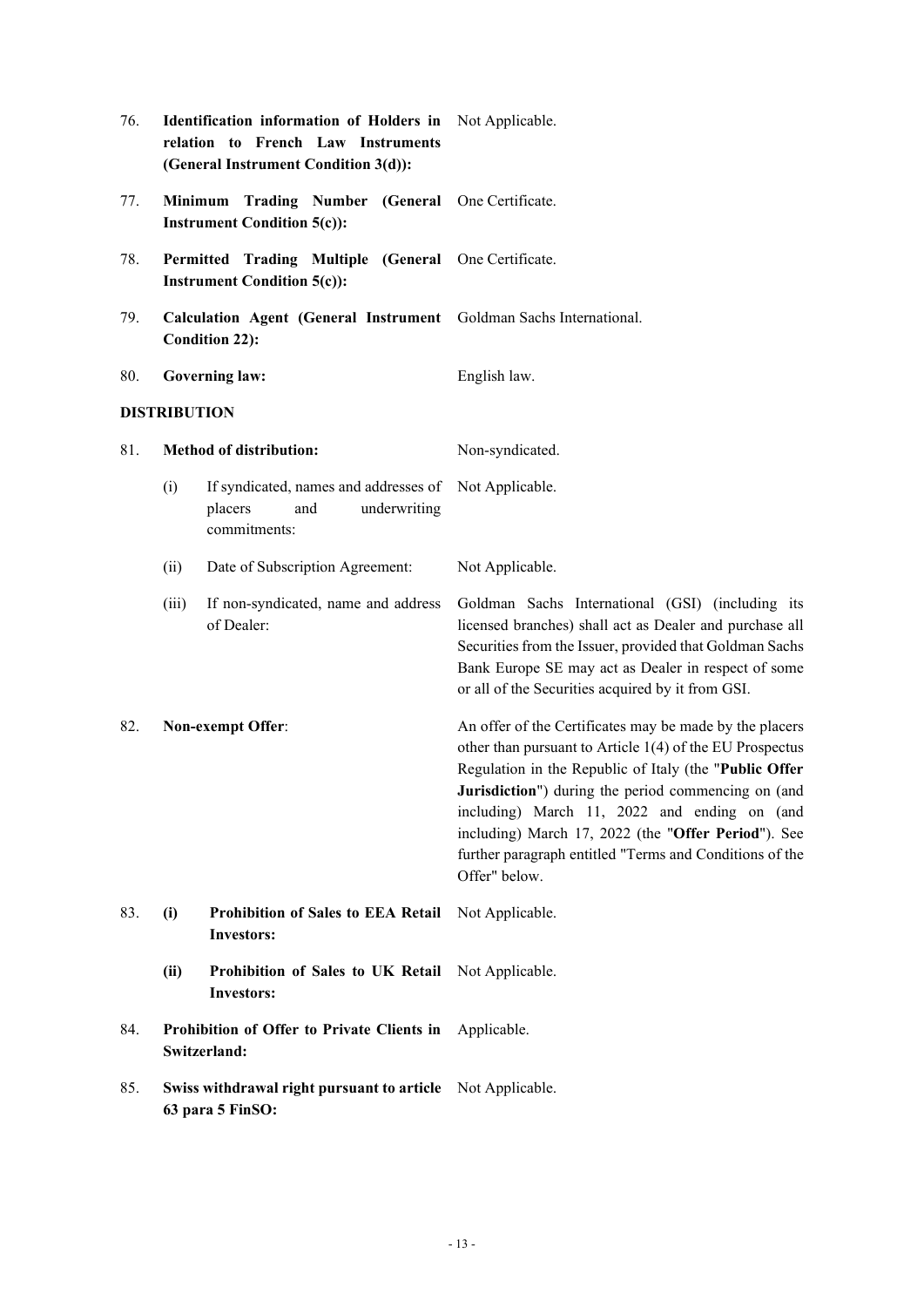- 86. **Consent to use the Base Prospectus in**  Not Applicable. **Switzerland:**
- 87. **Supplementary Provisions for Belgian**  Not Applicable. **Securities:**

Signed on behalf of Goldman Sachs International:

By: ................................................

Duly authorised

358653838(Ver4)/Ashurst(MWALSH)/OF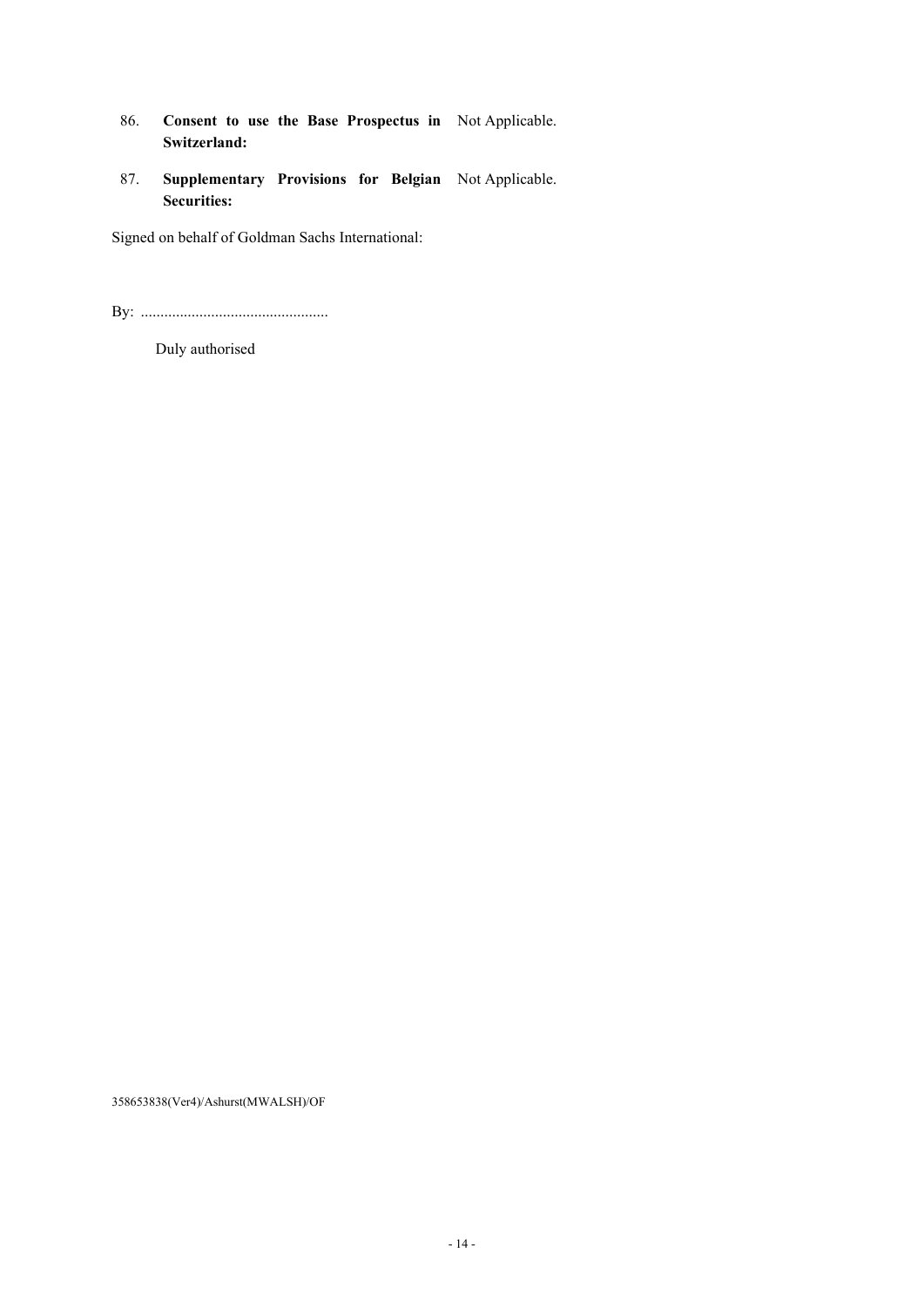1. **LISTING AND ADMISSION TO TRADING**  Application will be made by the Issuer (or on its behalf) for the admission to trading of the Certificates on the EuroTLX market, a multilateral trading facility organised and managed by Borsa Italiana S.p.A. (the "**EuroTLX Market**").

> The admission to trading of the Certificates is expected to be by the Issue Date. The effectiveness of the offer of the Certificates is conditional upon such admission to trading occurring by the Issue Date. In the event that admission to trading of the Certificates does not take place by the Issue Date for whatever reason, the Issuer will withdraw the offer, the offer will be deemed to be null and void and the Certificates will not be issued.

> The Issuer has no duty to maintain the trading (if any) of the Certificates on the relevant stock exchange(s) over their entire lifetime. The Certificates may be suspended from trading and/or de-listed at any time in accordance with applicable rules and regulations of the relevant stock exchange(s).

#### 2. **LIQUIDITY ENHANCEMENT AGREEMENTS**  Not Applicable.

3. **RATINGS** Not Applicable.

# 4. **INTERESTS OF NATURAL AND LEGAL PERSONS INVOLVED IN THE OFFER**

A placement commission per Certificate of up to 4.00 per cent. (4.00%) of the Issue Price will be paid by the Issuer to each placer in respect of the Certificates placed by such placer.

# 5. **REASONS FOR THE OFFER, ESTIMATED NET AMOUNT OF PROCEEDS AND TOTAL EXPENSES**

- (i) Reasons for the offer: Not Applicable.
- (ii) Estimated net amount of proceeds: Not Applicable.
- (iii) Estimated total expenses: Not Applicable.

#### 6. **PERFORMANCE AND VOLATILITY OF THE UNDERLYING ASSET(S)**

Details of the past and further performance and volatility of the Underlying Asset may be obtained from Bloomberg and Reuters. However, past performance is not indicative of future performance.

See the section entitled "Examples" below for examples of the potential return on the Securities in various hypothetical scenarios.

## 7. **OPERATIONAL INFORMATION**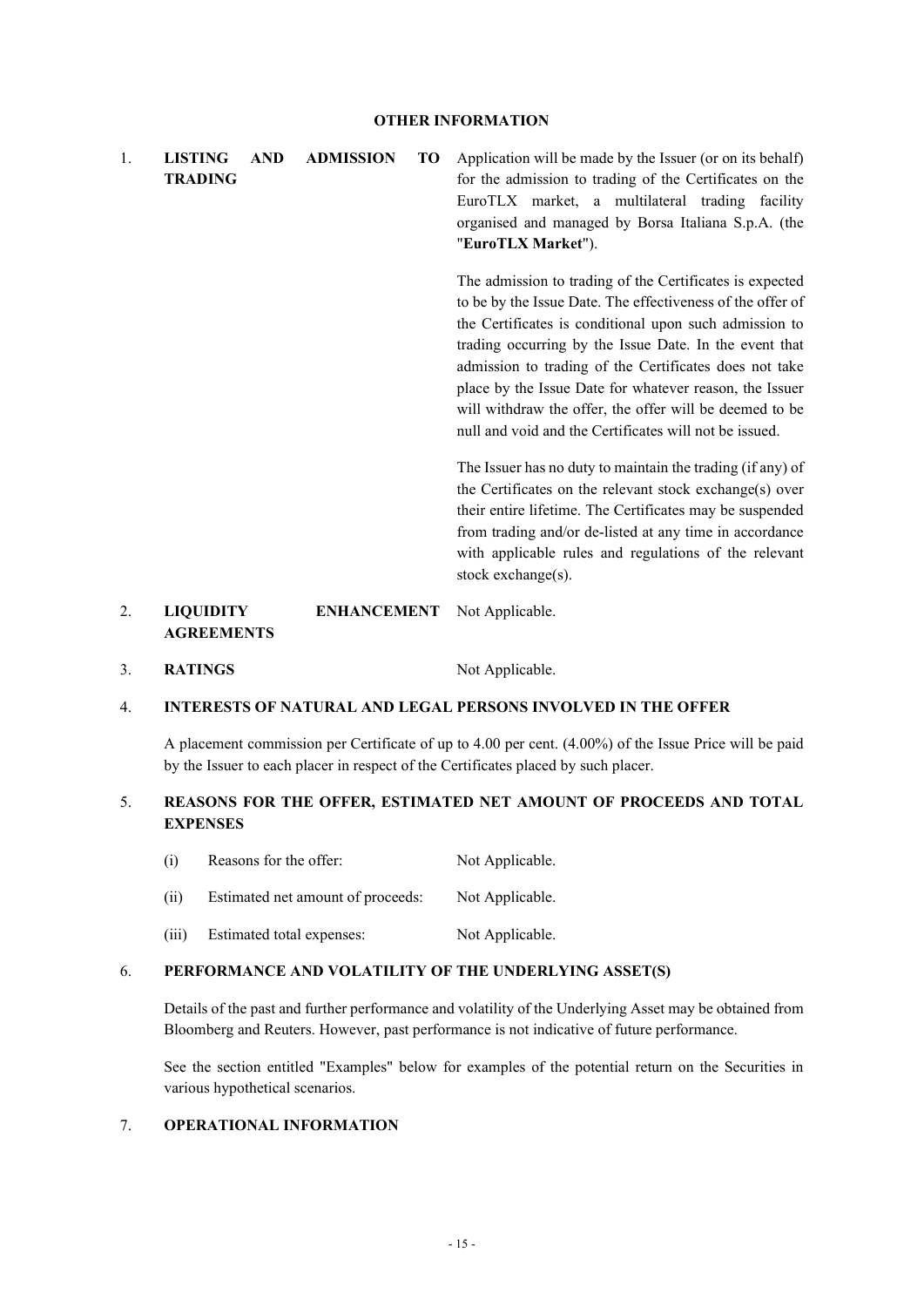| Any Clearing System(s) other than Euroclear Not Applicable.       |                           |
|-------------------------------------------------------------------|---------------------------|
| Bank S.A./N.V. and Clearstream Banking                            |                           |
| and the relevant identification<br>S.A.                           |                           |
| $number(s)$ :                                                     |                           |
|                                                                   |                           |
| Delivery:                                                         | Delivery against payment. |
| Names and addresses of additional Paying Not Applicable.          |                           |
| Agent(s) (if any):                                                |                           |
|                                                                   |                           |
| Operational contact(s) for Principal eq-sd-operations $@gs.com$ . |                           |
| Programme Agent:                                                  |                           |

## 8. **TERMS AND CONDITIONS OF THE OFFER**

| Offer Period:                             | An offer of the Certificates may be made by the placers<br>other than pursuant to Article 1(4) of the EU Prospectus<br>Regulation in the Public Offer Jurisdiction during the<br>period commencing on (and including) March 11, 2022<br>and ending on (and including) March 17, 2022, subject<br>to early termination or extension of the Offer Period as<br>described below under "Terms and Conditions of the<br>Offer—Conditions to which the offer is subject". |
|-------------------------------------------|---------------------------------------------------------------------------------------------------------------------------------------------------------------------------------------------------------------------------------------------------------------------------------------------------------------------------------------------------------------------------------------------------------------------------------------------------------------------|
|                                           | Investors may apply for the subscription of the<br>Certificates in the Public Offer Jurisdiction during<br>normal Italian banking hours at the offices (filiali) of the<br>relevant placer from (and including) March 11, 2022 to<br>(and including) March 17, 2022, subject to early<br>termination or extension of the Offer Period as described<br>below under "Terms and Conditions of the Offer-<br>Conditions to which the offer is subject".                 |
| Offer Price:                              | Issue Price.                                                                                                                                                                                                                                                                                                                                                                                                                                                        |
|                                           | The Offer Price includes a placement commission per<br>Certificate of up to 4.00 per cent. (4.00%) of the Issue<br>Price which will be paid by the Issuer to each placer in<br>respect to the Certificates placed by such placer.                                                                                                                                                                                                                                   |
| Conditions to which the offer is subject: | The offer of the Certificates for sale to the public in the<br>Public Offer Jurisdiction is subject to the relevant<br>regulatory approvals having been granted, and the<br>Certificates being issued.                                                                                                                                                                                                                                                              |
|                                           | The Issuer may, in agreement with the placers, at any<br>time during the Offer Period terminate early the Offer<br>Period and immediately suspend the acceptance of<br>additional orders without any prior notice. If the Offer<br>Period is terminated early, a notice to that effect will be<br>made available during normal business hours at the                                                                                                                |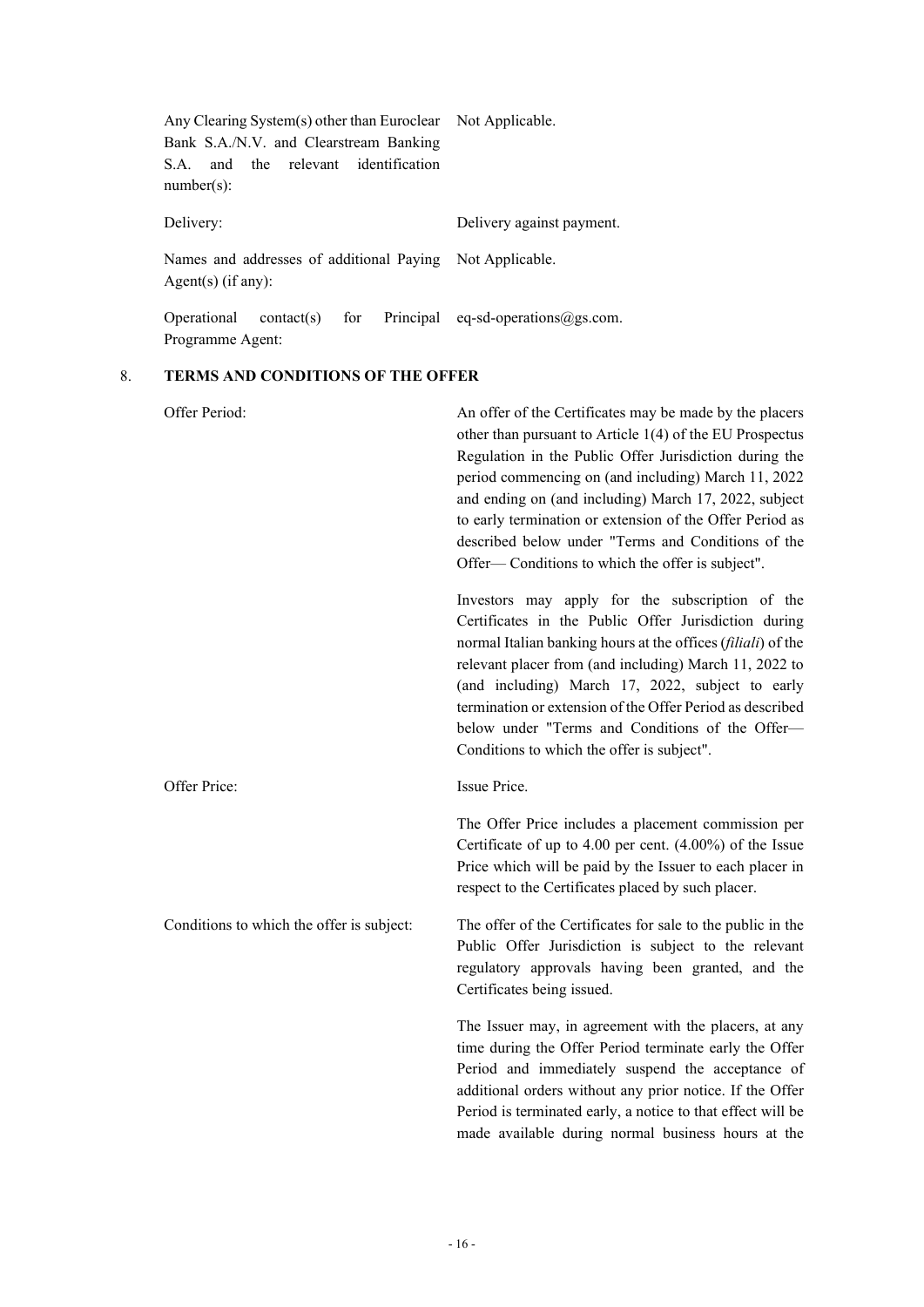registered office of the relevant placer and on *www.goldman-sachs.it*.

The offer of the Certificates may be withdrawn in whole or in part at any time before the Issue Date at the discretion of the Issuer and any such withdrawal will be set out in one or more notices to be made available during normal business hours at the registered office of the relevant placer and on *[www.goldman-sachs.it.](http://www.goldman-sachs.it/)* For the avoidance of doubt, if any application has been made by a potential investor and the Issuer exercises such right, the relevant subscription applications will become void and have no effect and no potential investor will be entitled to receive the relevant Certificates.

The Issuer reserves the right, in agreement with the placers, to extend the Offer Period. If the Offer Period is extended, a notice to that effect will be made available during normal business hours at the registered office of the relevant placer and on *www.goldman-sachs.it*.

The Issuer reserves the right, in agreement with the placers, to increase the number of Certificates to be issued during the Offer Period. The Issuer will inform the public of the size increase by means of a notice to be published on *www.goldman-sachs.it*.

The effectiveness of the offer of the Certificates is conditional upon the admission to trading of the Certificates on the EuroTLX Market, occurring by the Issue Date. In the event that admission to trading of the Certificates does not take place by the Issue Date for whatever reason, the Issuer will withdraw the offer, the offer will be deemed to be null and void and the Certificates will not be issued.

The placers are responsible for the notification of any withdrawal right applicable in relation to the offer of the Certificates to potential investors.

Description of the application process: A prospective investor in the Certificates should contact the relevant placer for details of the application process in order to subscribe the Certificates during the Offer Period. A prospective investor in the Certificates will invest in accordance with the arrangements existing between the relevant placer and its customers relating to the placement and subscription of securities generally.

Description of possibility to reduce subscriptions and manner for refunding excess amount paid by applicants:

Not Applicable.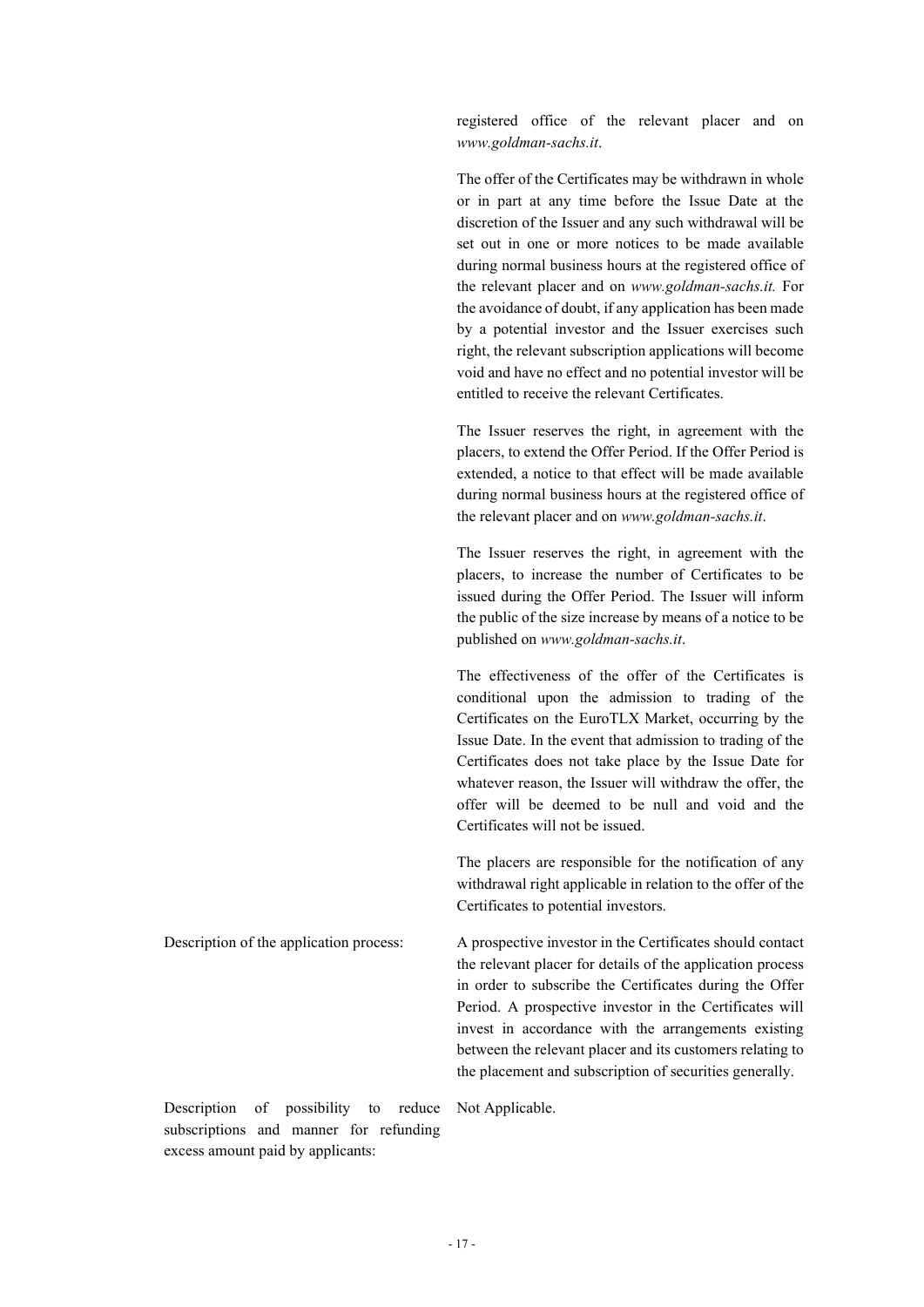| Details of the minimum and/or maximum<br>amount of application:                                                                                        | The minimum amount of application per investor will be<br>one Certificate.                                                                                                                                                                                                                                                                                                                                         |
|--------------------------------------------------------------------------------------------------------------------------------------------------------|--------------------------------------------------------------------------------------------------------------------------------------------------------------------------------------------------------------------------------------------------------------------------------------------------------------------------------------------------------------------------------------------------------------------|
|                                                                                                                                                        | The maximum amount of application will be subject<br>only to availability at the time of application.                                                                                                                                                                                                                                                                                                              |
| Details of the method and time limits for<br>paying up and delivering the Certificates:                                                                | Each subscriber shall pay the Issue Price to the relevant<br>placer who shall pay the Issue Price reduced by a<br>placement commission per Certificate of up to 4.00 per<br>cent. (4.00%) of the Issue Price to the Issuer.                                                                                                                                                                                        |
|                                                                                                                                                        | Each investor has been notified by the relevant placer of<br>the settlement arrangement in respect of the Certificate<br>at the time of such investor's application and payment<br>for the Certificates shall be made by the investor to the<br>relevant placer in accordance with arrangements<br>existing between the relevant placer and its customers<br>relating to the subscription of securities generally. |
|                                                                                                                                                        | The Issuer estimates that the Certificates will be<br>delivered to the subscribers' respective book-entry<br>securities account on or around the Issue Date.                                                                                                                                                                                                                                                       |
| Manner in and date on which results of the<br>offer are to be made public:                                                                             | The results of the offering will be available on the<br>website of the Issuer www.goldman-sachs.it on or<br>around the Issue Date.                                                                                                                                                                                                                                                                                 |
| Procedure for exercise of any right of pre-<br>emption, negotiability of subscription rights<br>and treatment of subscription rights not<br>exercised: | Not Applicable.                                                                                                                                                                                                                                                                                                                                                                                                    |
| Whether tranche(s) have been reserved for<br>certain countries:                                                                                        | The Certificates will be offered to the public in the<br>Public Offer Jurisdiction.                                                                                                                                                                                                                                                                                                                                |
|                                                                                                                                                        | Offers may only be made by offerors authorised to do so<br>in the Public Offer Jurisdiction. Neither the Issuer nor<br>the Dealer has taken or will take any action specifically<br>in relation to the Certificates referred to herein to permit<br>a public offering of such Certificates in any jurisdiction<br>other than the Public Offer Jurisdiction.                                                        |
|                                                                                                                                                        | Notwithstanding anything else in the Base Prospectus,<br>the Issuer will not accept responsibility for the<br>information given in the Base Prospectus or these Final<br>Terms in relation to offers of Certificates made by an<br>offeror not authorised by the Issuer to make such offers.                                                                                                                       |
| Process for notification to applicants of the<br>amount allotted and the indication whether<br>dealing may begin before notification is                | Each placer will notify investors of amounts allotted to<br>them following the publication of the notice of the<br>results of the Offer.                                                                                                                                                                                                                                                                           |

made: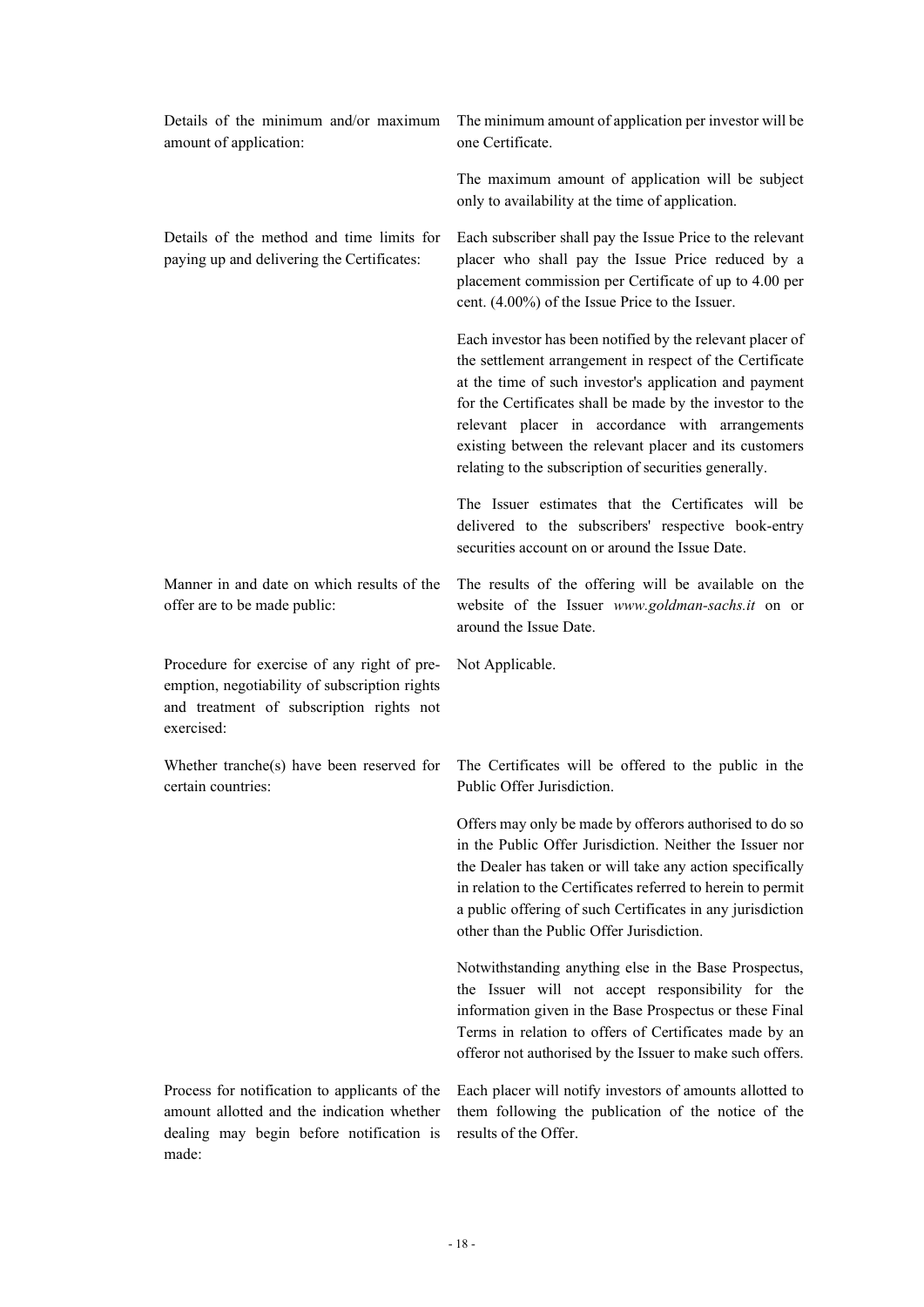Amount of any expenses and taxes specifically charged to the subscriber or purchaser. Where required and to the extent they are known, include those expenses contained in the price:

Name(s) and address(es), to the extent known to the Issuer, of the placers in the various countries where the offer takes place:

#### **Consent to use the Base Prospectus**

Identity of financial intermediary(ies) that are allowed to use the Base Prospectus:

The Distributor. Additionally, if the Issuer appoints additional financial intermediaries after the date of these Final Terms and publishes details in relation to them on its website (*www.goldman-sachs.it*), each financial intermediary whose details are so published, for as long as such financial intermediaries are authorised to place the Certificates under the Markets in Financial Instruments Directive (Directive 2014/65/EU) (each an "**Authorised Offeror**" and together the "**Authorised Offerors**").

Offer period during which subsequent resale or final placement of Instruments by financial intermediaries can be made:

The Offer Period.

Conditions attached to the consent: (i) The Issuer and the Distributor have entered into a distribution agreement with respect to the Certificates (the "**Distribution Agreement**"). Subject to the conditions that the consent is (a) only valid during the Offer Period and (b) is subject to the terms and conditions of the Distribution Agreement, the Distributor has agreed to promote and place the Certificates in the Public Offer Jurisdiction.

Dealing in the Certificates may commence on the Issue Date.

The Entry Costs (as described in Commission Delegated Regulation (EU) 2017/653, which supplements Regulation (EU) No 1286/2014) contained in the price of the Securities as of the date of these Final Terms are EUR 4.65 per Certificate. Such Entry Costs may change during the Offer Period and over the term of the Securities. For the amount of the Entry Costs at the time of purchase, please refer to the cost disclosure under Regulation (EU) No 1286/2014.

Please refer to "Italian Tax Considerations" in the section entitled "Taxation" in the Base Prospectus.

Deutsche Bank S.p.A.: Piazza del Calendario, 3 – 20126 Milan, Italy, will act as placer (the "**Distributor**") and such other placers as may be notified to potential investors from time to time by publication on the Issuer's website (*www.goldman-sachs.it*) in accordance with the applicable laws and regulations of the Public Offer Jurisdiction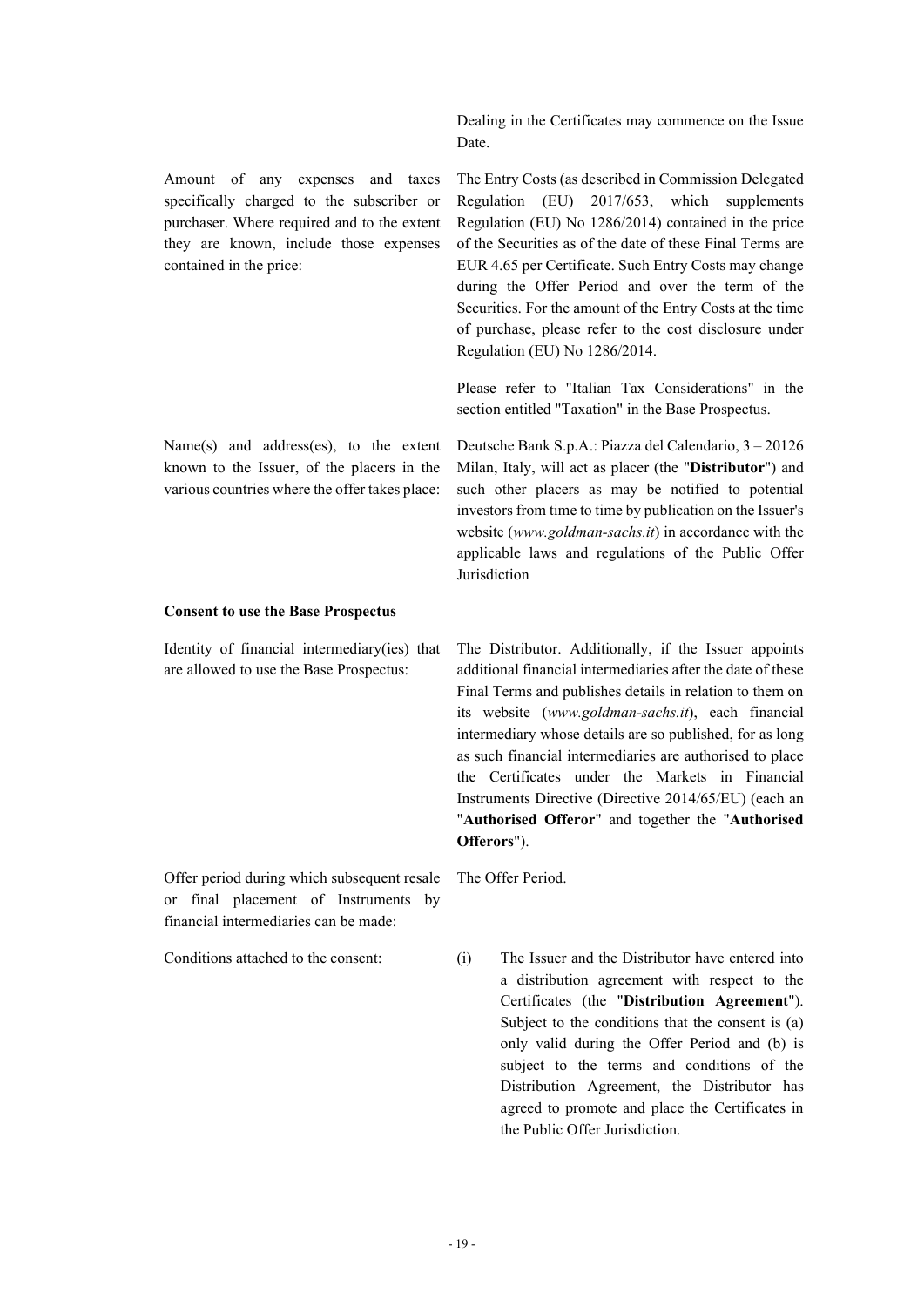- (ii) The consent of the Issuer to the use of the Base Prospectus and these Final Terms by the Distributor and the other Authorised Offerors (the "**Managers**") is subject to the following conditions:
	- (a) the consent is only valid during the Offer Period; and
	- (b) the consent only extends to the use of the Base Prospectus and these Final Terms to make Non-exempt Offers of the tranche of Certificates in the Public Offer Jurisdiction.

The Issuer may (I) in agreement with the Distributor, at any time during the Offer Period terminate early the Offer Period, and/or (II) extend the Offer Period, and/or (III) increase the number of Certificates to be issued during the Offer Period and/or (IV) remove or add conditions attached to the consent under these Final Terms and/or (V) at its discretion, withdraw in whole or in part at any time before the Issue Date the Offer and, if it does so, any such information will be published by the Issuer on its website (*www.goldman-sachs.it*). Any additional information which is relevant in connection with the consent to the use of the Base Prospectus by the Distributor or any Authorised Offeror that is not known as of the date of these Final Terms will be published by the Issuer on its website (*www.goldman-sachs.it*).

## 9. **UNITED STATES TAX CONSIDERATIONS**

#### **Section 871(m) Withholding Tax**

The U.S. Treasury Department has issued regulations under which amounts paid or deemed paid on certain financial instruments that are treated as attributable to U.S.-source dividends could be treated, in whole or in part depending on the circumstances, as a "dividend equivalent" payment that is subject to tax at a rate of 30 per cent. (or a lower rate under an applicable treaty). We have determined that, as of the issue date of the Certificates, the Certificates will not be subject to withholding under these rules. In certain limited circumstances, however, it is possible for United States alien holders to be liable for tax under these rules with respect to a combination of transactions treated as having been entered into in connection with each other even when no withholding is required. United States alien holders should consult their tax advisor concerning these regulations, subsequent official guidance and regarding any other possible alternative characterisations of their Certificates for United States federal income tax purposes. See "*United States Tax Considerations – Dividend Equivalent Payments*" in the Base Prospectus for a more comprehensive discussion of the application of Section 871(m) to the Certificates.

#### 10. **BENCHMARKS REGULATION**

Not Applicable.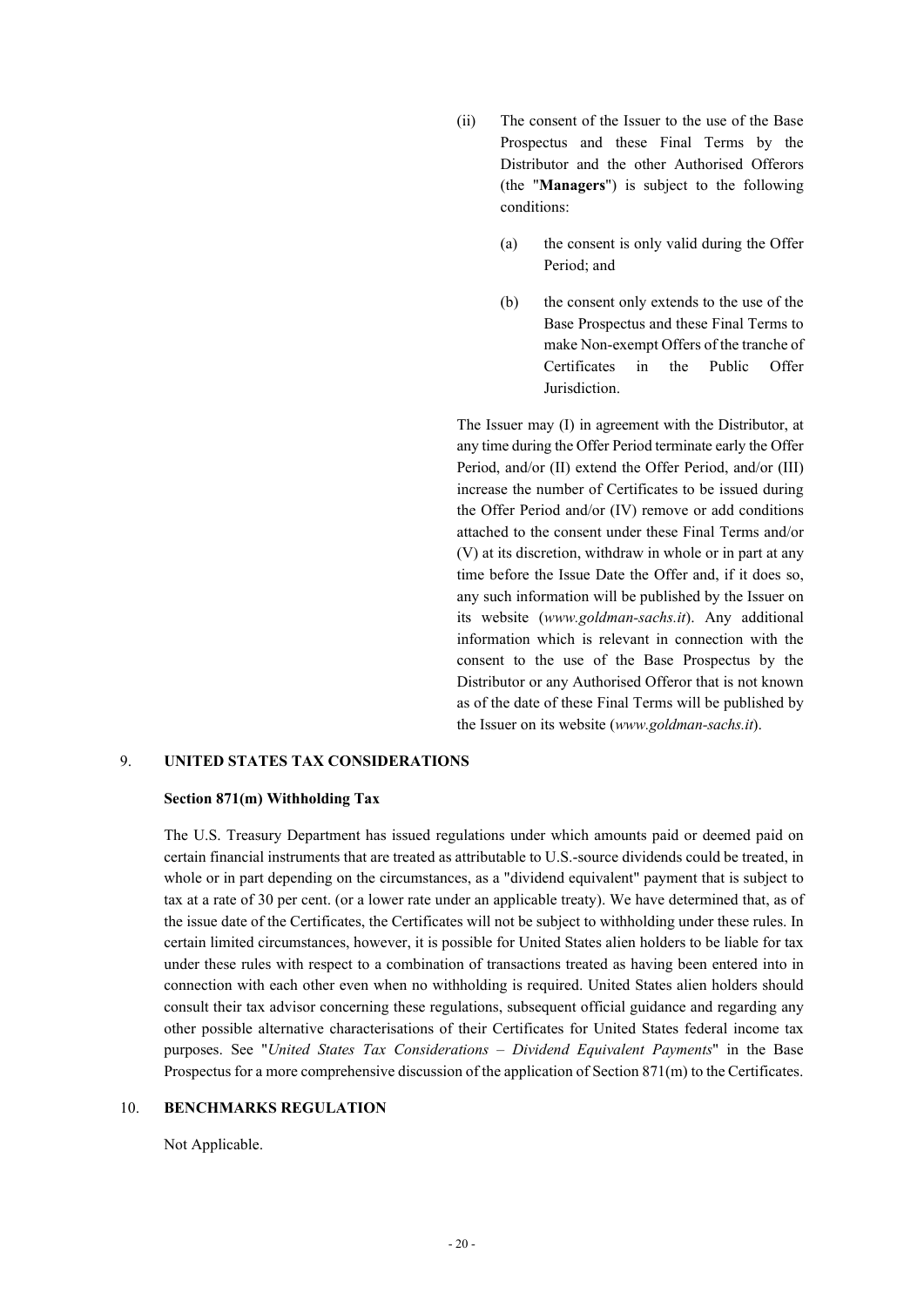# 11. **INDEX DISCLAIMER**

Not Applicable.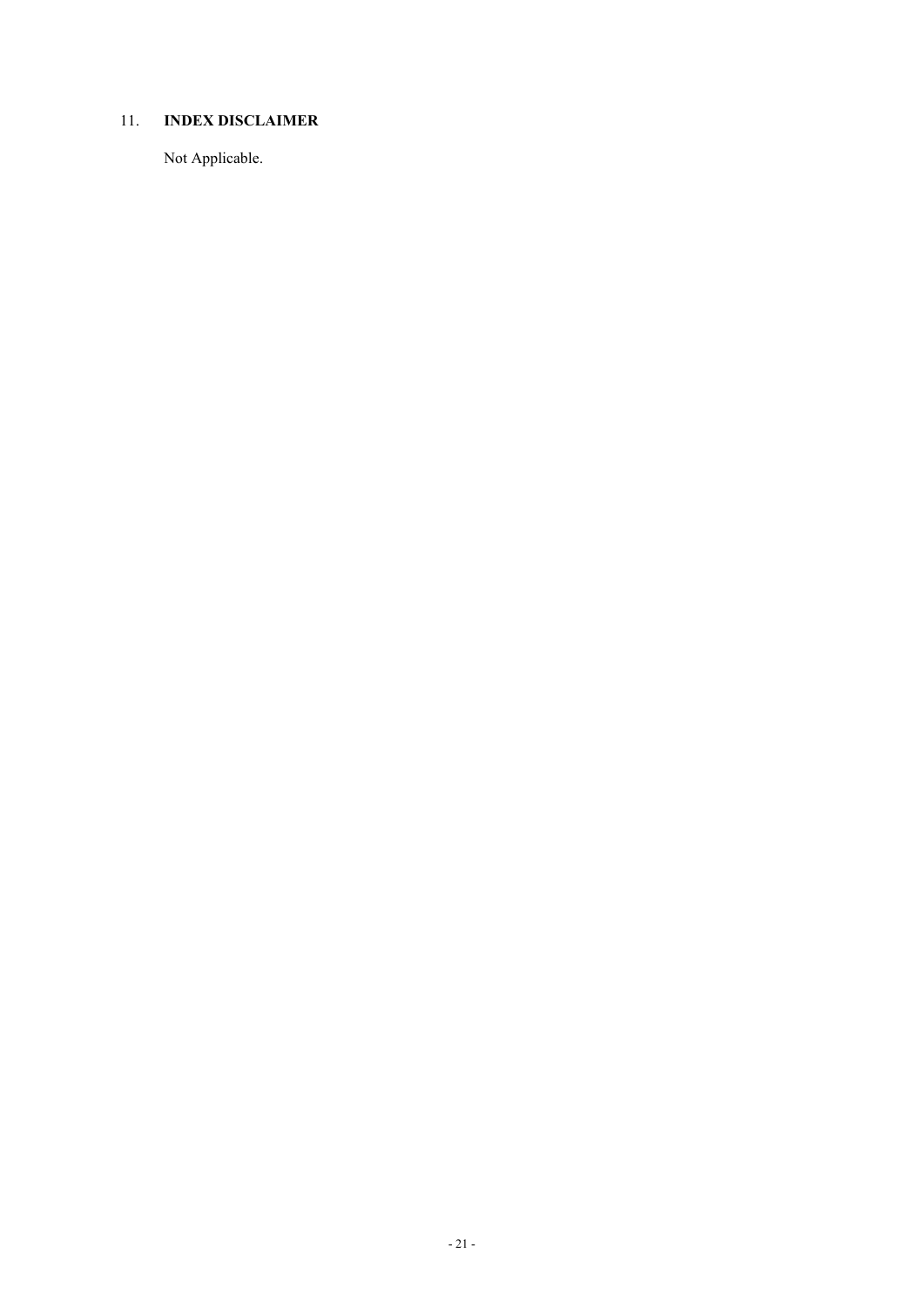# **EXAMPLES**

# **THE EXAMPLES PRESENTED BELOW ARE FOR ILLUSTRATIVE PURPOSES ONLY.**

For the purposes of each Example:

- (i) the Issue Price is EUR 100 per Certificate and the Calculation Amount is EUR 100;
- (ii) the Autocall Level is 100 per cent. (100%) of the Asset Initial Price; and
- (iii) the Barrier Level is 70 per cent. (70%) of the Asset Initial Price, the Trigger Level is 100 per cent. (100%) of the Asset Initial Price, the Trigger Percentage is 145.25 per cent. (145.25%) and the Redemption Percentage is 100 per cent. (100%).

## **AUTOMATIC EARLY EXERCISE**

# **Example 1 – Automatic Early Exercise:** *The Reference Price of the Underlying Asset for the Valuation Date scheduled to fall on March 14, 2023 is greater than or equal to the Autocall Level.*

In this Example, the Certificates will be exercised on such Valuation Date, and the Automatic Early Exercise Amount payable per Certificate on the Automatic Early Exercise Date immediately following such Valuation Date will be an amount in the Settlement Currency equal to the Autocall Event Amount for such Valuation Date, i.e., EUR 109.05.

# **Example 2 – no Automatic Early Exercise:** *The Reference Price of the Underlying Asset for the Valuation Date scheduled to fall on March 14, 2023 is less than the Autocall Level.*

In this Example, the Certificates will not be exercised on such Valuation Date.

# **Example 3 – Automatic Early Exercise:** *The Reference Price of the Underlying Asset for the Valuation Date scheduled to fall on March 14, 2024 is greater than or equal to the Autocall Level.*

In this Example, the Certificates will be exercised on such Valuation Date, and the Automatic Early Exercise Amount payable per Certificate on the Automatic Early Exercise Date immediately following such Valuation Date will be an amount in the Settlement Currency equal to the Autocall Event Amount for such Valuation Date, i.e., EUR 118.10.

# **Example 4 – no Automatic Early Exercise:** *The Reference Price of the Underlying Asset for the Valuation Date scheduled to fall on March 14, 2024 is less than the Autocall Level.*

In this Example, the Certificates will not be exercised on such Valuation Date.

## **SETTLEMENT AMOUNT**

# **Example 5 – positive scenario:** *The Certificates have not been exercised on an Applicable Date, and the Final Closing Price of the Underlying Asset is greater than or equal to the Trigger Level.*

In this Example, the Certificates will be exercised on the Final Reference Date and the Settlement Amount payable in respect of each Certificate on the Maturity Date will be an amount in the Settlement Currency equal to the *product* of (i) the Calculation Amount, *multiplied* by (ii) the Trigger Percentage, i.e., EUR 145.25.

**Example 6 – neutral scenario:** *The Certificates have not been exercised on an Applicable Date, and the Final Closing Price of the Underlying Asset is less than the Trigger Level and greater than or equal to the Barrier Level.*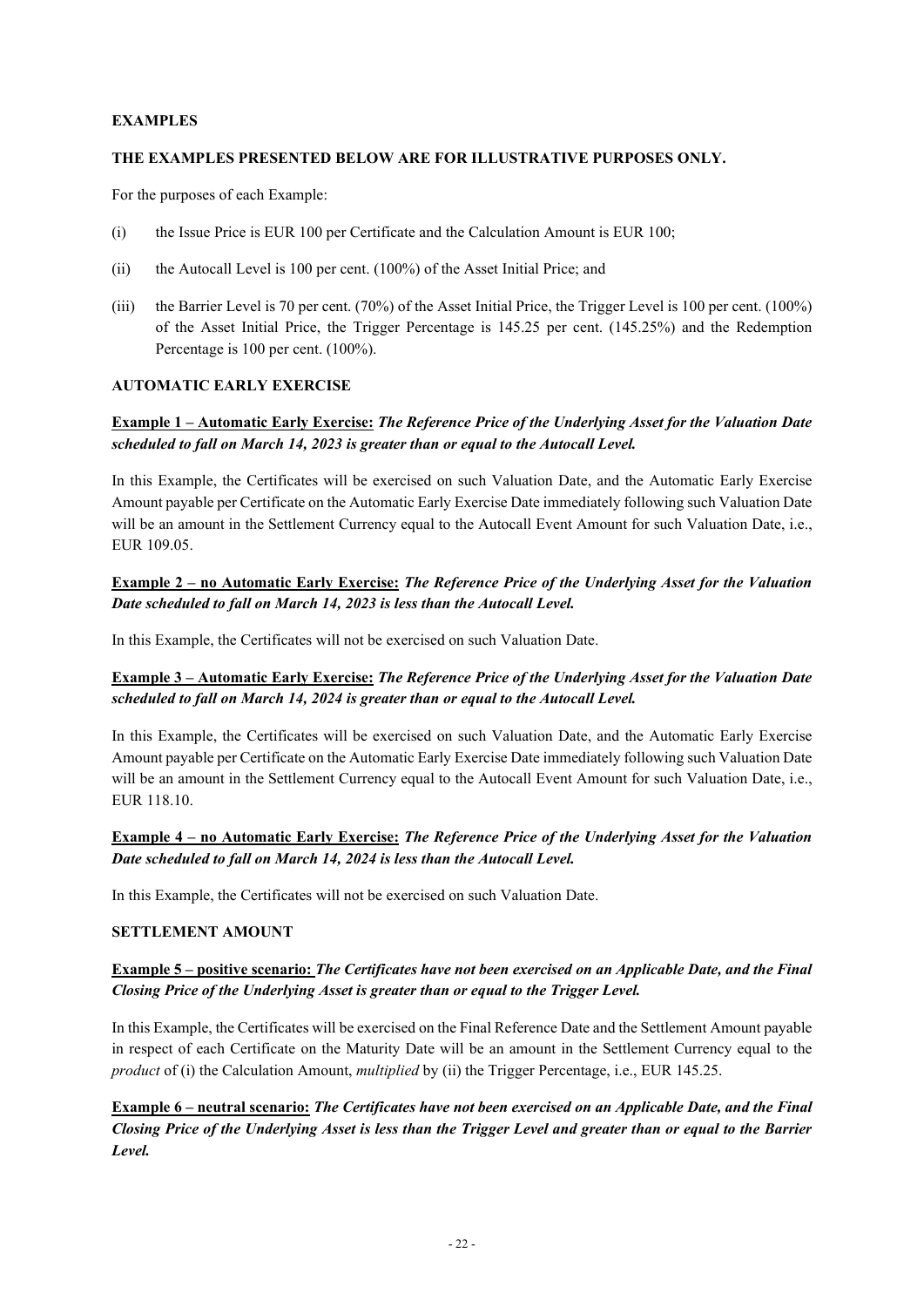In this Example, the Certificates will be exercised on the Final Reference Date and the Settlement Amount payable in respect of each Certificate on the Maturity Date will be an amount in the Settlement Currency equal to the *product* of (i) the Calculation Amount, *multiplied* by (ii) the Redemption Percentage, i.e., EUR 100.

# **Example 7 – negative scenario:** *The Certificates have not been exercised on an Applicable Date, and the Final Closing Price of the Underlying Asset is 69 per cent. (69%) of the Asset Initial Price.*

In this Example, the Certificates will be exercised on the Final Reference Date and the Settlement Amount payable in respect of each Certificate on the Maturity Date will be an amount in the Settlement Currency equal to the *product* of (i) the Calculation Amount, *multiplied* by (ii) the *quotient* of (a) the Final Closing Price, *divided* by (b) the Initial Closing Price, i.e., EUR 69. **In this Example, an investor who purchased the Certificates at the Issue Price will sustain a substantial loss of the amount invested in the Certificates.** 

# **Example 8 – negative scenario:** *The Certificates have not been exercised on an Applicable Date, and the Final Closing Price of the Underlying Asset is zero per cent. (0%) of the Asset Initial Price.*

In this Example, the Certificates will be exercised on the Final Reference Date and the Settlement Amount payable in respect of each Certificate on the Maturity Date will be an amount in the Settlement Currency equal to the *product* of (i) the Calculation Amount, *multiplied* by (ii) the *quotient* of (a) the Final Closing Price, *divided* by (b) the Initial Closing Price, i.e., zero. **In this Example, an investor will sustain a total loss of the amount invested in the Certificates.**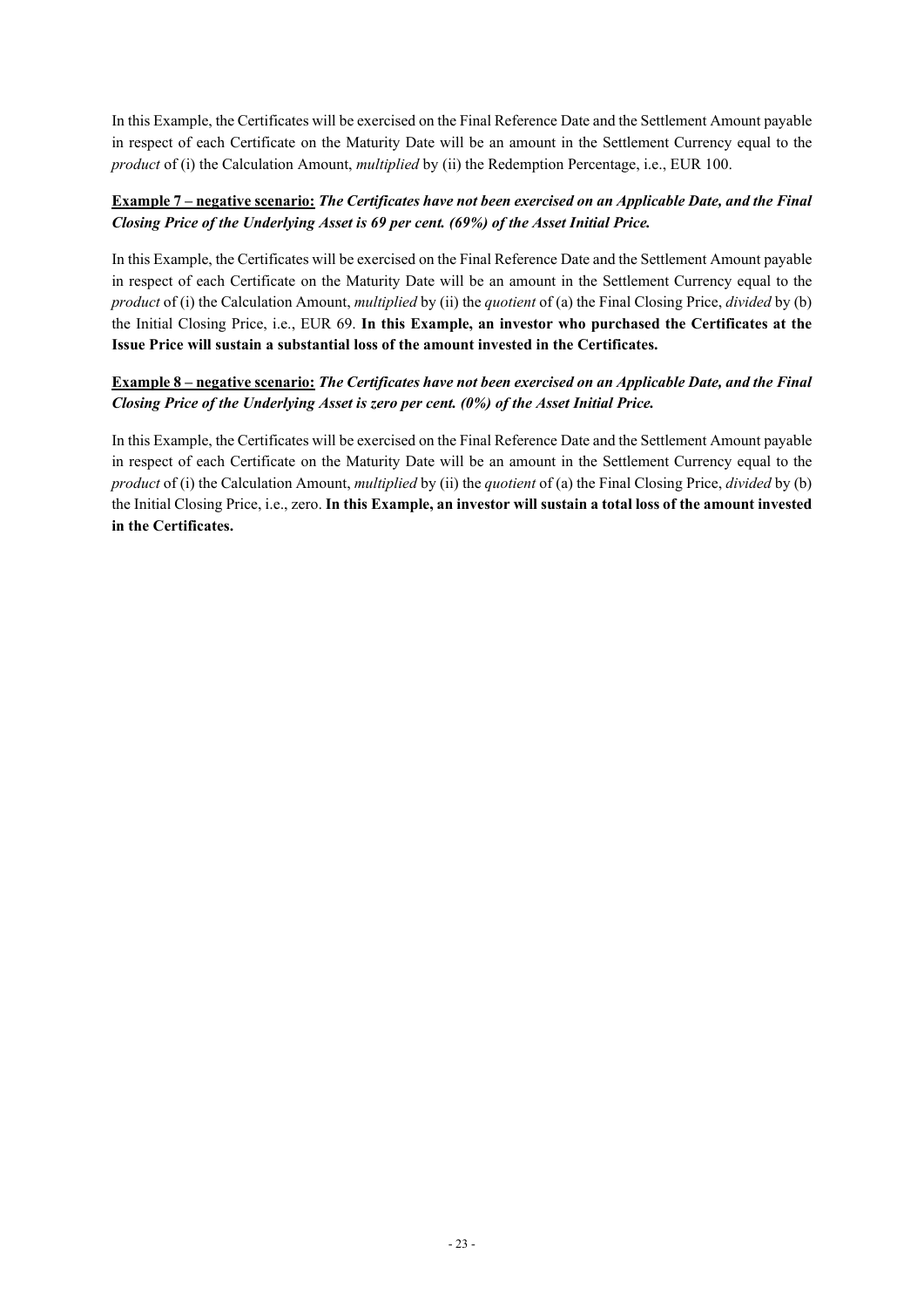## **ISSUE-SPECIFIC SUMMARY OF THE SECURITIES**

## **INTRODUCTION AND WARNINGS**

This Summary should be read as an introduction to the Prospectus (comprised of the Base Prospectus read together with the Final Terms). Any decision to invest in the Securities should be based on a consideration of the Prospectus as a whole by the investor. In certain circumstances, the investor could lose all or part of the invested capital. This Summary only provides key information in order for an investor to understand the essential nature and the principal risks of the Issuer and the Securities, and does not describe all the rights attaching to the Securities (and may not set out specific dates of valuation and potential payments or the adjustments to such dates) that are set out in the Prospectus as a whole. Where a claim relating to the information contained in the Prospectus is brought before a court, the plaintiff investor might, under the national law, have to bear the costs of translating the Prospectus before the legal proceedings are initiated. Civil liability attaches only to those persons who have tabled this summary including any translation thereof, but only where this Summary is misleading, inaccurate or inconsistent, when read together with the other parts of the Prospectus or where it does not provide, when read together with the other parts of the Prospectus, key information in order to aid investors when considering whether to invest in the Securities.

#### **You are about to purchase a product that is not simple and may be difficult to understand.**

**Securities:** Issue of the Aggregate Number of Five-Year Quanto EUR Autocallable Certificates on the ordinary shares of The Swatch Group AG, due March 22, 2027 (ISIN: GB00BPLCPG01) (the "**Securities**").

The "**Aggregate Number**" will be an amount determined by the Issuer on or around the Issue Date based on the results of the offer and which will be specified in a notice dated on or around the Issue Date. As of the date of this Final Terms, the aggregate number of the Certificates in the Series is indicatively set at 300,000 provided that it may be a greater or lesser amount but shall not exceed 1,000,000.

**Issuer***:* Goldman Sachs International ("**GSI**"). Its registered office is Plumtree Court, 25 Shoe Lane, London EC4A 4AU, England and its Legal Entity Identifier ("**LEI**") is W22LROWP2IHZNBB6K528 (the "**Issuer**").

**Authorised Offeror:** The authorised offeror is Deutsche Bank S.p.A.: Piazza del Calendario, 3 – 20126 Milan, Italy. The authorised offeror is a S.p.A. company (*società per azioni*) incorporated in Italy mainly operating under Italian law. Its LEI is 815600E7975A37CB8139 (the "**Authorised Offeror**").

**Competent authority:** The Base Prospectus was approved on July 16, 2021 by the Luxembourg *Commission de Surveillance du Secteur Financier* of 283 Route d'Arlon, 1150 Luxembourg (Telephone number: (+352) 26 25 1-1; Fax number: (+352) 26 25 1 – 2601; Email: direction@cssf.lu).

## **KEY INFORMATION ON THE ISSUER**

#### **Who is the Issuer of the Securities?**

*Domicile and legal form, law under which the Issuer operates and country of incorporation:* GSI is a private unlimited liability company incorporated under the laws of England and Wales and was formed on June 2, 1988. GSI is registered with the Registrar of Companies. Its LEI is W22LROWP2IHZNBB6K528.

*Issuer's principal activities:* GSI's business principally consists of securities underwriting and distribution; trading of corporate debt and equity securities, non-U.S. sovereign debt and mortgage securities, execution of swaps and derivative instruments, mergers and acquisitions; financial advisory services for restructurings, private placements and lease and project financings; real estate brokerage and finance, merchant banking and stock brokerage and research.

*Major shareholders, including whether it is directly or indirectly owned or controlled and by whom:* GSI is directly wholly-owned by Goldman Sachs Group UK Limited. Goldman Sachs Group UK Limited is an indirect wholly owned subsidiary of The Goldman Sachs Group, Inc. ("**GSG**").

*Key directors:* The directors of GSI are Jose M. D. Barroso, Sally A. Boyle, Richard J. Gnodde, Sam P. Gyimah, Nigel Harman, Esta E. Stecher, Dermot W. McDonogh, Marius O. Winkelman, Therese L. Miller and Catherine G. Cripps.

*Statutory auditors:* GSI's statutory auditor is PricewaterhouseCoopers LLP, of 7 More London Riverside, London SE1 2RT, England.

#### **What is the key financial information regarding the Issuer?**

The following table shows selected key historical financial information from GSI's 2020 audited financial statements, which were prepared in accordance with international accounting standards in conformity with the requirements of the Companies Act 2006 and International Financial Reporting Standards ("**IFRS**") adopted pursuant to Regulation (EC) No 1606/2002 as it applies in the E.U. This includes information for the year ended and as of December 31, 2020 and comparative information for the year ended and as of November 30, 2019. These financial statements include IFRS transition disclosures required by IFRS 1 'First-time adoption of International Financial Reporting Standards'. GSI's 2019 audited financial statements were prepared under United Kingdom Generally Accepted Accounting Practices ("**U.K. GAAP**"), in accordance with FRS 101 'Reduced Disclosure Framework' ("**FRS 101**") and the Companies Act 2006. This includes financial information for the year ended and as of November 30, 2019. GSI's September 2021 unaudited quarterly financial statements were prepared under international accounting standards, in accordance with IAS 34 'Interim Financial Reporting' and Article 5 of the Directive 2004/109/EC as amended by Directive 2013/50/EU. This includes financial information for the nine months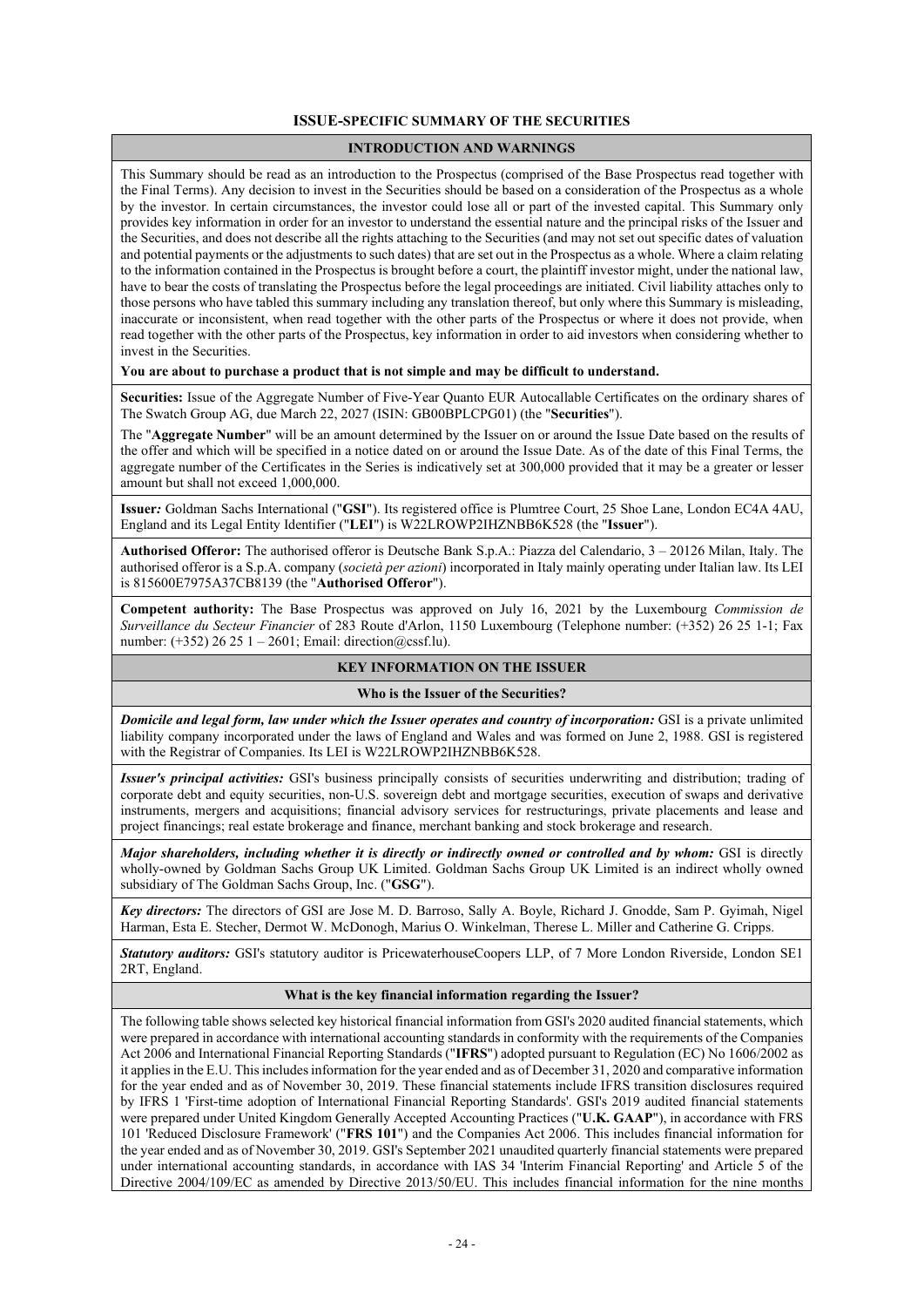| ended and as of September 30, 2021 and comparative information for the nine months ended August 31, 2020. |                                                               |                                                  |                     |                                                                     |                                                               |  |
|-----------------------------------------------------------------------------------------------------------|---------------------------------------------------------------|--------------------------------------------------|---------------------|---------------------------------------------------------------------|---------------------------------------------------------------|--|
| Summary information - income statement                                                                    |                                                               |                                                  |                     |                                                                     |                                                               |  |
|                                                                                                           | <b>Year ended</b><br><b>December</b><br>31, 2020<br>(audited) | <b>Year ended November</b><br>30, 2019 (audited) |                     | <b>Nine months</b><br>ended<br>September 30,<br>2021<br>(unaudited) | <b>Nine months</b><br>ended August<br>31, 2020<br>(unaudited) |  |
| (in USD millions except for share amounts)                                                                | <b>IFRS</b>                                                   | <b>IFRS</b>                                      | U.K.<br><b>GAAP</b> |                                                                     |                                                               |  |
| Selected income statement data                                                                            |                                                               |                                                  |                     |                                                                     |                                                               |  |
| Total interest income                                                                                     | 4,196                                                         | 7,659                                            | 7,509               | N/A                                                                 | N/A                                                           |  |
| Non-interest income <sup>1</sup>                                                                          | 10,996                                                        | 8,292                                            | 8,292               | 9,244                                                               | 7,913                                                         |  |
| Profit before taxation                                                                                    | 3,524                                                         | 2,434                                            | 2,426               | 2,743                                                               | 2,776                                                         |  |
| Operating profit                                                                                          | N/A                                                           | N/A                                              | 2,656               | N/A                                                                 | N/A                                                           |  |
| Dividend per share                                                                                        | N/A                                                           | 1.7                                              | 1.7                 | N/A                                                                 | N/A                                                           |  |
|                                                                                                           | As<br>at<br><b>December</b><br>31,<br>2020                    | 2019 (audited)                                   | As at November 30,  | As<br>at<br><b>September</b><br>(unaudited)                         | 30,<br>2021                                                   |  |
|                                                                                                           | (audited)                                                     |                                                  |                     |                                                                     |                                                               |  |
| (in USD millions)                                                                                         | <b>IFRS</b>                                                   | <b>IFRS</b>                                      | U.K.<br><b>GAAP</b> |                                                                     |                                                               |  |
| Total assets                                                                                              | 1,267,858                                                     | 1,041,576                                        | $1,041,518^2$       |                                                                     | 1,184,740                                                     |  |
| Total unsecured borrowings <sup>3</sup>                                                                   | 80,351                                                        | 88,669                                           | 87,450              |                                                                     | 86,074                                                        |  |
| Customer and other receivables                                                                            | 90,380                                                        | 71,807                                           | 59,102 <sup>4</sup> |                                                                     |                                                               |  |
| Customer and other payables                                                                               | 100,519                                                       | 84,968                                           | 62,254              |                                                                     | 87,876<br>111,891                                             |  |
| Total shareholder's equity                                                                                | 36,578                                                        | 34,248                                           | 34,248              |                                                                     | 38,776                                                        |  |
| (in per cent.)                                                                                            |                                                               |                                                  |                     |                                                                     |                                                               |  |
| Common Equity Tier 1 (CET1) capital ratio                                                                 | 10.7                                                          | 11.6                                             | 11.6                |                                                                     | 8.1                                                           |  |
| Total capital ratio                                                                                       | 14.0                                                          | 15.7                                             | 18.3                |                                                                     | 12.3                                                          |  |

**Qualifications in audit report on historical financial information:** Not applicable; there are no qualifications in the audit report of GSI on its historical financial information.

## **What are the key risks that are specific to the Issuer?**

The Issuer is subject to the following key risks:

- The payment of any amount due on the Securities is subject to the credit risk of the Issuer. The Securities are the Issuer's unsecured obligations. Investors are dependent on the Issuer's ability to pay all amounts due on the Securities, and therefore investors are subject to the Issuer's credit risk and to changes in the market's view of the Issuer's creditworthiness. The Securities are not bank deposits and they are not insured or guaranteed by any compensation or deposit protection scheme. The value of and return on the Securities will be subject to the Issuer's credit risk and to changes in the market's view of the Issuer's creditworthiness.
- GSG and its consolidated subsidiaries ("**Goldman Sachs**") is a leading global investment banking, securities and investment management group and faces a variety of significant risks which may affect the Issuer's ability to fulfil its obligations under the Securities, including market and credit risks, liquidity risks, business activities and industry risks, operational risks and legal, regulatory and reputational risks.
- GSI is a wholly-owned subsidiary of the Goldman Sachs group and a key banking subsidiary of the Goldman Sachs group. As a result, it is subject to a variety of risks that are substantial and inherent in its businesses including risks relating to economic and market conditions, regulation, Brexit, market volatility, liquidity, credit markets, concentration of risk, credit quality, composition of client base, derivative transactions, operational infrastructure, cyber security, risk management, business initiatives, operating in multiple jurisdictions, conflicts

<sup>1</sup> "Fees and commissions" are included within "non-interest income" and therefore are not included as a single line item.

<sup>2</sup> Sum of items "Fixed assets", "Current assets" and "Pension surplus".

<sup>3</sup> "Subordinated loans" are included within "total unsecured borrowings" and therefore are not included as a single line item.

<sup>4</sup> Amounts due to broker/dealers and customers.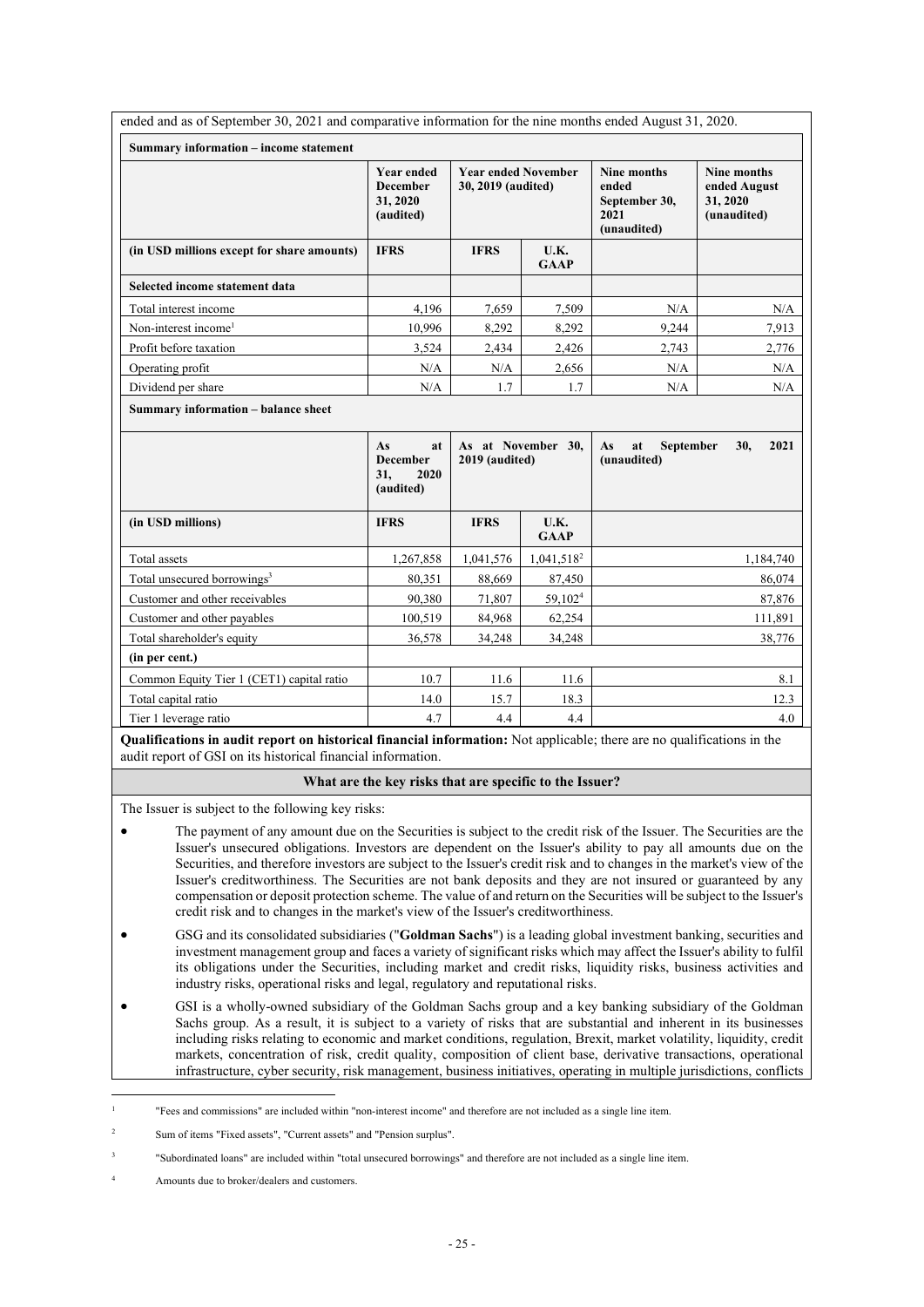of interest, competition, changes in underliers, personnel, negative publicity, legal liability, catastrophic events and climate change.

 GSI is subject to the Bank Recovery and Resolution Directive, which is intended to enable a range of actions to be taken by a resolution authority in relation to credit institutions and investment firms considered by the resolution authority to be at risk of failing and where such action is necessary in the public interest. The resolution powers available to the resolution authority include powers to (i) write down the amount owing, including to zero, or convert the Securities into other securities, including ordinary shares of the relevant institution (or a subsidiary) – the so-called "bail-in" tool; (ii) transfer all or part of the business of the relevant institution to a "bridge bank"; (iii) transfer impaired or problem assets to an asset management vehicle; and (iv) sell the relevant institution to a commercial purchaser. In addition, the resolution authority is empowered to modify contractual arrangements, suspend enforcement or termination rights that might otherwise be triggered. The resolution regime is designed to be triggered prior to insolvency, and holders of Securities may not be able to anticipate the exercise of any resolution power by the resolution authority. Further, holders of Securities would have very limited rights to challenge the exercise of powers by the resolution authority, even where such powers have resulted in the write down of the Securities or conversion of the Securities to equity.

## **KEY INFORMATION ON THE SECURITIES**

## **What are the main features of the Securities?**

**Type and class of Securities being offered and security identification number(s):** The Securities are cash settled Securities which are share-linked Securities in the form of certificates.

The Securities will be cleared through Euroclear Bank S.A./N.V. and Clearstream Banking S.A.

The issue date of the Securities is March 22, 2022 (the "**Issue Date**"). The issue price of the Securities is EUR 100 per Security (the "**Issue Price**").

ISIN: GB00BPLCPG01; Common Code: 239023045; Valoren: 114118924.

**Currency, denomination, number of Securities issued and term of the Securities:** The currency of the Securities will be Euro ("**EUR**" or the "**Settlement Currency**"). The calculation amount is EUR 100. The aggregate number of Securities is the Aggregate Number.

**Maturity Date:** March 22, 2027. This is the date on which the Securities are scheduled to be redeemed, subject to adjustment in accordance with the terms and conditions and subject to an early exercise of the Securities.

**Rights attached to the Securities:** The Securities will give each investor the right to receive a return, together with certain ancillary rights such as the right to receive notice of certain determinations and events. The return on the Securities will comprise the potential payment of the Autocall Event Amount (if applicable) or the Settlement Amount (if applicable), and the amounts payable will depend on the performance of the following Underlying Asset:

| <b>Underlying Asset or the Share</b>          | <b>Bloomberg / Reuters / ISIN</b>                | Exchange              |
|-----------------------------------------------|--------------------------------------------------|-----------------------|
| The ordinary shares of The Swatch<br>Group AG | UHR SE $\leq$ Equity > / UHR.S /<br>CH0012255151 | SIX Swiss Exchange AG |

**Autocall Event Amount:** on an Autocall Observation Date, if the Reference Price of the Underlying Asset is greater than or equal to its Autocall Level for such Autocall Observation Date, then the Securities will be exercised early on such Autocall Observation Date, and the Autocall Event Amount in respect of such Autocall Observation Date shall be payable in respect of each Security on the following Autocall Payment Date.

**Settlement Amount:** unless previously exercised early, or purchased and cancelled, the Settlement Amount in EUR payable in respect of each Security on the Maturity Date will be:

- (i) if the Final Closing Price of the Underlying Asset is greater than or equal to the Trigger Level, an amount equal to EUR 145.25; or
- (ii) if the Final Closing Price of the Underlying Asset is less than the Trigger Level, and:
	- (a) if the Final Closing Price of the Underlying Asset is greater than or equal to the Barrier Level, an amount equal to EUR 100; or
	- (b) if the Final Closing Price of the Underlying Asset is less than the Barrier Level, an amount calculated in accordance with the following formula:

# $CA \times \frac{\text{Final Closing Price}}{\text{Initial Closing Price}}$ Initial Closing Price

**Non-scheduled Early Repayment Amount:** The Securities may be redeemed prior to the scheduled maturity: (i) at the Issuer's option (a) if the Issuer determines a change in applicable law has the effect that performance by the Issuer or its affiliates under the Securities or hedging transactions relating to the Securities has become (or there is a substantial likelihood in the immediate future that it will become) unlawful or impracticable (in whole or in part), or (b) where applicable, if the Calculation Agent determines that certain additional disruption events or adjustment events as provided in the terms and conditions of the Securities have occurred in relation to the underlying asset; or (ii) upon notice by a Holder declaring such Securities to be immediately repayable due to the occurrence of an event of default which is continuing.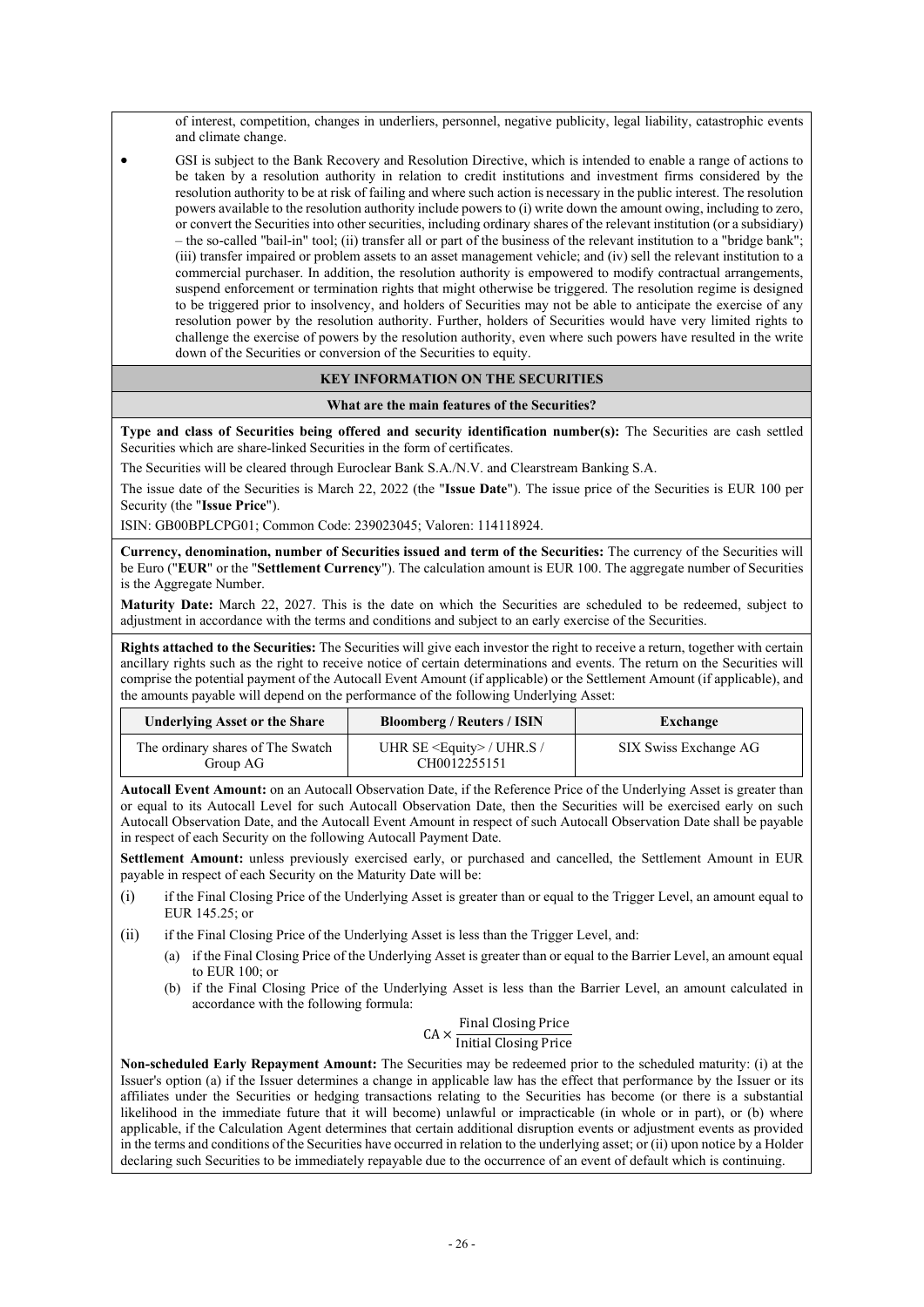In such case, the Non-scheduled Early Repayment Amount payable on such unscheduled early redemption shall be, for each Security, an amount representing the fair market value of the Security taking into account all relevant factors less all costs incurred by the Issuer or any of its affiliates in connection with such early redemption, including those related to unwinding of any underlying and/or related hedging arrangement. *The Non-scheduled Early Repayment Amount may be less than your initial investment and therefore you may lose some or all of your investment on an unscheduled early redemption.*

Defined terms:

- **Autocall Event Amount:** a series of unique ascending amounts in EUR for the Autocall Observation Dates, starting at EUR 109.05 for the first Autocall Observation Date and increasing by EUR 9.05 for each subsequent Autocall Observation Date, ending at EUR 136.20 for the final Autocall Observation Date (scheduled to fall on March 16, 2026).
- **Autocall Level:** in respect of the Underlying Asset, 100 per cent. (100%) of its Initial Closing Price.
- **Autocall Observation Dates:** March 14, 2023, March 14, 2024, March 14, 2025 and March 16, 2026, subject to adjustment in accordance with the terms and conditions.
- **Autocall Payment Dates:** a day falling approximately five business days after each Autocall Observation Date, subject to adjustment in accordance with the terms and conditions..
- **Barrier Level:** in respect of the Underlying Asset, 70 per cent. (70%) of its Initial Closing Price.
- **CA:** Calculation Amount, EUR 100.
- **Final Closing Price:** the Reference Price of the Underlying Asset on March 15, 2027, subject to adjustment in accordance with the terms and conditions.
- **Initial Closing Price:** the Reference Price of the Underlying Asset on March 21, 2022, subject to adjustment in accordance with the terms and conditions.
- **Reference Price:** the closing share price of the Underlying Asset for the relevant date.
- **Trigger Level:** in respect of the Underlying Asset, 100 per cent. (100%) of its Initial Closing Price.

*Governing law:* The Securities are governed by English law.

*Status of the Securities:* The Securities are unsubordinated and unsecured obligations of the Issuer and will rank equally among themselves and with all other unsubordinated and unsecured obligations of the Issuer from time to time outstanding.

The taking of any action by a resolution authority under the Bank Recovery and Resolution Directive, in relation to the Issuer could materially affect the value of, or any repayments linked to, the Securities, and/or risk a conversion into equity of the Securities.

*Description of restrictions on free transferability of the Securities:* The Securities have not been and will not be registered under the U.S. Securities Act of 1933 (the "**Securities Act**") and may not be offered or sold within the United States or to, or for the account or benefit of, U.S. persons except in certain transactions exempt from the registration requirements of the Securities Act and applicable state securities laws.

No offers, sales or deliveries of the Securities, or distribution of any offering material relating to the Securities, may be made in or from any jurisdiction except in circumstances that will result in compliance with any applicable laws and regulations.

Subject to the above, the Securities will be freely transferable.

## **Where will the Securities be traded?**

Application will be made by the Issuer (or on its behalf) for the Securities to be listed and admitted to trading on the EuroTLX market, a multilateral trading facility organised and managed by Borsa Italiana S.p.A. (the "**EuroTLX Market**") with effect from at the earliest the Issue Date.

#### **What are the key risks that are specific to the Securities?**

**Risk factors associated with the Securities:** The Securities are subject to the following key risks:

The value and quoted price of your Securities (if any) at any time will reflect many factors and cannot be predicted. Depending on the performance of the Underlying Asset, you may lose some or all of your investment.

## **Risks relating to certain features of the Securities:**

 The terms and conditions of your Securities provide that the Securities are subject to a cap. Therefore, your ability to participate in any change in the value of the Underlying Asset over the term of the Securities will be limited, no matter how much the price of the Underlying Asset may rise beyond the cap level over the life of the Securities. Accordingly, the return on your Securities may be significantly less than if you had purchased the Underlying Asset directly.

## **Risks relating to the Underlying Asset:**

 *The value of and return on your Securities depends on the performance of the Underlying Asset.* The return on your Securities depends on the performance of the Underlying Asset. The price of the Underlying Asset may be subject to unpredictable change over time. This degree of change is known as "volatility". The volatility of the Underlying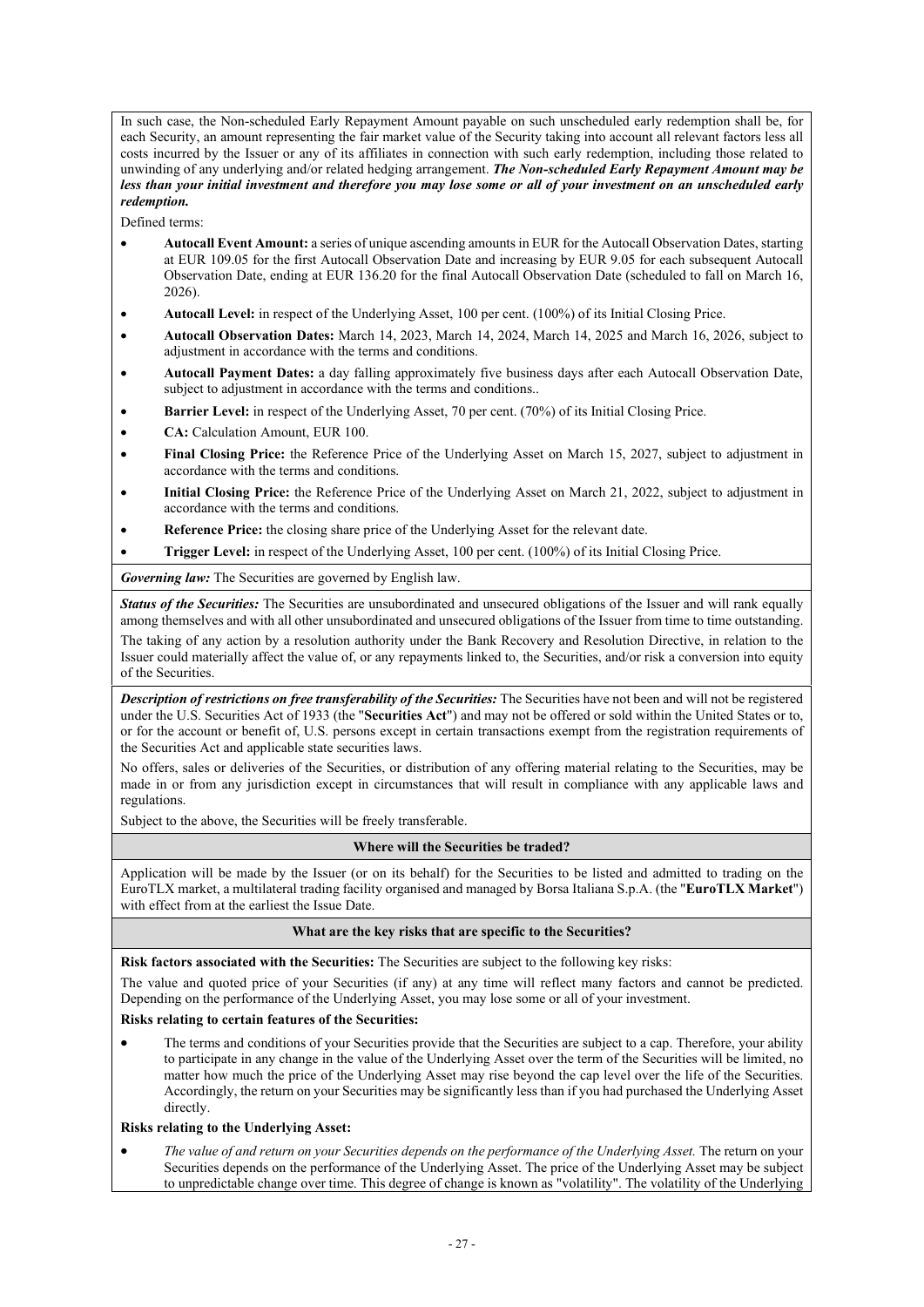Asset may be affected by national and international financial, political, military or economic events, including governmental actions, or by the activities of participants in the relevant markets. Any of these events or activities could adversely affect the value of and return on the Securities. Volatility does not imply direction of the price of the Underlying Asset, though an Underlying Asset that is more volatile is likely to increase or decrease in value more often and/or to a greater extent than one that is less volatile.

- *Past performance of the Underlying Asset is not indicative of future performance.* You should not regard any information about the past performance of the Underlying Asset as indicative of the range of, or trends in, fluctuations in the Underlying Asset that may occur in the future. The Underlying Asset may perform differently (or the same) as in the past, and this could have material adverse effect on the value of and return on your Securities.
- The performance of Shares is dependent upon macroeconomic factors, such as interest and price levels on the capital markets, currency developments, political factors as well as company-specific factors such as earnings position, market position, risk situation, shareholder structure and distribution policy, as well as business risks faced by the issuers thereof. Any one or a combination of such factors could adversely affect the performance of the Underlying Asset which, in turn, would have a negative effect on the value of and return on your Securities.

## **KEY INFORMATION ON THE OFFER OF THE SECURITIES TO THE PUBLIC AND/OR THE ADMISSION TO TRADING ON A REGULATED MARKET**

## **Under which conditions and timetable can I invest in this Security?**

**Terms and conditions of the offer:** An offer of the Securities may be made by the Authorised Offeror other than pursuant to Article 1(4) of the EU Prospectus Regulation in the Republic of Italy (the "**Public Offer Jurisdiction**") during the period commencing on (and including) March 11, 2022 and ending on (and including) March 17, 2022 (the "**Offer Period**"), subject to early termination or extension of the Offer Period.

Investors may apply for the subscription of the Securities in the Public Offer Jurisdiction during normal Italian banking hours at the offices (*filiali*) of the Authorised Offeror from (and including) March 11, 2022 to (and including) March 17, 2022, subject to early termination or extension of the Offer Period.

The offer price is EUR 100 per Security.

The Issuer reserves the right, in agreement with the Authorised Offeror, to increase the number of Securities to be issued during the Offer Period.

The offer of the Securities is conditional on their issue and is subject to the admission to trading of the Securities on the EuroTLX Market (which is not a regulated market for the purposes of Directive 2014/65/EU on Markets in Financial Instruments) occurring by the Issue Date, being March 22, 2022. As between each Authorised Offeror and its customers, offers of the Securities are further subject to such conditions as may be agreed between them and/or as is specified in the arrangements in place between them.

**Estimated expenses charged to the investor by the Issuer/offeror:** A placement commission per Security of up to 4.00 per cent. (4.00%) of the Issue Price will be paid by the Issuer to the Authorised Offeror in respect of the Securities placed by such Authorised Offeror.

## **Who is the offeror and/or the person asking for admission to trading?**

See the item entitled "Authorised Offeror" above.

The Issuer is the entity requesting for the admission to trading of the Securities on the EuroTLX Market.

#### **Why is this Prospectus being produced?**

**Reasons for the offer or for the admission to trading on a regulated market, estimated net amount of proceeds and use of proceeds:** The net proceeds of the offer will be used by the Issuer to provide additional funds for its operations and for other general corporate purposes (i.e., for making profit and/or hedging certain risks).

**Underwriting agreement on a firm commitment basis:** The offer of the Securities is not subject to an underwriting agreement on a firm commitment basis.

**Material conflicts pertaining to the issue/offer:** Fees shall be payable to the Authorised Offeror.

The Issuer is subject to a number of conflicts of interest between its own interests and those of holders of Securities, including: (a) in making certain calculations and determinations, there may be a difference of interest between the investors and the Issuer, (b) in the ordinary course of its business the Issuer (or an affiliate) may effect transactions for its own account and may enter into hedging transactions with respect to the Securities or the related derivatives, which may affect the market price, liquidity or value of the Securities, and (c) the Issuer (or an affiliate) may have confidential information in relation to the Underlying Asset or any derivative instruments referencing them, but which the Issuer is under no obligation (and may be subject to legal prohibition) to disclose.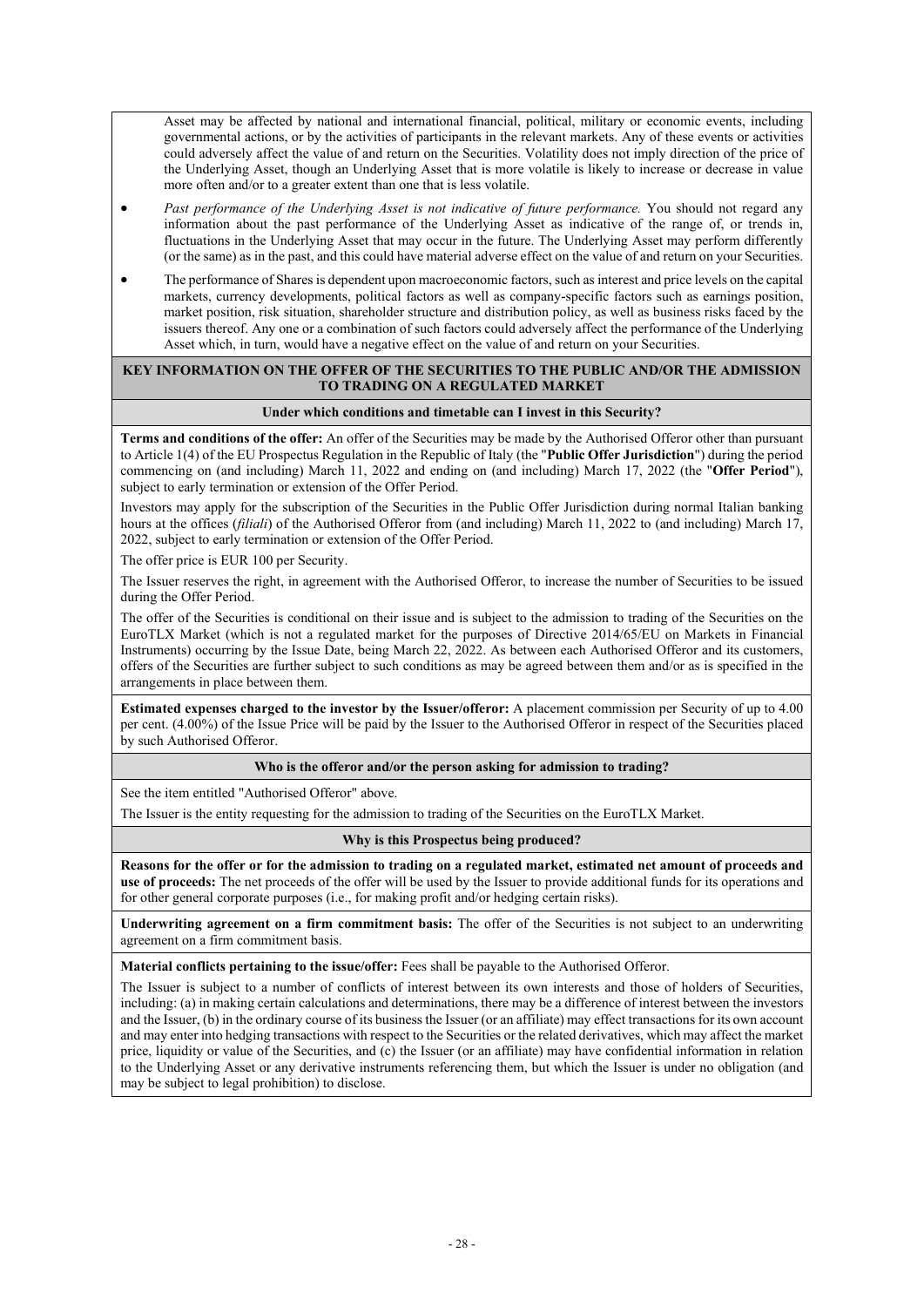## **NOTA DI SINTESI DELLA SPECIFICA EMISSIONE DEGLI STRUMENTI FINANZIARI**

## **INTRODUZIONE E AVVERTENZE**

La presente Nota di Sintesi va letta come un'introduzione al Prospetto (costituito dal Prospetto di Base letto congiuntamente alle Condizioni Definitive). Qualsiasi decisione di investire negli Strumenti Finanziari dovrebbe essere basata su una considerazione del Prospetto nel suo complesso da parte dell'investitore. In determinate circostanze, l'investitore potrebbe perdere tutto o parte del capitale investito. La presente Nota di Sintesi fornisce solo informazioni chiave per consentire all'investitore di comprendere la natura essenziale e i principali rischi dell'Emittente e degli Strumenti Finanziari, e non descrive tutti i diritti connessi agli Strumenti Finanziari (e non può indicare date specifiche di valutazione e di potenziali pagamenti o gli adeguamenti a tali date) che sono indicati nel Prospetto nel suo complesso. Qualora sia proposta un'azione legale avente ad oggetto le informazioni contenute nel Prospetto dinnanzi un tribunale, l'investitore ricorrente potrebbe, ai sensi di legge nazionale, essere tenuto a sostenere i costi di traduzione del Prospetto prima che l'azione legale abbia inizio. La responsabilità civile ricade unicamente sulle persone che hanno presentato la presente Nota di Sintesi, comprese eventuali traduzioni, unicamente nel caso in cui tale Nota di Sintesi risulti fuorviante, inesatta o incoerente, se letta congiuntamente alle altre parti del Prospetto oppure se letta insieme con le altre parti del Prospetto, non contenga informazioni chiave che possano aiutare l'investitore a decidere se investire o meno negli Strumenti Finanziari.

*State per acquistare un prodotto che non è semplice e che potrebbe essere di difficile comprensione.*

*Strumenti Finanziari:* Emissione del Numero Complessivo di Certificati *Quanto* EUR *Autocallable* (Rimborsabili Anticipatamente Automaticamente) con Durata Cinque Anni collegati alle azioni ordinarie di The Swatch Group AG, con scadenza 22 marzo 2027 (ISIN: GB00BPLCPG01) (gli "**Strumenti Finanziari**").

Il "**Numero Complessivo**" sarà un importo determinato dall'Emittente alla o intorno alla Data di Emissione sulla base dei risultati dell'offerta e che sarà specificato in un avviso datato alla o intorno alla Data di Emissione. Alla data delle presenti Condizioni Definitive, il numero complessivo di Certificati della Serie è indicativamente fissato a 300.000, fermo restando che potrà essere un importo maggiore o minore ma non superiore a 1.000.000.

*Emittente:* Goldman Sachs International ("**GSI**"). La sua sede legale è situata in Plumtree Court, 25 Shoe Lane, Londra EC4A 4AU, Inghilterra e il suo *Legal Entity Identifier* (identificativo dell'entità giuridica - "**LEI**") corrisponde al n. W22LROWP2IHZNBB6K528 (l'"**Emittente**").

*Offerente(i) Autorizzato(i):* L'offerente autorizzato è Deutsche Bank S.p.A.: Piazza del Calendario, 3 – 20126 Milano, Italia. L'offerente autorizzato è una S.p.A. (società per azioni) costituita in Italia che opera principalmente secondo la legge italiana. Il suo LEI è 815600E7975A37CB8139 (l'"**Offerente Autorizzato**").

*Autorità Competente:* Il Prospetto di Base è stato approvato in data 16 luglio 2021 dalla *Commission de Surveillance du Secteur Financier* (Commissione di Vigilanza del Settore Finanziario) del Lussemburgo sita in 283 Route d'Arlon, 1150 Lussemburgo (Contatto telefonico: (+352) 26 25 1-1; Fax: (+352) 26 25 1 – 2601; Email: *[direction@cssf.lu](mailto:direction@cssf.lu).)*).

## **INFORMAZIONI CHIAVE RIGUARDANTI L'EMITTENTE**

## **Chi è l'Emittente degli Strumenti Finanziari?**

*Domicilio e forma giuridica, legislazione in base alla quale l'Emittente opera e paese di costituzione:* GSI è una società privata a responsabilità illimitata costituita ai sensi della legge dell'Inghilterra e del Galles in data 2 giugno 1988. GSI è iscritta al Registro delle Imprese (*Registrar of Companies*). Il suo LEI è W22LROWP2IHZNBB6K528.

*Attività principali dell'Emittente:* Le attività principali di GSI consistono nella sottoscrizione e nella distribuzione di titoli; nel commercio di titoli obbligazionari societari e di capitale societario, debito sovrano e titoli garantiti da ipoteca non Statunitense, esecuzione di contratti di *swap* e relativi a strumenti derivati, fusioni e acquisizioni; servizi di consulenza finanziaria per le ristrutturazioni, collocamenti privati, *lease* e *project financing*; intermediazione e finanza immobiliare, attività di *merchant banking*, intermediazione di titoli azionari e ricerca.

*Principali azionisti, indicare se la società è direttamente o indirettamente detenuta o controllata e indicare il relative nome:* GSI è interamente detenuta, direttamente, da Goldman Sachs Group UK Limited. Goldman Sachs Group UK Limited è una società controllata interamente detenuta, indirettamente, da The Goldman Sachs Group, Inc. ("**GSG**").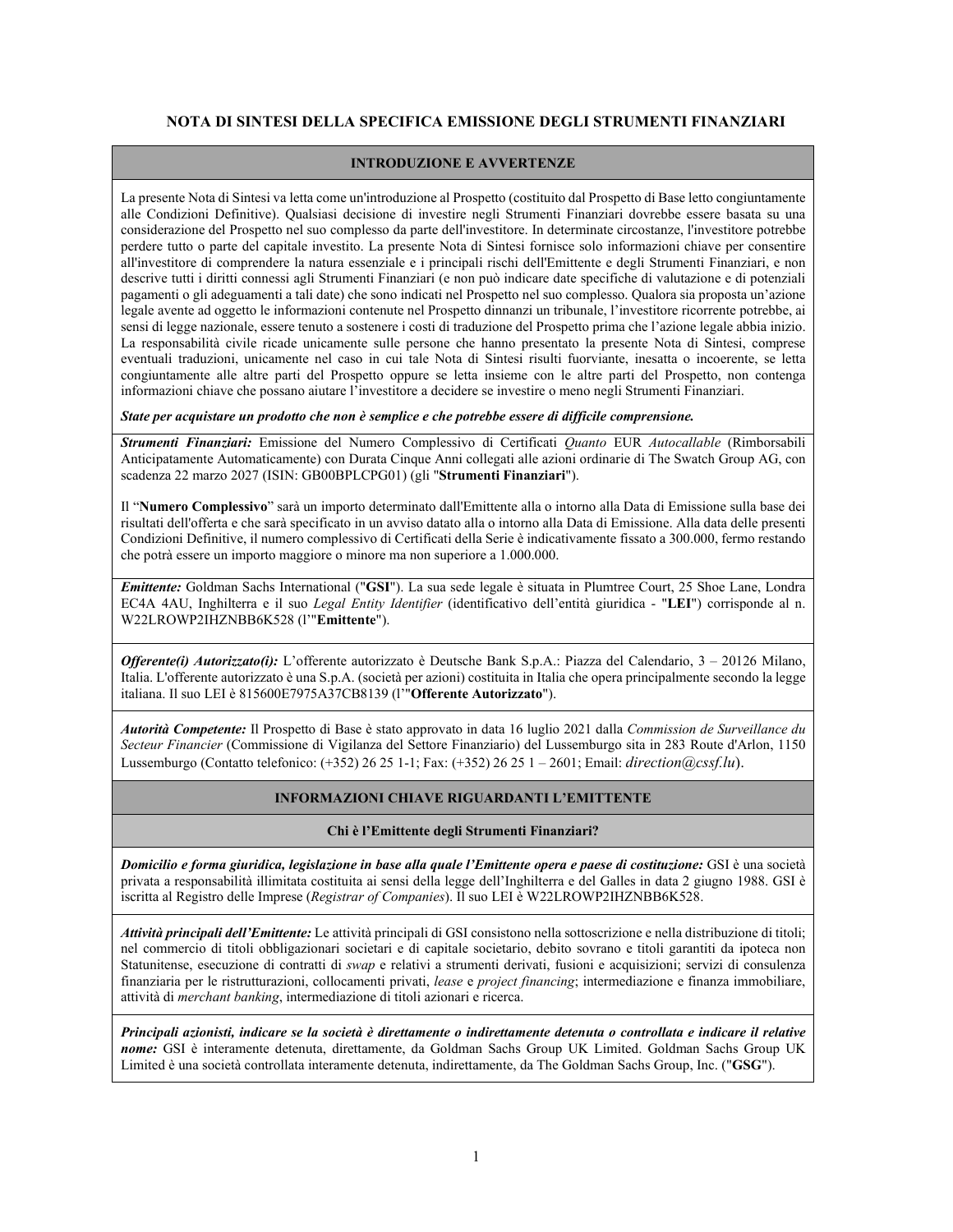*Amministratori chiave:* Gli amministratori di GSI sono Jose M. D. Barroso, Sally A. Boyle, Richard J. Gnodde, Sam P. Gyimah, Nigel Harman, Esta E. Stecher, Dermot W. McDonogh, Marius O. Winkelman, Therese L. Miller e Catherine G. Cripps.

*Revisori Legali:* Il revisore legale di GSI è PricewaterhouseCoopers LLP, sito in 7 More London Riverside, Londra SE1 2RT, Inghilterra.

#### **Quali sono le informazioni finanziarie relative all'Emittente?**

La seguente tabella mostra informazioni finanziarie storiche chiave selezionate dal bilancio sottoposto a revisione di GSI per il 2020, preparate in conformità ai principi contabili internazionali conformemente ai requisiti del Companies Act 2006 e agli *International Financial Reporting Standards* (Principi Contabili Internazionali) ("**IFRS**") adottati ai sensi del Regolamento (CE) N. 1606/2002 come applicabile nell'UE. Questo include informazioni per l'anno che si è concluso il e al 31 dicembre 2020 e informazioni comparative per l'anno che si è concluso il e al 30 novembre 2019. Il presente bilancio include le informazioni di transizione agli IFRS richieste dallo IFRS 1 '*First-time adoption of International Financial Reporting Standards'* ('Prima adozione dei Principi Contabili Internazionali'). Il bilancio sottoposto a revisione di GSI per il 2019 è stato preparato secondo le *United Kingdom Generally Accepted Accounting Practices* (Prassi di Contabilità Generalmente Accettate nel Regno Unito) ("**U.K. GAAP**"), in conformità con il FRS 101 '*Reduced Disclosure Framework'* ('Quadro Informativo Ridotto') ("**FRS 101**") e il Companies Act 2006. Questo include informazioni finanziarie per l'anno concluso e al 30 novembre 2019. Il bilancio trimestrale non sottoposto a revisione di settembre 2021 di GSI è stato redatto secondo i principi contabili internazionali, in conformità allo IAS 34 '*Interim Financial Reporting'* ('Rendicontazione Finanziaria Intermedia') e all'articolo 5 della direttiva 2004/109/CE modificata dalla direttiva 2013/50/UE. Questo include informazioni finanziarie per i nove mesi conclusi e al 30 settembre 2021 e informazioni comparative per i nove mesi conclusi al 31 agosto 2020:

| Informazioni sintetiche – conto economico                     | Anno chiuso al 31<br>dicembre 2020<br>(sottoposto a<br>revisione) | Anno chiuso al 30<br>novembre 2019<br>(sottoposto a revisione) |                     | Nove mesi<br>chiusi al 30<br>settembre<br>$2021$ (non<br>sottoposto a<br>revisione) | Nove mesi<br>chiusi al 31<br>agosto 2020<br>(non<br>sottoposto a<br>revisione) |  |
|---------------------------------------------------------------|-------------------------------------------------------------------|----------------------------------------------------------------|---------------------|-------------------------------------------------------------------------------------|--------------------------------------------------------------------------------|--|
| (in milioni di USD salvo che per<br>l'ammontare delle azioni) | <b>IFRS</b>                                                       | <b>IFRS</b>                                                    | U.K.<br><b>GAAP</b> |                                                                                     |                                                                                |  |
| Dati del conto economico selezionati                          |                                                                   |                                                                |                     |                                                                                     |                                                                                |  |
| Ricavi totali degli interessi                                 | 4.196                                                             | 7.659                                                          | 7.509               | N/A                                                                                 | N/A                                                                            |  |
| Ricavi non derivanti da interessi <sup>1</sup>                | 10.996                                                            | 8.292                                                          | 8.292               | 9.244                                                                               | 7.913                                                                          |  |
| Profitto al lordo di imposte                                  | 3.524                                                             | 2.434                                                          | 2.426               | 2.743                                                                               | 2.776                                                                          |  |
| Utile operativo                                               | N/A                                                               | N/A                                                            | 2.656               | N/A                                                                                 | N/A                                                                            |  |
| Dividendi per azione                                          | N/A                                                               | 1,7                                                            | 1.7                 | N/A                                                                                 | N/A                                                                            |  |
| Informazioni sintetiche - stato patrimoniale                  |                                                                   |                                                                |                     |                                                                                     |                                                                                |  |
|                                                               | Al 31 dicembre 2020<br><i>(sottoposto)</i><br>a<br>revisione)     | (sottoposto a revisione)                                       | Al 30 novembre 2019 | Al 30 settembre 2021 (non<br>sottoposto a revisione)                                |                                                                                |  |
| (in milioni di USD)                                           | <b>IFRS</b>                                                       | <b>IFRS</b>                                                    | U.K.<br><b>GAAP</b> |                                                                                     |                                                                                |  |

<sup>1</sup> "Tasse e commissioni" sono incluse tra i "ricavi non derivanti da interessi" e di conseguenza non sono state inserite in un'autonoma riga.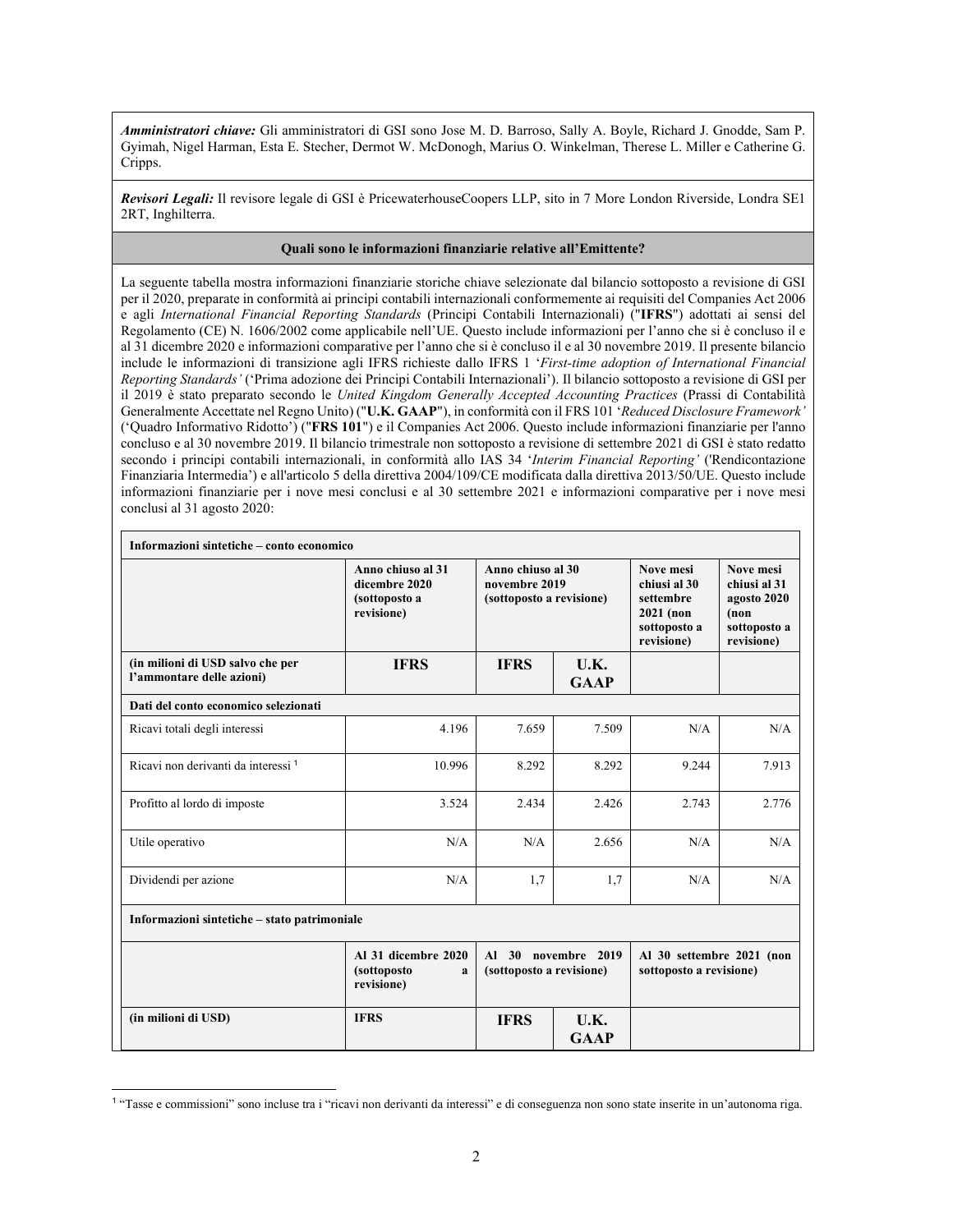| Attivo totale                                                         | 1.267.858 | 1.041.576 | 1.041.518 <sup>2</sup> | 1.184.740 |
|-----------------------------------------------------------------------|-----------|-----------|------------------------|-----------|
| Prestiti non garantiti totali <sup>3</sup>                            | 80.351    | 88.669    | 87.450                 | 86.074    |
| Crediti verso clienti e altri crediti                                 | 90.380    | 71.807    | 59.1024                | 87.876    |
| Debiti di clienti e altri debiti                                      | 100.519   | 84.968    | 62.254                 | 111.891   |
| Fondi totali degli azionisti                                          | 36.578    | 34.248    | 34.248                 | 38.776    |
| (in percentuale)                                                      |           |           |                        |           |
| Coefficiente patrimoniale di capitale<br>primario di classe 1 (CET 1) | 10,7      | 11,6      | 11,6                   | 8,1       |
| Coefficiente patrimoniale totale                                      | 14,0      | 15,7      | 18.3                   | 12,3      |
| Coefficiente di leva finanziaria di classe 1<br>(Tier 1)              | 4,7       | 4,4       | 4,4                    | 4,0       |

*Rilievi contenuti nella relazione di revisione in merito alle informazioni finanziarie relative agli esercizi passati:* Non applicabile; non vi sono rilievi nella relazione di revisione di GSI in merito alle informazioni finanziarie relative agli esercizi passati.

#### **Quali sono i principali rischi che sono specifici per l'Emittente?**

L'Emittente è soggetto ai seguenti rischi principali:

- Il pagamento di qualsiasi importo dovuto sugli Strumenti Finanziari è soggetto al rischio di credito dell'Emittente. Gli Strumenti Finanziari sono obbligazioni non garantite dell'Emittente. Gli investitori dipendono dalla capacità dell'Emittente di versare tutti gli importi dovuti sugli Strumenti Finanziari, e pertanto gli investitori sono soggetti al rischio di credito dell'Emittente e ai cambiamenti nella visione di mercato del merito di credito dell'Emittente. Gli Strumenti Finanziari non sono depositi bancari, e non sono assicurati o garantiti da alcuno schema di protezione di compensazione o deposito. Il valore e il rendimento sugli Strumenti Finanziari saranno soggetti al rischio di credito dell'Emittente e ai cambiamenti nella visione di mercato del merito di credito dell'Emittente.
- GSG e le sue controllate consolidate ("**Goldman Sachs**") costituiscono un gruppo leader mondiale nell'*investment banking*, nei titoli e nella gestione degli investimenti e fanno fronte ad una varietà di rischi significativi che potrebbero pregiudicare la capacità dell'Emittente di adempiere ai propri obblighi relativi agli Strumenti Finanziari, inclusi i rischi di mercato e di credito, rischi di liquidità, rischi legati all'attività e all'industria, rischi operative e rischi legali, regolamentari e reputazionali.
- GSI è una società controllata interamente detenuta dal gruppo Goldman Sachs e una società bancaria controllata principale del gruppo Goldman Sachs. Di conseguenza, è soggetta ad una varietà di rischi che sono sostanziali e inerenti alle proprie attività, compresi i rischi legati alle condizioni economiche e di mercato, di regolamentazione, alla *Brexit*, alla volatilità del mercato, liquidità, mercati di credito, concentrazione del rischio, qualità del credito, composizione della base di clientela, operazioni di strumenti derivati, infrastrutture operative, sicurezza informatica, la gestione del rischio, iniziative imprenditoriali, operatività in multiple giurisdizioni, conflitti di interessi, concorrenza, cambiamenti nelle attività sottostanti, personale, pubblicità negative, responsabilità legale, eventi catastrofici e cambiamento climatico.
- GSI è soggetta alla *Bank Recovery and Resolution Directive* (Direttiva sul Risanamento e la Risoluzione delle Crisi Bancarie), che ha lo scopo di consentire una serie di azioni da parte di un'autorità di risoluzione delle crisi in relazione agli enti creditizi e alle imprese di investimento che l'autorità di risoluzione delle crisi considera a rischio di fallimento e quando tale azione è necessaria nell'interesse pubblico. I poteri di risoluzione delle crisi di

<sup>2</sup> Somma delle voci "Immobilizzazioni", "Attività correnti" e "Eccedenza pensionistica".

<sup>3</sup> "Prestiti subordinati" sono inclusi tra i "prestiti non garantiti totali" e di conseguenza non sono stati inseriti in un'autonoma riga.

<sup>4</sup> Importi dovuti a broker/dealer e clienti.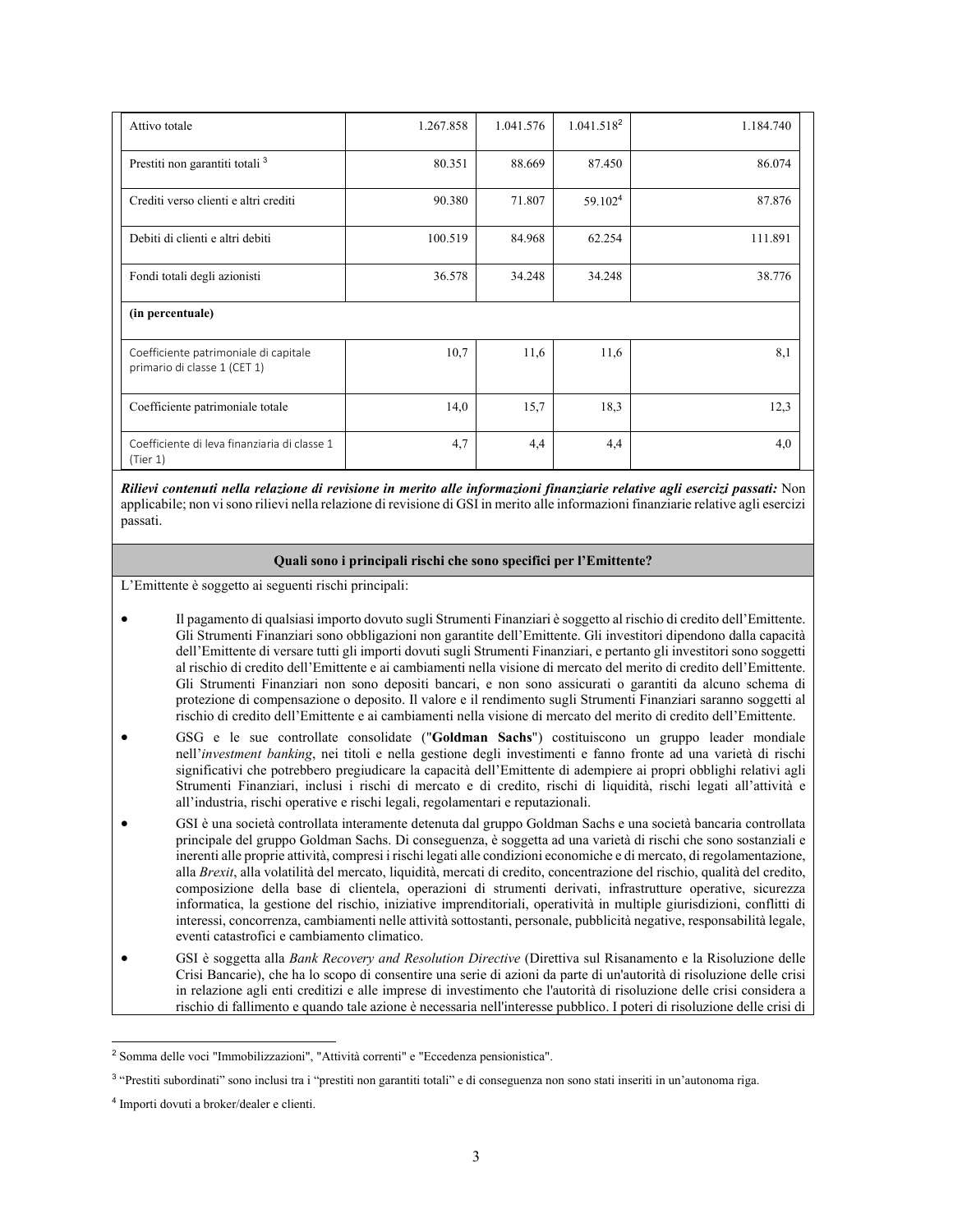cui dispone l'autorità di risoluzione delle crisi comprendono il potere di (i) svalutare l'importo dovuto, anche a zero, o convertire gli Strumenti Finanziari in altri titoli, comprese le azioni ordinarie dell'ente interessato (o di una controllata) - il cosiddetto strumento del "bail-in"; (ii) trasferire tutta o parte dell'attività dell'ente interessato a una "banca ponte"; (iii) trasferire attività deteriorate o problematiche a un veicolo di gestione patrimoniale; e (iv) vendere l'ente interessato a un acquirente commerciale. Inoltre, l'autorità di risoluzione delle crisi ha la facoltà di modificare gli accordi contrattuali, sospendere i diritti di esecuzione o di recesso che potrebbero altrimenti essere attivati. Il regime di risoluzione delle crisi è concepito per essere attivato prima dell'insolvenza e i detentori degli Strumenti Finanziari possono non essere in grado di anticipare l'esercizio del potere di risoluzione delle crisi da parte dell'autorità di risoluzione delle crisi. Inoltre, i detentori degli Strumenti Finanziari avrebbero diritti molto limitati di contestare l'esercizio dei poteri da parte dell'autorità di risoluzione delle crisi, anche nel caso in cui tali poteri abbiano portato alla svalutazione degli Strumenti Finanziari o alla conversione degli Strumenti Finanziari in capitale.

## **INFORMAZIONI PRICIPALI SUGLI STRUMENTI FINANZIARI**

#### **Quali sono le caratteristiche principali degli Strumenti Finanziari?**

*Tipologia e categoria degli Strumenti Finanziari offerti e numero(i) di identificazione dello strumento finanziario*:

Gli Strumenti Finanziari sono Strumenti Finanziari pagati in contanti e sono Strumenti Finanziari collegati ad azione in forma di certificati.

Gli Strumenti Finanziari saranno autorizzati tramite Euroclear Bank S.A./N.V. e Clearstream Banking S.A.

La data di emissione degli Strumenti Finanziari è il 22 marzo 2022 (la "**Data di Emissione**"). Il prezzo di emissione degli Strumenti Finanziari è EUR 100 per Strumento Finanziario (il "**Prezzo di Emissione**").

ISIN: GB00BPLCPG01; Codice Comune: 239023045; Valoren: 114118924.

*Valuta, denominazione, numero degli Strumenti Finanziari emessi e durata degli Strumenti Finanziari*: La valuta degli Strumenti Finanziari sarà l'Euro ("**EUR**" o la "**Valuta di Regolamento**"). L'importo di calcolo è EUR 100. L'ammontare aggregato degli Strumenti Finanziari il Numero Complessivo.

*Data di Scadenza*: 22 marzo 2027. Questa è la data in cui è previsto il rimborso degli Strumenti Finanziari, soggetto ad rettifica in conformità ai termini e alle condizioni e soggetto ad un esercizio anticipato degli Strumenti Finanziari.

#### *Diritti connessi agli Strumenti Finanziari:*

Gli Strumenti Finanziari daranno a ciascun investitore il diritto di ricevere un rendimento, insieme ad alcuni diritti accessori, come il diritto di ricevere la notifica di specifiche determinazioni ed eventi. Il rendimento degli Strumenti Finanziari comprenderà il potenziale pagamento dell'Importo di Evento *Autocall* (se applicabile) o l'Importo di Regolamento (se applicabile), e gli importi pagabili dipenderanno dall'andamento della seguente Attività Sottostante.

| Attività Sottostante o l'Azione               | <b>Bloomberg / Reuters / ISIN</b>                  | Sede di Negoziazione  |
|-----------------------------------------------|----------------------------------------------------|-----------------------|
| Le azioni ordinarie di The Swatch<br>Group AG | UHR SE $\leq$ Equity $>$ / UHR.S /<br>CH0012255151 | SIX Swiss Exchange AG |

**Importo di Evento** *Autocall*: in una Data di Osservazione *Autocall*, se il Prezzo di Riferimento dell'Attività Sottostante è maggiore o uguale al suo Livello *Autocall* per tale Data di Osservazione *Autocall*, allora gli Strumenti Finanziari saranno esercitati anticipatamente a tale Data di Osservazione *Autocall* e l'Importo di Evento *Autocall* rispetto a tale Data di Osservazione *Autocall* sarà pagabile in relazione ad ogni Strumenti Finanziario alla Data di Pagamento *Autocall* successiva.

**Importo di Regolamento:** salvo che siano stati esercitati anticipatamente, o acquistati e cancellati, l'Importo di Regolamento in EUR pagabile in relazione a ciascun Strumento Finanziario alla Data di Scadenza sarà:

- (i) se il Prezzo di Chiusura Finale dell'Attività Sottostante è maggiore o uguale al Livello *Trigger*, un importo pari a EUR 145,25; o
- (ii) se il Prezzo di Chiusura Finale dell'Attività Sottostante è inferiore al Livello *Trigger*, e:
	- (a) se il Prezzo di Chiusura Finale dell'Attività Sottostante è maggiore o uguale al Livello della Barriera, un importo pari a Eur 100; o
	- (b) se il Prezzo di Chiusura Finale dell'Attività Sottostante è inferiore al Livello della Barriera, un importo calcolato secondo la formula riportata di seguito: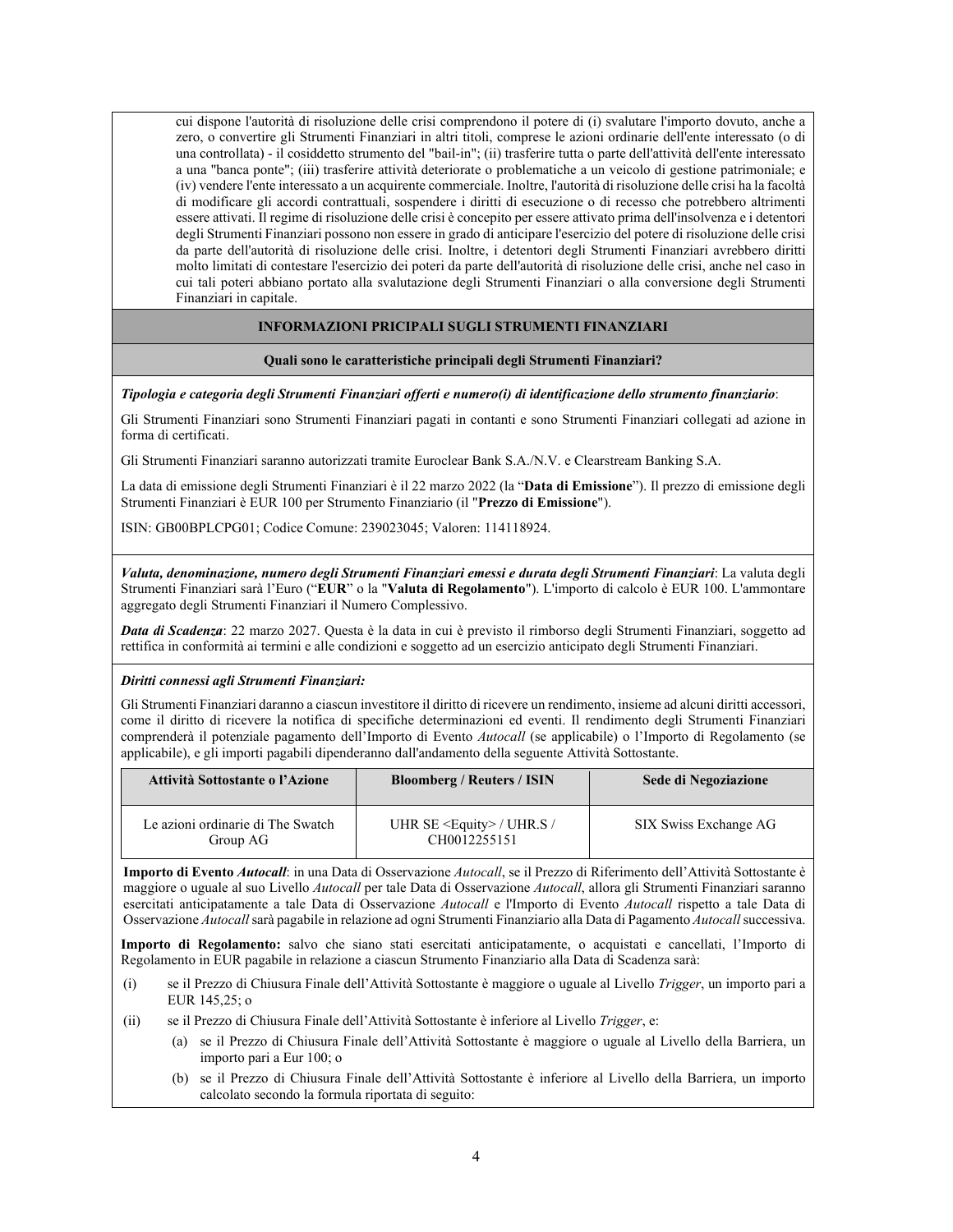# CA × Prezzo di Chiusura Finale<br>CA × Prezzo di Chiusura Iniziale

Prezzo di Chiusura Iniziale **Rimborso Anticipato Non Programmato:** Gli Strumenti Finanziari potranno essere rimborsati prima della scadenza programmata: (i) a scelta dell'Emittente (a) qualora l'Emittente determini che un cambiamento della legge applicabile abbia l'effetto di rendere la prestazione dell'Emittente o delle sue società controllate, collegate, o sottoposte a comune controllo ai sensi degli Strumenti Finanziari o gli accordi di copertura relativi a Strumenti Finanziari, illegali o eccessivamente onerosi (in tutto o in parte) (o vi sia una sostanziale probabilità che lo diventino nell'immediato futuro), (b) se del caso, qualora l'Agente di Calcolo determini che taluni eventi di turbativa o eventi di rettifica addizionali come previsti nei termini e nelle condizioni degli Strumenti Finanziari si siano verificati in relazione all'attività sottostante; o (ii) in virtù di comunicazione da parte di un Detentore che dichiari gli Strumenti Finanziari immediatamente esigibili a causa del verificarsi di un evento di *default* che sia ancora in corso.

In tal caso, l'Importo di Rimborso Anticipato Non Programmato pagabile in relazione a tale rimborso anticipato non programmato sarà, per ciascuno Strumento Finanziario, un importo che rappresenta il valore equo di mercato (*fair market value*) degli Strumenti Finanziari, tenendo conto di tutti fattori rilevanti al netto dei costi sostenuti dall'Emittente o da qualsiasi sua società controllata, collegata, o sottoposta a comune controllo in relazione a tale rimborso anticipato, compresi quelli relativi alla liquidazione del sottostante e/o degli accordi di copertura correlati. *L'Importo di Rimborso Anticipato Non Programmato può essere inferiore al vostro investimento iniziale e pertanto potreste perdere parte del o tutto il vostro investimento per un rimborso anticipato non programmato.* 

Definizione dei Termini:

- **Importo di Evento** *Autocall***:** una serie di importi unici ascendenti in EUR per le Date di Osservazione *Autocall*, a partire da EUR 109,05 per la prima Data di Osservazione *Autocall* e aumentando di EUR 9,05 per ciascuna successiva Data di Osservazione *Autocall*, fino a EUR 136,20 per la Data di Osservazione *Autocall* finale (prevista per il 16 marzo 2026).
- **Livello** *Autocall*: rispetto all'Attività Sottostante, 100 per cento (100%) del suo Prezzo di Chiusura Iniziale.
- **Date di Osservazione** *Autocall***:** 14 marzo 2023, 14 marzo 2024, 14 marzo 2025 e 16 marzo 2026, soggette a rettifica in conformità ai termini e condizioni.
- **Date di Pagamento** *Autocall***:** una data che cade circa cinque giorni lavorativi successivi a ciascuna Data di Osservazione *Autocall*, soggette a rettifica in conformità ai termini e condizioni.
- **Livello della Barriera**: rispetto all'Attività Sottostante, 70 per cento (70%) del suo Prezzo di Chiusura Iniziale.
- **CA:** Importo di Calcolo, EUR 100.
- **Prezzo di Chiusura Finale:** il Prezzo di Riferimento dell'Attività Sottostante il 15 marzo 2027, soggetto a rettifica in conformità ai termini e alle condizioni.
- **Prezzo di Chiusura Iniziale**: il Prezzo di Riferimento dell'Attività Sottostante il 21 marzo 2022, soggetto a rettifica in conformità ai termini e alle condizioni.
- **Prezzo di Riferimento**: il prezzo di chiusura dell'azione dell'Attività Sottostante per la data rilevante.
- **Livello Trigger**: rispetto all'Attività sottostante, 100 per cento (100%) del suo Prezzo di Chiusura Iniziale.

*Legge applicabile*: Gli Strumenti Finanziari sono regolati dal diritto inglese.

*Stato degli Strumenti Finanziari*: Gli Strumenti Finanziari sono obbligazioni non subordinate e non garantite dell'Emittente e si classificheranno allo stesso modo tra di loro e con tutte le altre obbligazioni non subordinate e non garantite dell'Emittente di volta in volta in essere.

L'adozione di qualsiasi azione da parte di un'autorità di risoluzione delle crisi ai sensi della Direttiva sul Risanamento e la Risoluzione delle Crisi Bancarie, in relazione all'Emittente, potrebbe materialmente influenzare il valore dei, o qualsiasi rimborso collegato agli, Strumenti Finanziari, e/o rischiare una conversione in capitale degli Strumenti Finanziari.

*Descrizione delle restrizioni alla libera trasferibilità degli Strumenti Finanziari*: Gli Strumenti Finanziari non sono stati e non saranno registrati ai sensi dello U.S. Securities Act del 1933 (il "**Securities Act**") e non possono essere offerti o venduti all'interno degli Stati Uniti o a, o per conto o a beneficio di, persone statunitensi, tranne che in alcune operazioni esenti dagli obblighi di registrazione del Securities Act e dalle leggi statali applicabili in materia di strumenti finanziari.

Nessuna offerta, vendita o consegna degli Strumenti Finanziari, o distribuzione di qualsiasi materiale d'offerta relativo agli Strumenti Finanziari, può essere effettuata in o da qualsiasi giurisdizione, salvo in circostanze che risultino conformi alle leggi e ai regolamenti applicabili.

Fermo restando quanto sopra, gli Strumenti Finanziari saranno liberamente trasferibili.

## **Dove verranno negoziati gli Strumenti Finanziari?**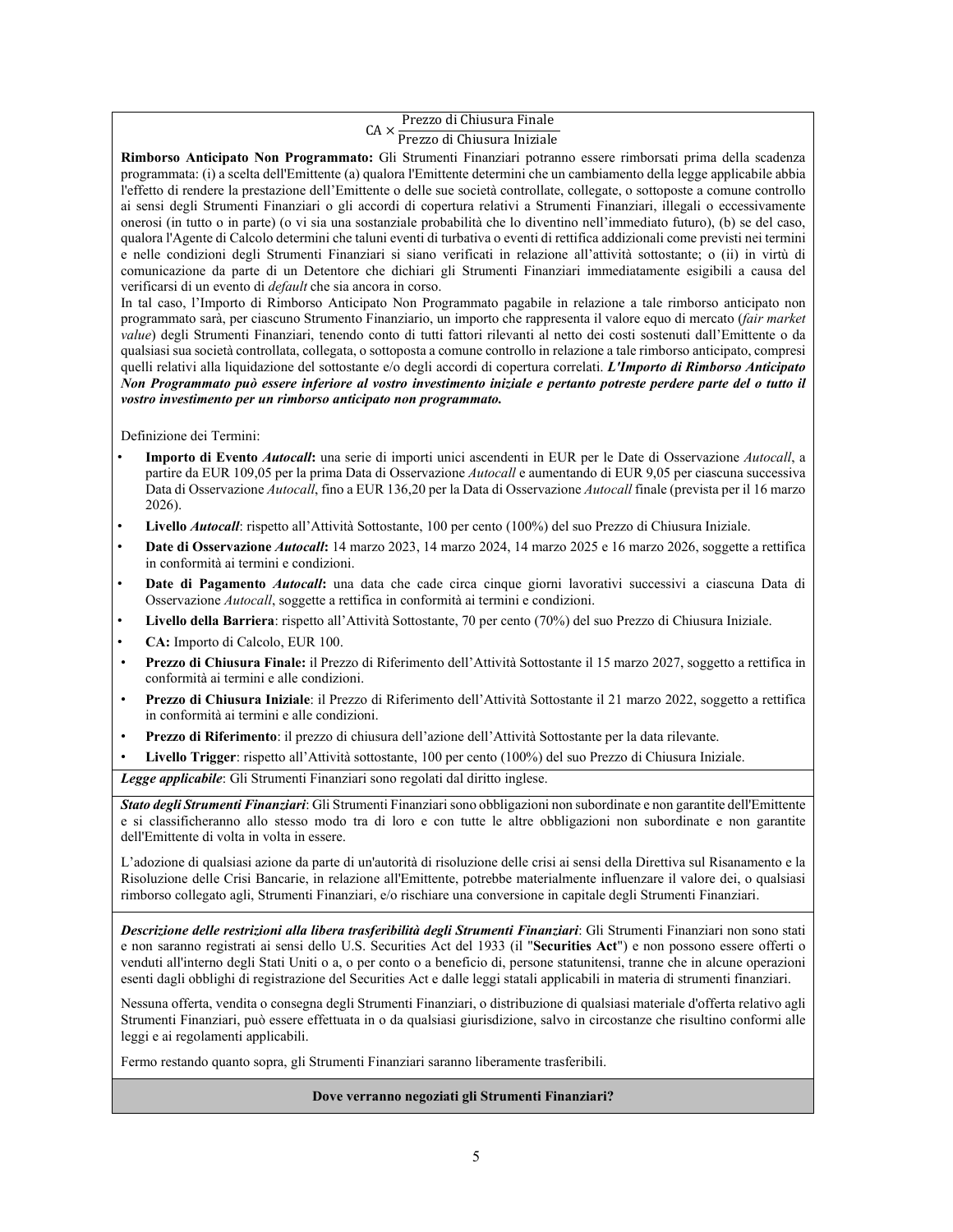Sarà presentata dall'Emittente (o verrà presentata per suo conto) una richiesta di quotazione e ammissione alle negoziazioni degli Strumenti Finanziari sul mercato EuroTLX, un sistema multilaterale di negoziazione organizzato e gestito da Borsa Italiana S.p.A. (il "**Mercato EuroTLX**") con effetto dalla Data di Emissione.

## **Quali sono i rischi principali che sono specifici per gli Strumenti Finanziari?**

*Fattori di rischio associati agli Strumenti Finanziari:* Gli Strumenti Finanziari sono soggetti ai seguenti principali rischi:

Il valore ed il prezzo stimato dei Vostri Strumenti Finanziari (se del caso) in qualsiasi momento dipenderanno da molti fattori e non potranno essere prevedibili. A seconda dell'andamento dell'Attività Sottostante, Lei potrebbe subire la perdita di una parte o della totalità del suo investimento.

## *Rischi relativi a determinate caratteristiche degli Strumenti Finanziari:*

 I termini e le condizioni dei Vostri Strumenti Finanziari prevedono che gli Strumenti Finanziari siano soggetti ad un *cap*. Pertanto, la Vostra capacità di partecipare in qualsiasi cambiamento nel valore dell'Attività Sottostante per tutta la durata degli Strumenti Finanziari sarà limitata, a prescindere da quanto il prezzo dell'Attività Sottostante sia superiore al livello del *cap* nel corso della vita degli Strumenti Finanziari. Di conseguenza, il rendimento sui Vostri Strumenti Finanziari potrebbe essere significativamente inferiore a quello che sarebbe stato se aveste acquistato l'Attività Sottostante direttamente.

## *Rischi relativi all'Attività Sottostante:*

- *Il valore ed il rendimento dei Vostri Strumenti Finanziari dipendono dall'andamento dell'Attività Sottostante:* Il rendimento dei Vostri Strumenti Finanziari dipende dall'andamento dell'Attività Sottostante. Il prezzo dell'Attività Sottostante può essere soggetto nel tempo a modifiche imprevedibili. Questo grado di cambiamento è noto come "volatilità". La volatilità dell'Attività Sottostante può essere condizionata da eventi nazionali ed internazionali di natura finanziaria, politica, militare o economica, incluse azioni governative, o da azioni da parte dei partecipanti al mercato rilevante. Uno qualunque di questi eventi o azioni può influenzare negativamente il valore ed il rendimento degli Strumenti Finanziari. La volatilità non implica una direzione del prezzo dell'Attività Sottostante, anche se un'Attività Sottostante che è più volatile è più probabile che aumenti o diminuisca di valore più spesso e/o in misura maggiore rispetto ad una che è meno volatile.
- *L'andamento passato dell'Attività Sottostante non è indicativo dell'andamento futuro:* Non dovete considerare informazioni relative all'andamento passato dell'Attività Sottostante come indicative del *range*, delle tendenze, o di fluttuazioni dell'Attività Sottostante che possano verificarsi in futuro. L'Attività Sottostante può avere un andamento diverso (o uguale) rispetto al passato, e ciò può avere un significativo effetto negativo sul valore e sul rendimento dei Vostri Strumenti Finanziari.
- L'andamento delle Azioni dipende da fattori macroeconomici, come i livelli di interesse e prezzo sui mercati dei capitali, sviluppi valutari, fattori politici così come fattori specifici relativi alle società quali utili, posizione di mercato, situazione di rischio, struttura azionaria e politica di distribuzione, così come pure rischi di business cui sono esposti i relativi emittenti. Uno qualsiasi di tali fattori o una loro combinazione possono influenzare negativamente l'andamento dell'Attività Sottostante che, a sua volta, avrebbero un effetto negativo sul valore e sul rendimento dei Vostri Strumenti Finanziari.

## **INFORMAZIONI CHIAVE SULL'OFFERTA DEGLI STRUMENTI FINANZIARI AL PUBBLICO E/O SULL'AMMISSIONE ALLE NEGOZIAZONI SU DI UN MERCATO REGOLAMENTATO**

## **A quali condizioni e con quale tempistica posso investire nello Strumento Finanziario?**

**Regolamento dell'offerta**: Un'offerta degli Strumenti Finanziari può essere effettuata dall'Offerente Autorizzato con procedura diversa da quanto previsto ai sensi dell'Articolo 1(4) del Regolamento Prospetti UE, nella Repubblica Italiana (la "**Giurisdizione dell'Offerta al Pubblico**"), durante il periodo che inizia l'11 marzo 2022 (compreso) e termina il 17 marzo 2022 (compreso) (il "**Periodo di Offerta**"), salvo chiusura anticipata o estensione del Periodo di Offerta.

Gli Investitori possono presentare domanda di sottoscrizione degli Strumenti Finanziari nella Giurisdizione dell'Offerta al Pubblico durante il normale orario di apertura delle banche in Italia presso le filiali dell'Offerente Autorizzato dall'11 marzo 2022 (compreso) fino al 17 marzo 2022 (compreso), salvo chiusura anticipata o estensione del Periodo di Offerta.

Il prezzo di offerta è EUR 100 per Strumento Finanziario.